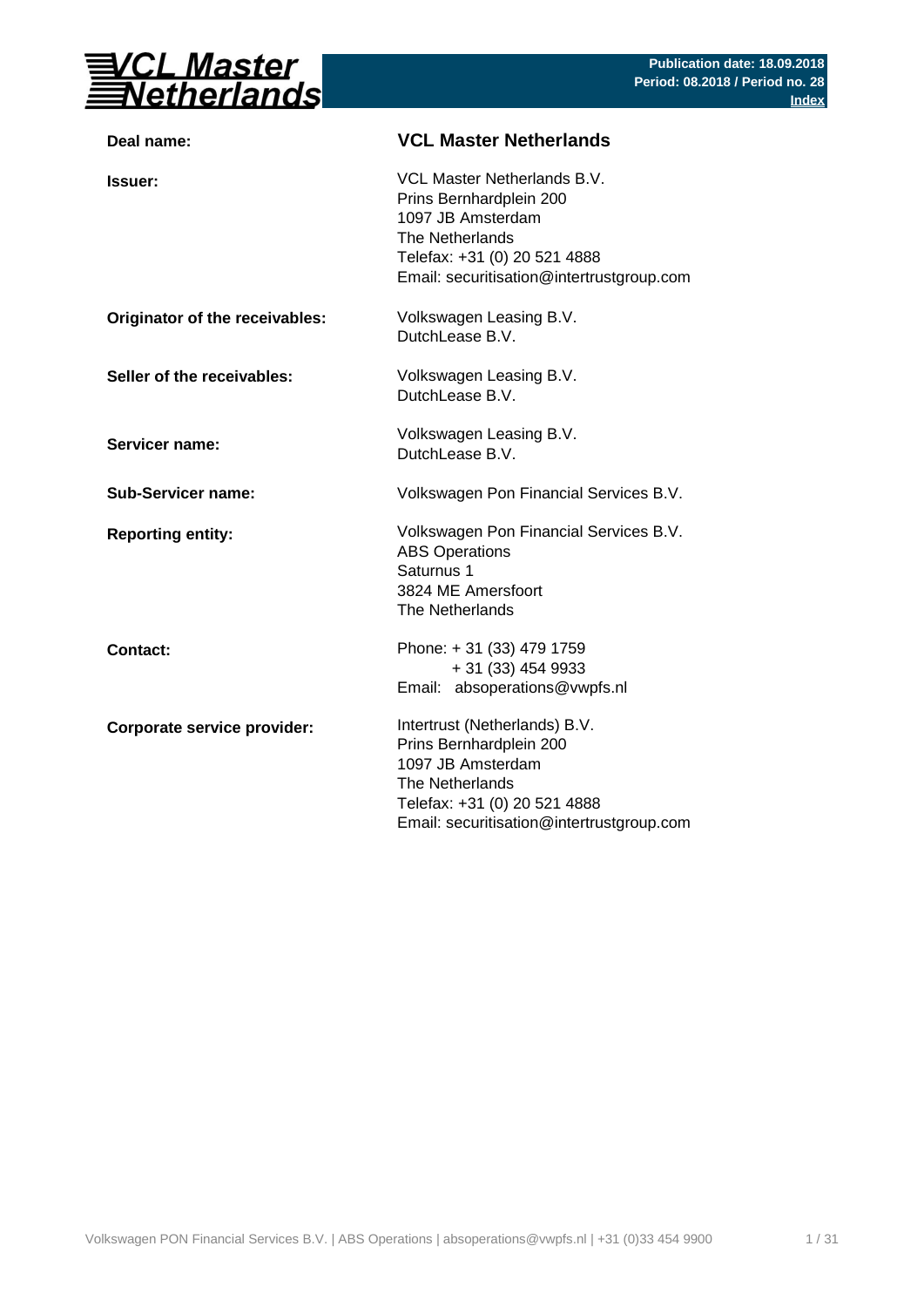

# **Contents**

| Page             | <b>Table of contents</b>           |
|------------------|------------------------------------|
| 1                | Cover                              |
| $\overline{2}$   | <b>Contents</b>                    |
| 3                | <b>Reporting details</b>           |
| 4                | <b>Parties overview</b>            |
| 5                | <b>Transaction events I</b>        |
| 6                | <b>Transaction events II</b>       |
| $\overline{7}$   | <b>Transaction events III</b>      |
| 8                | Information regarding the notes I  |
| $\boldsymbol{9}$ | Information regarding the notes II |
| 10               | Cash collateral account            |
| 11               | Swap fixing / Waterfall            |
| 12               | <b>Retention</b>                   |
| 13               | <b>Amortisation profile I</b>      |
| 14               | <b>Amortisation profile II</b>     |
| 15               | Run out schedule I                 |
| 16               | Run out schedule II                |
| 17               | <b>Outstanding contracts</b>       |
| 18               | Delinquencies & defaults I         |
| 19               | Delinquencies & defaults II        |
| 20               | Delinquencies & defaults III       |
| 21               | <b>Write-Offs</b>                  |
| 22               | <b>Prepayments</b>                 |
| 23               | Pool data I                        |
| 24               | Pool data II                       |
| 25               | Pool data III                      |
| 26               | Pool data IV                       |
| 27               | Pool data V                        |
| 28               | Pool data VI                       |
| 29               | Lease level data                   |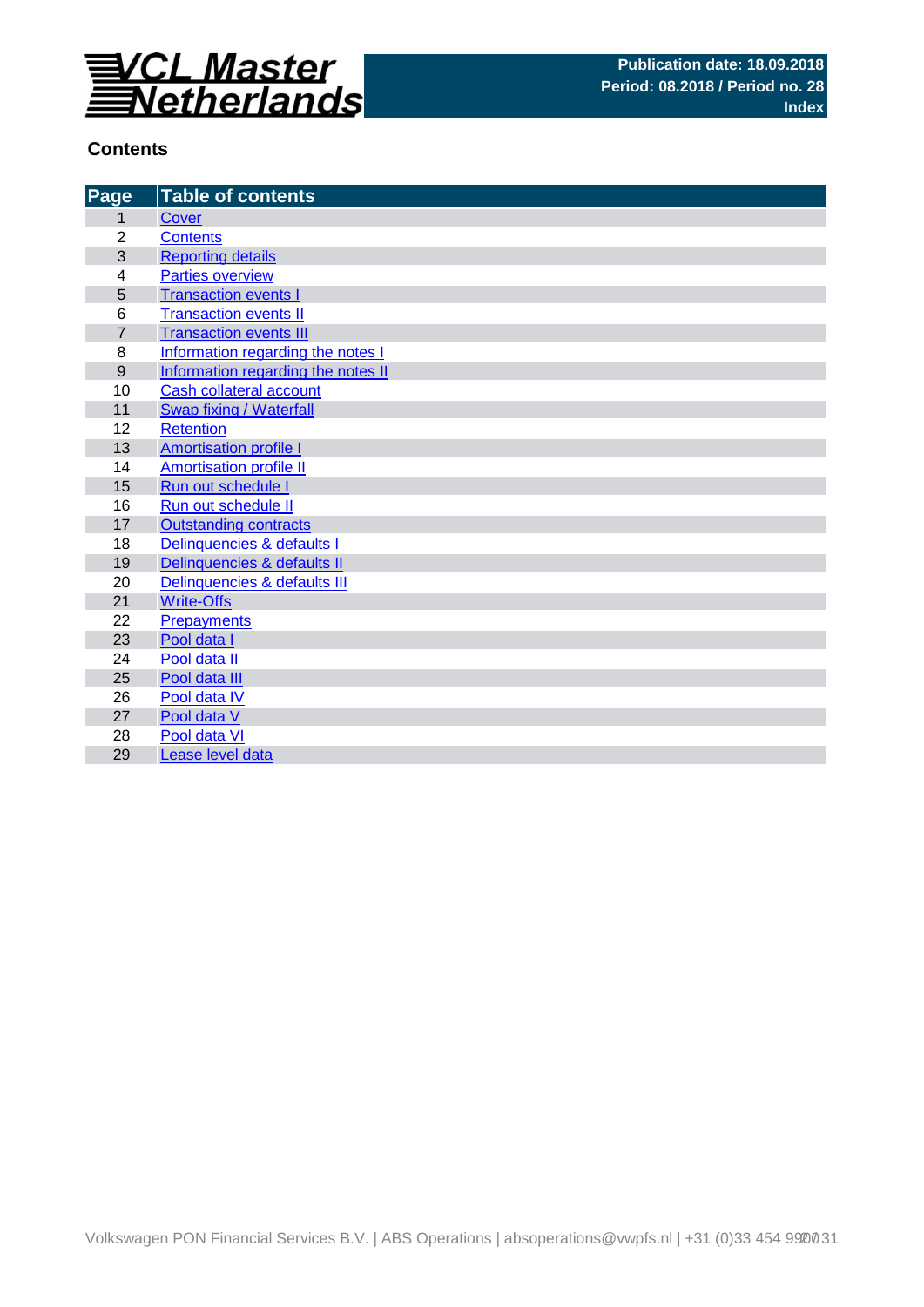

### **Reporting details**

| Deal overview                       |                                    |                                     |
|-------------------------------------|------------------------------------|-------------------------------------|
| Cut-Off-Date                        | 30-4-2016 Publication date:        | 18.09.2018 (18th of each month)     |
| Scheduled date of Clean-Up-<br>Call | n.a. Payment date:                 | 25.09.2018 (25th of each month)     |
| Legal final maturity date           | 25-6-2026 Reporting date:          | 31.08.2018 (last day of each month) |
| Issue date                          | 31-5-2016 Asset collection period: | from 01.08.2018 until 31.08.2018    |
| Period no.:                         | 28 Interest accrual period         | from 28.08.2018 until 25.09.2018    |
| Reporting frequency:                | Monthly Note payment period:       | from 28.08.2018 until 25.09.2018    |
| Next payment date:                  | 25-10-2018 Days accrued:           | 28                                  |

| Type of car at pool cut | Number of<br>contracts | Percentage of<br><b>contracts</b> | Outstanding<br>discounted<br>balance | Percentage outstanding<br>discounted balance |
|-------------------------|------------------------|-----------------------------------|--------------------------------------|----------------------------------------------|
| New cars                | 13.108                 | 94.62%                            | €244.342.851.74                      | 96,01%                                       |
| Used cars               | 746                    | 5.38%                             | €10.167.048.13                       | 3.99%                                        |
| <b>Total</b>            | 13.854                 | 100.00%                           | (€254.509.899.87                     | 100,00%                                      |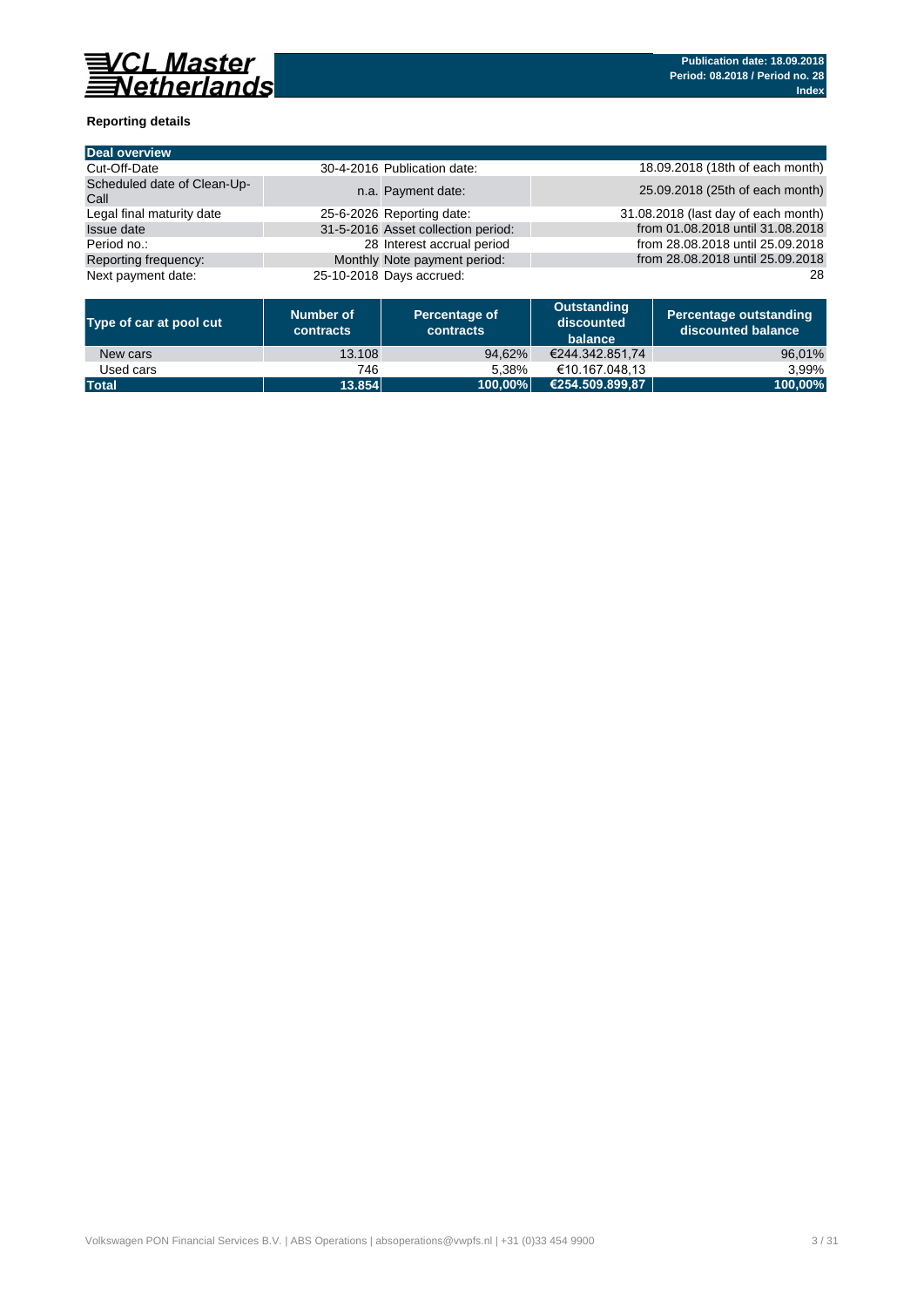# VCL Master<br>Setherlands

**Parties overview**

| <b>Issuer:</b>                                                                                                                                    | <b>VCL Master Netherlands B.V.</b><br>Attn.: Directors<br>Prins Bernhardplein 200<br>1097 JB Amsterdam<br>The Netherlands<br>Telefax: +31 (0)20 521 48888<br>Email: securitisation@intertrustgroup.com                                                               | <b>Lead Manager</b>     | <b>ING Bank N.V.</b><br>Attn.: MJH Henzen/ S de Visser / TRC 00.040<br>Foppingadreef 7<br>NL-1000 BV Amsterdam<br>The Netherlands<br>Telephone: +31-20-563-8002<br>Email: mathijs.henzen@ingbank.com                                         |
|---------------------------------------------------------------------------------------------------------------------------------------------------|----------------------------------------------------------------------------------------------------------------------------------------------------------------------------------------------------------------------------------------------------------------------|-------------------------|----------------------------------------------------------------------------------------------------------------------------------------------------------------------------------------------------------------------------------------------|
| Co-Arranger:                                                                                                                                      | <b>Volkswagen Financial Services AG</b><br>Attn.: Heiko Wiegmann, Martin Williamson<br>Gifhorner Strasse 57<br>38112 Braunschweig<br>Germany<br>Telefax: +49 (531) 212 75423, +49 (531) 212 7 83976<br>Email: heiko.wiegmann@vwfs.com,<br>martin.williamson@vwfs.com | Co-Arranger:            | ING Bank N.V.<br>Attn.: MJH Henzen/ S de Visser / TRC 00.040<br>Foppingadreef 7<br>NL-1000 BV Amsterdam<br>The Netherlands<br>Telephone: +31-20-563-8002<br>Email: mathijs.henzen@ingbank.com                                                |
| <b>Principal Paying Agent,</b><br><b>Calculation Agent, Interest</b><br><b>Determination Agent, Account</b><br><b>Bank and Cash Administrator</b> | <b>Elavon Financial Services Limited, UK Branch</b><br>Attn.: Structures Finance Relationship Management<br>5th Floor, 125 Old Broad Street<br>London EC2N 1AR<br>United Kingdom<br>Telefax: +44 207 365 2577<br>Email: mbs.relationship.management@usbank.com       | <b>Security Trustee</b> | <b>Stichting Security Trustee VCL Master Netherlands</b><br>Attn.: Director<br>Prins Bernhardplein 200<br>1097 JB Amsterdam<br>The Netherlands<br>Telefax: +31 (0)20 521 48888<br>Email: securitisation@intertrustgroup.com                  |
| <b>Listing Agent</b>                                                                                                                              | <b>Lucid Issuer Services Limited</b><br>Attn.: Jackie Geisen<br><b>Tankerton Works</b><br>12 Argyle Walk<br>London WC1H 8HA<br>United Kingdom<br>Email: jgeisen@lucid-is.com                                                                                         | Registrar               | <b>Elavon Financial Services Limited</b><br>Attn.: Structured Finance Agency Services<br>Block E, Cherrywood Business Park<br>Loughlinstown, Dublin<br>Ireland<br>Telefax: +353 (1) 6569442<br>Email: mbs.relationship.management@usbank.com |
| Subservicer:                                                                                                                                      | Volkswagen Pon Financial Services B.V.<br>Attn.: ABS Operations<br>Saturnus 1<br>3824 ME Amersfoort<br>The Netherlands<br>Telefax: +31 (0) 33 479 1800<br>Email: absoperations@vwpfs.nl                                                                              | Swap counterparty:      | <b>ING Bank N.V.</b><br>Attn.: MJH Henzen/ S de Visser / TRC 00.040<br>Foppingadreef 7<br>NL-1000 BV Amsterdam<br>The Netherlands<br>Telephone: +31-20-563-8002<br>Email: mathijs.henzen@ingbank.com                                         |
| Sellers, Servicers, Call Option<br><b>Buyers, Issuer Facility</b><br>Borrowers:                                                                   | Volkswagen Leasing B.V.<br>Attn.: ABS Operations<br>Saturnus 1<br>3824 ME Amersfoort<br>The Netherlands<br>Telefax: +31 (0) 33 479 1800<br>Email: absoperations@vwpfs.nl                                                                                             | <b>Rating agencies:</b> | <b>DBRS Ratings Limited</b><br>Attn.: Alexander Garrod<br>1 Minister court, 10th Floor Mincing Lane<br>London, EC3R 7AA<br>United Kingdom<br>Telefax: +44 20 3137 5129<br>Email: EU.ABS.Surveillance@dbrs.com                                |
|                                                                                                                                                   | DutchLease B.V.<br>Attn.: ABS Operations<br>Saturnus 1<br>3824 ME Amersfoort<br>The Netherlands<br>Telefax: +31 (0) 33 479 1800<br>Email: absoperations@vwpfs.nl                                                                                                     |                         | Moody's Investors Service Ltd.<br>One Canada Square<br>Canary Wharf<br>London E14 5FA<br>United Kingdom<br>Email: monitor.abs@moodys.com                                                                                                     |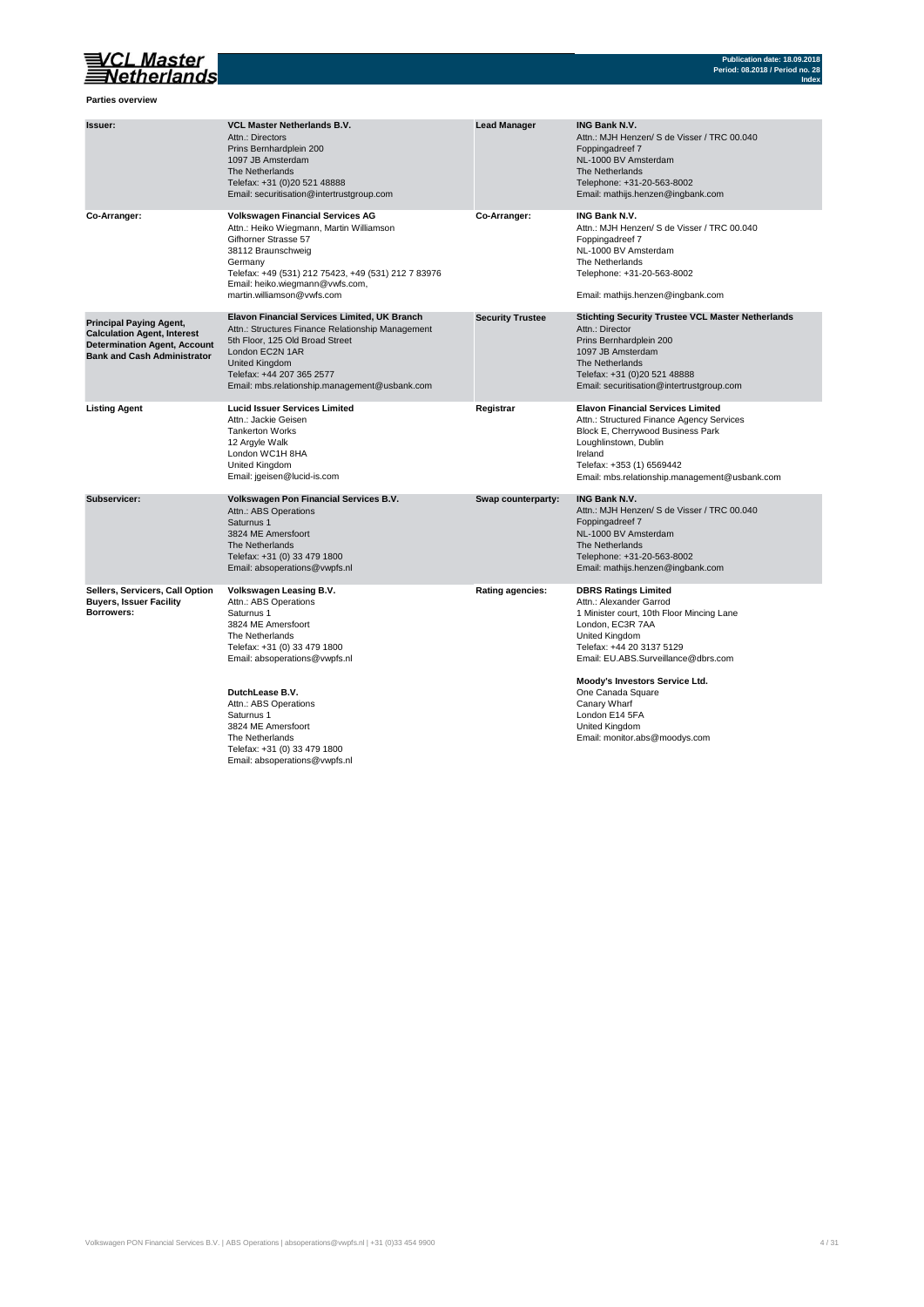

### **Transaction events I**

### **Clean-up-call**

| <b>Clean-Up-Call condition</b>                         |         |
|--------------------------------------------------------|---------|
| Percentage of current outstanding discounted portfolio | 286.83% |
| Min. Percentage of outstanding discounted portfolio    | 10.00%  |

\*N.B. This percentage may become greater 100% whenever the current total outstanding discounted balance is larger than the initial discounted balance as of initial Cut-Off-Date.

Fulfilled when the aggregate discounted Balance is less than 10,00% of the initial discounted balance as of initial Cut-Off date provided that all payment obligations under the Compartment 1 notes will be thereby fulfilled.

| <b>Repurchase of receivables</b> | Number of contracts   Percentage of contracts | balance | Outstanding discounted Percentage of outstanding<br>discounted balance | <b>Re-Purchase price</b> |
|----------------------------------|-----------------------------------------------|---------|------------------------------------------------------------------------|--------------------------|
| Current period                   |                                               |         |                                                                        |                          |
| Previous periods                 |                                               |         |                                                                        |                          |
| <b>Total</b>                     |                                               |         |                                                                        |                          |

If a repurchase of receivables occurred, it would only result from non-eligibility as of the respective Cut-Off-Date (which has been discovered at a later stage).

#### **Transaction party replacements**

| <b>Capacity of transaction party</b> | Date of replacement Reason for replacement | <b>Replaced party</b> | <b>Replaced by</b> |
|--------------------------------------|--------------------------------------------|-----------------------|--------------------|
|                                      |                                            |                       |                    |
|                                      |                                            |                       |                    |
|                                      |                                            |                       |                    |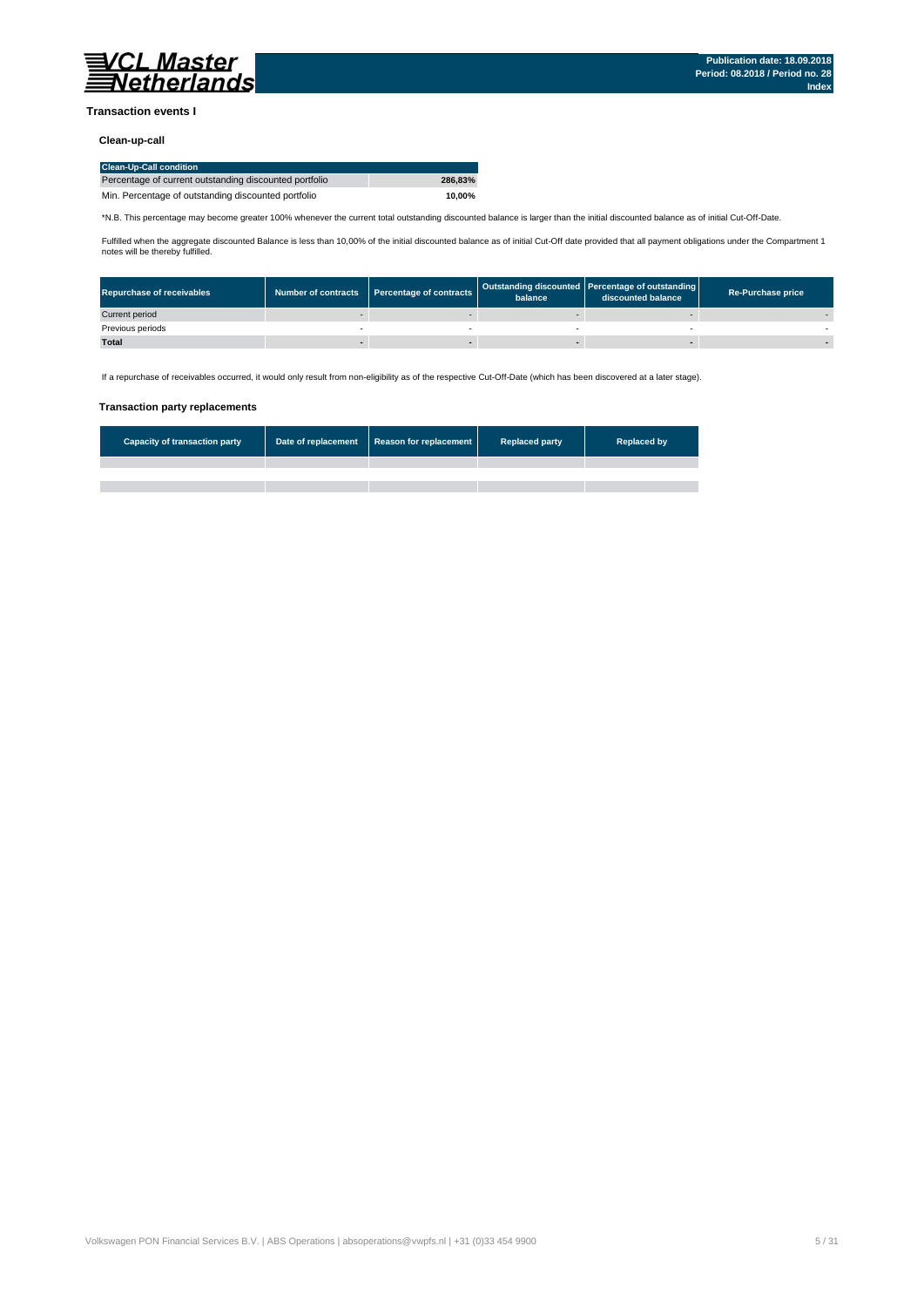**No**

### **Transaction events II**

| <b>Revolving period</b>                                                            |            |
|------------------------------------------------------------------------------------|------------|
| Series revolving period expiration date of<br>the last outstanding series of notes | 26-11-2018 |
| Date of occurance of an early amortisation<br>event                                | n.a.       |
| Revolving period                                                                   | 26-11-2018 |

| <b>Accumulation account balance</b>                              | $31 - 7 - 2018$ | $31 - 8 - 2018$ |
|------------------------------------------------------------------|-----------------|-----------------|
| Amounts not invested for the purchase of<br>additional assets    | €0.00           | €0.00           |
| Percentage not invested for the purchase of<br>additional assets | $0.00\%$        | $0.00\%$        |

| <b>Dynamic gross loss ratio</b> | Ratio    | $>1.0\%$  | $> 2.0\%$ |
|---------------------------------|----------|-----------|-----------|
| $30 - 6 - 2018$                 | 0.18790% | <b>No</b> | <b>No</b> |
| 31-7-2018                       | 0.13993% | No        | No        |
| $31 - 8 - 2018$                 | 0.06035% | <b>No</b> | <b>No</b> |

| Ratio                                                   | $> 2.00\%$     | $\geq 3.50\%$ | $\geq 4.50\%$ | $\geq 5.50\%$     |
|---------------------------------------------------------|----------------|---------------|---------------|-------------------|
| 0.38621%                                                | N <sub>o</sub> | No            | <b>No</b>     | <b>No</b>         |
|                                                         |                |               |               |                   |
|                                                         |                |               |               | €729.483.449.68   |
| Discounted balance of all initial and additional assets |                |               |               | €1.079.322.448.24 |
|                                                         |                |               |               | 19.13             |
|                                                         |                |               |               | 0.00000%          |
|                                                         |                |               |               |                   |

#### **Enforcement event**

| <b>Credit enhancement increase condition</b>                                                          |       | Not in effect |
|-------------------------------------------------------------------------------------------------------|-------|---------------|
| a) the dynamic gross loss ratio for three consecutive payment dates exceeds                           |       |               |
| (i) if weighted average seasoning is less 12 months                                                   | 1.00% | No            |
| (ii) if weighted average seasoning is $\geq$ = 12 months                                              | 2.00% | No            |
| b) the cumulative gross loss ratio exceeds                                                            |       |               |
| (i) if weighted average seasoning is less then 12 months                                              | 2.00% | No            |
| (ii) if weighted average seasoning is between 12 (incl.) - 24 (incl.) months                          | 3.50% | No            |
| (iii) if weighted average seasoning is between 24 (excl.) - 36 (incl.) months                         | 4.50% | No            |
| (iv) if weighted average seasoning is $>$ 36 months                                                   | 5.50% | <b>No</b>     |
| c) the late delinguency ratio exceeds at any payment date                                             | 2.00% | No            |
| d) the occurence of a servicer replacement event                                                      |       | No            |
| e) the occurence of an insolvency event with respect to VWL/DL                                        |       | No            |
| f) the cash collateral account does not contain the specified general cash collateral account balance |       | No            |

| <b>Early amortisation event</b>                                                                                                                                                                                                                                                                                                                                                                                                                                                                                                                                                                                                                    | No |
|----------------------------------------------------------------------------------------------------------------------------------------------------------------------------------------------------------------------------------------------------------------------------------------------------------------------------------------------------------------------------------------------------------------------------------------------------------------------------------------------------------------------------------------------------------------------------------------------------------------------------------------------------|----|
| (i) Occurence of a foreclosure event                                                                                                                                                                                                                                                                                                                                                                                                                                                                                                                                                                                                               | No |
| (ii) VCL Master accumulation account balance > 10% of total discounted receivables balance on two consecutive months                                                                                                                                                                                                                                                                                                                                                                                                                                                                                                                               | No |
| (iii) the Credit Enhancement Increase Condition is in effect                                                                                                                                                                                                                                                                                                                                                                                                                                                                                                                                                                                       | No |
| (iv) In case of default/termination event: failure to replace swap counterparty or failure to post collatereal by swap counterparty                                                                                                                                                                                                                                                                                                                                                                                                                                                                                                                | No |
| (v) Any payment date after six consecutive payment dates following the initial issue date, the sum of Class A Actual Overcollateralisation<br>Percentage is lower than 31,75% or the Class B Actual Overcollateralisation Percentage is lower than 24,25%                                                                                                                                                                                                                                                                                                                                                                                          | No |
| (vi) Either of the Sellers ceases to be an Affiliate of the Volkswagen AG or any successor thereto                                                                                                                                                                                                                                                                                                                                                                                                                                                                                                                                                 | No |
| (vii) The 403-declaration with respect to a Seller is withdrawn by Volkswagen Pon Financial Services B.V. by depositing a declarartion to<br>this effect with the Trade Register of the Chamber of Commerce unless Volkswagen Pon Financial B.V. has provided to the relevant<br>Seller, no later than 30 Business Days following the depositing of the declaration to this effect, replacement security by other means in<br>form and substance sufficient to the Issuer and the Issuer and the Security Trustee (which may, at the sole discretion of Volkswagen Pon<br>Financial Services B.V., take the form of a quarantee or any other form. | No |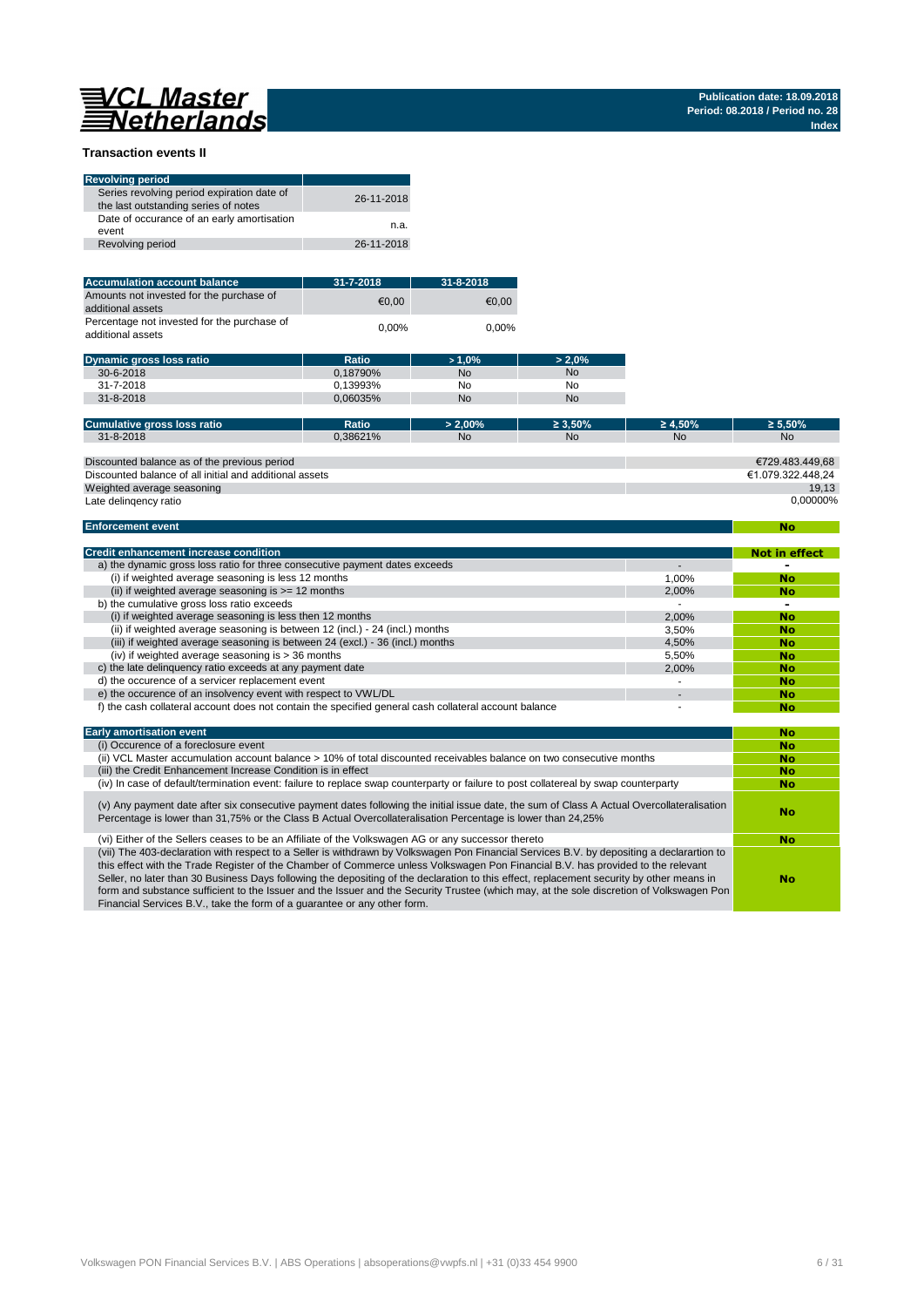

#### **Transaction events III**

| <b>Account bank</b>                                                                                                                                                       |                 | Moody's                                                                      |                                                                                                                                                                                                                                           |                                                                                                                                                                                                                                                                                                    | <b>DBRS</b>              |               |                  |                  |
|---------------------------------------------------------------------------------------------------------------------------------------------------------------------------|-----------------|------------------------------------------------------------------------------|-------------------------------------------------------------------------------------------------------------------------------------------------------------------------------------------------------------------------------------------|----------------------------------------------------------------------------------------------------------------------------------------------------------------------------------------------------------------------------------------------------------------------------------------------------|--------------------------|---------------|------------------|------------------|
| Elavon Financial Services Limited UK branch                                                                                                                               | Long term       | <b>Short term</b>                                                            | Outlook                                                                                                                                                                                                                                   | Long term <sup>*</sup>                                                                                                                                                                                                                                                                             | <b>Short term</b>        | Outlook       |                  |                  |
| Current rating                                                                                                                                                            | A1              | $P-1$                                                                        | <b>Stable</b>                                                                                                                                                                                                                             | *AA                                                                                                                                                                                                                                                                                                | R-1 (middle)             | <b>Stable</b> |                  |                  |
| Minimum required rating<br>* if no such rating assigned, a DBRS Equivalent Rating                                                                                         |                 | $P-1$                                                                        | $\overline{\phantom{a}}$                                                                                                                                                                                                                  | A                                                                                                                                                                                                                                                                                                  | $A-1$                    |               |                  |                  |
| ** if not subject to short-term rating, long term rating of If the account bank ceases to have the account bank required rating it shall, at its own cost,<br>at least A+ |                 | (Please refer to the prospectus for a complete description of the mechanism) | (iii) take any other action in order to maintain the rating of the Notes or to restore the rating of the Notes.                                                                                                                           | (i) procure transfer of the accounts held with it to an Eligible Collateral Bank which is to be appointed by the Issuer once selected by the Account Bank, or<br>(ii) find an irrevocable and unconditional guarantor providing the guarantee from an entity with Account Bank Required Rating, or |                          |               | Required rating: | <b>Fulfilled</b> |
| Swap counterparty                                                                                                                                                         |                 | Moody's                                                                      |                                                                                                                                                                                                                                           |                                                                                                                                                                                                                                                                                                    | <b>DBRS</b>              |               |                  |                  |
| <b>ING Bank NV</b>                                                                                                                                                        | Long term       | <b>Short term</b>                                                            | Outlook                                                                                                                                                                                                                                   | Long term                                                                                                                                                                                                                                                                                          | <b>Short term</b>        | Outlook       |                  |                  |
| Current rating                                                                                                                                                            | Aa <sub>3</sub> | $P-1$                                                                        | <b>Stable</b>                                                                                                                                                                                                                             | AA (Low)                                                                                                                                                                                                                                                                                           | R-1 (middle)             | <b>Stable</b> |                  |                  |
| Minimum required rating<br>* and either posts collateral or obtains garuantee from<br>a person having minimum required rating                                             | Baa1            | $\overline{a}$                                                               | $\overline{\phantom{a}}$                                                                                                                                                                                                                  | A                                                                                                                                                                                                                                                                                                  |                          |               |                  |                  |
|                                                                                                                                                                           |                 | (ii) obtains a guaranty from an instituton with an acceptable ratng; or      | If the swap counterparty ceases to maintain its credit rating at the miniumum required rating, the swap counterparty:<br>(i) posts an amount of collateral (in the form of cash and/or securities) as set forth in the Swap Agreement; or | (iii) assigns its rights and obligations under the relevant Swap Agreement to a substitute swap counterparty with an acceptable rating.                                                                                                                                                            |                          |               | Required rating: | <b>Fulfilled</b> |
|                                                                                                                                                                           |                 | (Please refer to the prospectus for a complete description of the mechanism) |                                                                                                                                                                                                                                           |                                                                                                                                                                                                                                                                                                    |                          |               |                  |                  |
|                                                                                                                                                                           |                 | Moody's                                                                      |                                                                                                                                                                                                                                           |                                                                                                                                                                                                                                                                                                    | <b>DBRS</b>              |               |                  |                  |
| Volkswagen AG                                                                                                                                                             | Long term       | <b>Short term</b>                                                            | Outlook                                                                                                                                                                                                                                   | Long term                                                                                                                                                                                                                                                                                          | Short term               | Outlook       |                  |                  |
| Current rating                                                                                                                                                            | A <sub>3</sub>  | $P-2$                                                                        | <b>Negative</b>                                                                                                                                                                                                                           | BBB (high)                                                                                                                                                                                                                                                                                         | $\overline{\phantom{a}}$ | <b>Stable</b> |                  |                  |
| Minimum required rating                                                                                                                                                   |                 | $\overline{a}$                                                               |                                                                                                                                                                                                                                           | BBB(high)                                                                                                                                                                                                                                                                                          |                          |               |                  |                  |
|                                                                                                                                                                           |                 |                                                                              |                                                                                                                                                                                                                                           |                                                                                                                                                                                                                                                                                                    |                          |               |                  |                  |
|                                                                                                                                                                           |                 |                                                                              |                                                                                                                                                                                                                                           |                                                                                                                                                                                                                                                                                                    |                          |               | Required rating: | <b>Fulfilled</b> |
|                                                                                                                                                                           |                 | Moody's                                                                      |                                                                                                                                                                                                                                           |                                                                                                                                                                                                                                                                                                    | <b>DBRS</b>              |               |                  |                  |
| Volkswagen Financial Services AG                                                                                                                                          | Long term       | <b>Short term</b>                                                            | Outlook                                                                                                                                                                                                                                   | Long term                                                                                                                                                                                                                                                                                          | <b>Short term</b>        | Outlook       |                  |                  |
| Current rating                                                                                                                                                            | A <sub>3</sub>  | $P-2$                                                                        | <b>Negative</b>                                                                                                                                                                                                                           |                                                                                                                                                                                                                                                                                                    |                          |               |                  |                  |
| Minimum required rating                                                                                                                                                   | Baa1            | ٠                                                                            | $\overline{\phantom{a}}$                                                                                                                                                                                                                  |                                                                                                                                                                                                                                                                                                    |                          |               |                  |                  |
|                                                                                                                                                                           |                 |                                                                              |                                                                                                                                                                                                                                           |                                                                                                                                                                                                                                                                                                    |                          |               |                  |                  |
|                                                                                                                                                                           |                 |                                                                              |                                                                                                                                                                                                                                           |                                                                                                                                                                                                                                                                                                    |                          |               |                  |                  |
|                                                                                                                                                                           |                 |                                                                              |                                                                                                                                                                                                                                           |                                                                                                                                                                                                                                                                                                    |                          |               |                  |                  |
|                                                                                                                                                                           |                 |                                                                              |                                                                                                                                                                                                                                           |                                                                                                                                                                                                                                                                                                    |                          |               | Required rating: | <b>Fulfilled</b> |
|                                                                                                                                                                           |                 |                                                                              |                                                                                                                                                                                                                                           |                                                                                                                                                                                                                                                                                                    |                          |               |                  |                  |
|                                                                                                                                                                           |                 |                                                                              |                                                                                                                                                                                                                                           |                                                                                                                                                                                                                                                                                                    |                          |               |                  |                  |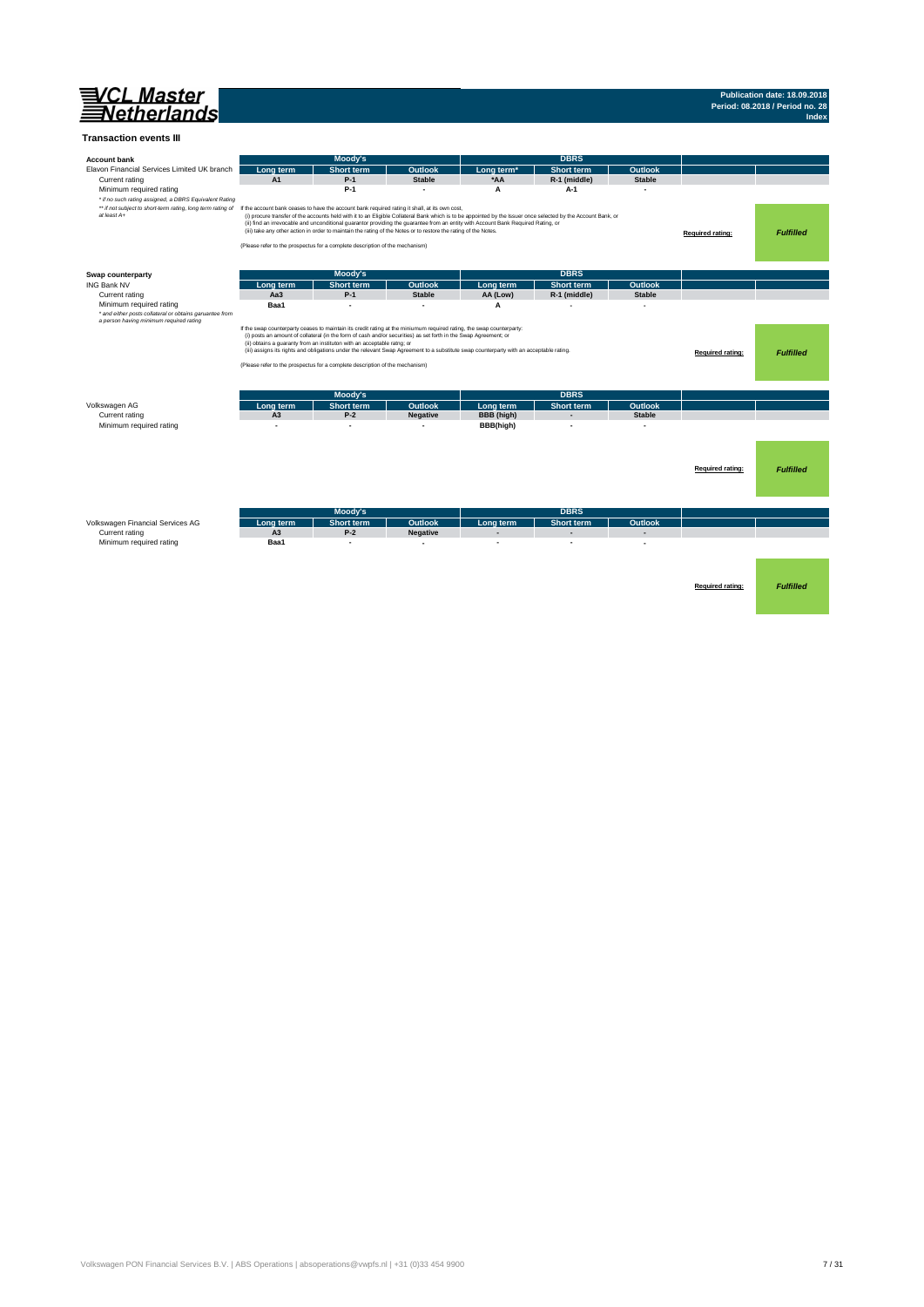

### **Information regarding the notes I**

|                             | <b>Class A Notes</b>   |                        |                        |                        |                        |                        |                        | <b>Class B Notes</b>   |  |
|-----------------------------|------------------------|------------------------|------------------------|------------------------|------------------------|------------------------|------------------------|------------------------|--|
| <b>Rating at issue date</b> | <b>Series A 2016-1</b> | <b>Series A 2016-2</b> | <b>Series A 2016-3</b> | <b>Series A 2016-4</b> | <b>Series A 2016-5</b> | <b>Series A 2016-6</b> | <b>Series B 2016-1</b> | <b>Series B 2016-2</b> |  |
| Moody's                     | Aaa (sf)               | Aaa (sf)               | Aaa (sf)               | Aaa (sf)               | Aaa (sf)               | Aaa (sf)               | Aa1 $(sf)$             | Aa1 $(sf)$             |  |
| <b>DBRS</b>                 | AAA (sf)               | AAA (sf)               | AAA (sf)               | AAA (sf)               | AAA (sf)               | AAA (sf)               | A (high) (sf)          | A (high) (sf)          |  |
| <b>Current rating</b>       |                        |                        |                        |                        |                        |                        |                        |                        |  |
| Moody's                     | Aaa (sf)               | Aaa (sf)               | Aaa (sf)               | Aaa (sf)               | Aaa (sf)               | Aaa (sf)               | Aa1 $(sf)$             | Aa1 $(sf)$             |  |
| <b>DBRS</b>                 | AAA (sf)               | AAA (sf)               | AAA (sf)               | AAA (sf)               | AAA (sf)               | AAA (sf)               | A (high) (sf)          | A (high) (sf)          |  |
| Information on notes        |                        |                        |                        |                        |                        |                        |                        |                        |  |
| <b>ISIN</b>                 | XS1417315725           | XS1419661035           | XS1419662272           | XS1419662603           | XS1419662942           | XS1452378745           | XS1417318588           | XS1419666851           |  |
| Common code                 | 141731572              | 141966103              | 141966227              | 141966260              | 141966294              | 145237874              | 141731858              | 141966685              |  |
| Original face value         | €16.200.000.00         | €48,600,000,00         | €32.400.000.00         | €16.200.000.00         | €58.300.000.00         | €37.100.000.00         | €13.600.000.00         | €5.400.000.00          |  |
| Spread / Margin             | 0,400%                 | 0,400%                 | 0,400%                 | 0,400%                 | 0,400%                 | 0,400%                 | 0,800%                 | 0,800%                 |  |
| Current coupon              | 0.029%                 | 0,029%                 | 0,029%                 | 0.029%                 | 0.029%                 | 0.029%                 | 0,429%                 | 0,429%                 |  |

| <b>Information on notes</b>  | <b>Class A-Series</b> | <b>Class B-Series</b> |
|------------------------------|-----------------------|-----------------------|
| Legal final maturity date    | $nov-24$              | $nov-24$              |
| Fixed/Floating               | floating              | floating              |
| Day count convention         | actual/360            | actual/360            |
| Index rate (1-Month-Euribor) | $-0.371%$             | $-0.371%$             |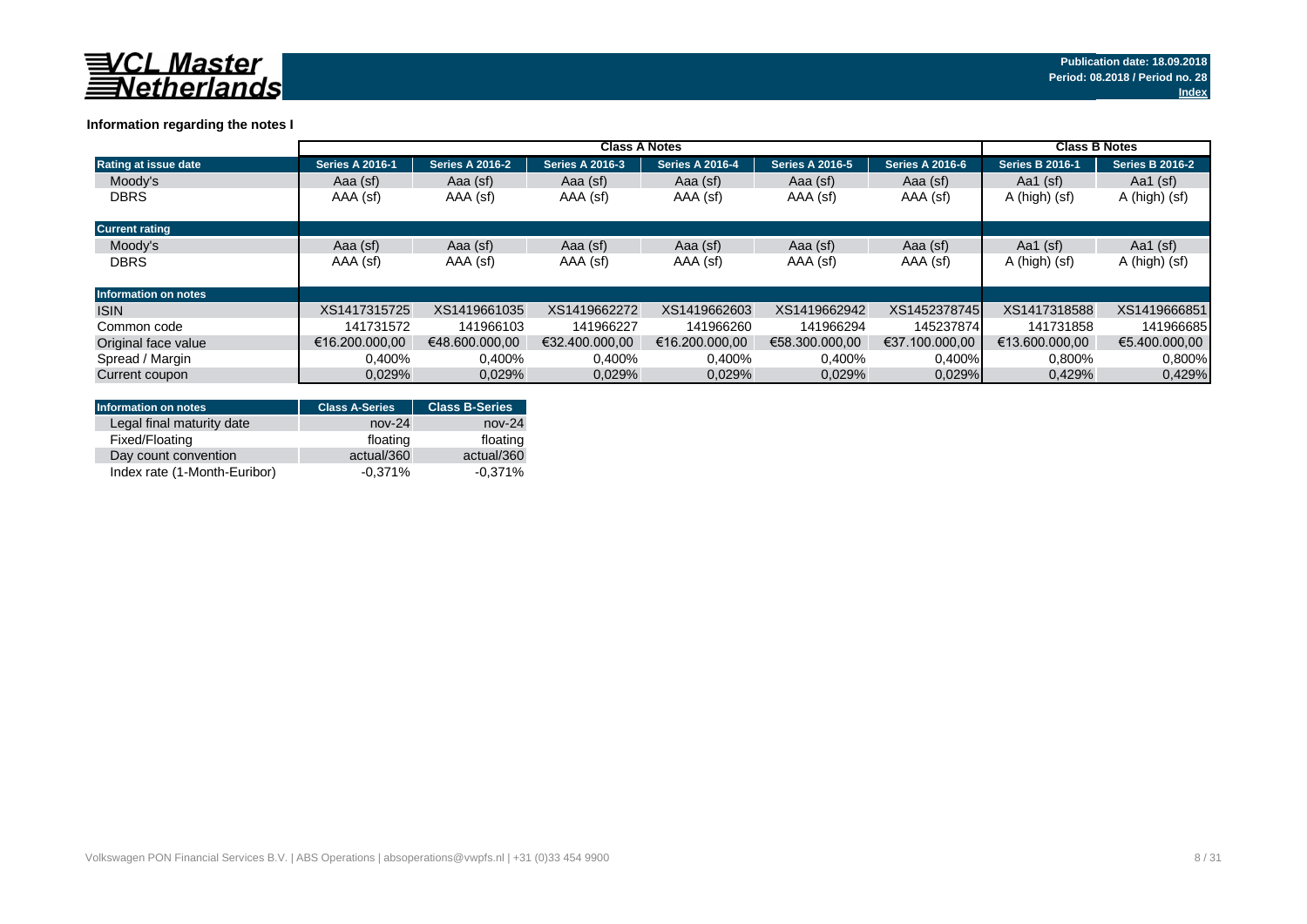#### **Information regarding the notes II**

| Monthly period:                      | 8-2018                      |
|--------------------------------------|-----------------------------|
| Payment date:                        | 25-9-2018                   |
| Interest accrual period (from/until) | 28.08.2018 until 25.09.2018 |
| Davs accrued                         | 28                          |
| Index rate                           | 1-Month Euribor             |
| Base interest rate:                  | $-0.3710%$                  |
| Day count convention                 | actual/360                  |

|                                                           |                            | <b>Class A Notes</b>   |                        |                        |                        |                        | <b>Class B Notes</b>   |                      |                        |                        |                      |
|-----------------------------------------------------------|----------------------------|------------------------|------------------------|------------------------|------------------------|------------------------|------------------------|----------------------|------------------------|------------------------|----------------------|
| <b>Interest payments</b>                                  | <b>Total Class A and B</b> | <b>Series A 2016-1</b> | <b>Series A 2016-2</b> | <b>Series A 2016-3</b> | <b>Series A 2016-4</b> | <b>Series A 2016-5</b> | <b>Series A 2016-6</b> | <b>Total Class A</b> | <b>Series B 2016-1</b> | <b>Series B 2016-2</b> | <b>Total Class B</b> |
| Note balance                                              | €536.600.000,00            | €0,00                  | €119.000.000,00        | €79.200.000,00         | €39.800.000,00         | €166.200.000.00        | €79.200.000,00         | €483.400.000.00      | €38.000.000,00         | €15.200.000,00         | €53.200.000,00       |
| Paid interest                                             | €28.654.41                 | €0,00                  | €2.684,11              | €1.786,40              | €897,71                | €3.748,73              | €1.786.40              | €10.903.35           | €12.679.33             | €5.071.73              | €17.751,06           |
|                                                           |                            |                        |                        |                        |                        |                        |                        |                      |                        |                        |                      |
| <b>Unpaid Interest</b>                                    |                            |                        |                        |                        |                        |                        |                        |                      |                        |                        |                      |
| Unpaid interest of the reporting period                   | €0.00                      | €0,00                  | €0,00                  | €0,00                  | €0,00                  | €0,00                  | €0,00                  | €0,00                | €0,00                  | €0,00                  | €0,00                |
| Cumulative unpaid interest                                | €0.00                      | €0,00                  | €0,00                  | €0,00                  | €0,00                  | €0,00                  | €0,00                  | €0,00                | €0,00                  | €0,00                  | €0,00                |
| <b>Note balance</b>                                       |                            |                        |                        |                        |                        |                        |                        |                      |                        |                        |                      |
| Note balance as of the beginning of the period            | €536.600.000.00            | €0.00                  | €119.000.000.00        | €79.200.000.00         | €39.800.000.00         | €166.200.000.00        | €79.200.000,00         | €483.400.000.00      | €38.000.000.00         | €15.200.000,00         | €53.200.000.00       |
| Additional issue amount                                   | €0,00                      | €0,00                  | €0.00                  | €0,00                  | €0,00                  | €0,00                  | €0,00                  | €0,00                | €0.00                  | €0,00                  | €0,00                |
| Redemption amount due to amortizing series                | €0.00                      | €0.00                  | €0.00                  | €0.00                  | €0.00                  | €0.00                  | €0,00                  | €0.00                | €0.00                  | €0,00                  | €0,00                |
| Term take out redemption                                  | €0.00                      | €0.00                  | €0.00                  | €0.00                  | €0.00                  | €0.00                  | €0,00                  | €0,00                | €0.00                  | €0.00                  | €0,00                |
| Class balance as of the end of the period                 | €536.600.000.00            | €0.00                  | €119.000.000.00        | €79.200.000.00         | €39.800.000.00         | €166.200.000.00        | €79.200.000.00         | €483.400.000.00      | €38.000.000.00         | €15.200.000.00         | €53.200.000.00       |
|                                                           |                            |                        |                        |                        |                        |                        |                        |                      |                        |                        |                      |
| Payments to Investors per note                            |                            |                        |                        |                        |                        |                        |                        |                      |                        |                        |                      |
| Interest                                                  |                            | €2.26                  | €2.26                  | €2.26                  | €2.26                  | €2.26                  | €2,26                  |                      | €33.37                 | €33.37                 |                      |
| Principal repayment by note                               |                            | €0,00                  | €0,00                  | €0,00                  | €0,00                  | €0,00                  | €0,00                  |                      | €0,00                  | €0,00                  |                      |
| <b>Total</b>                                              |                            | E2.26                  | E2.26                  | E2.26                  | £2.26                  | €2.26                  | €2.26                  |                      | €0.00                  | €0.00                  |                      |
|                                                           |                            |                        |                        |                        |                        |                        |                        |                      |                        |                        |                      |
| <b>Notes</b>                                              |                            |                        |                        |                        |                        |                        |                        |                      |                        |                        |                      |
| Number of notes as of the beginning of the period         | 5.366                      |                        | 1.190                  | 792                    | 398                    | 1.662                  | 792                    | 4.834                | 380                    | 152                    | 532                  |
| Increase of outstanding notes from tap-up                 |                            |                        |                        |                        |                        |                        |                        |                      |                        |                        |                      |
| Reduction of outstanding notes from term take out         |                            |                        |                        |                        |                        |                        |                        |                      |                        |                        |                      |
| Number of notes as of the end of the period               | 5.366                      |                        | 1.190                  | 792                    | 398                    | 1.662                  | 792                    | 4.834                | 380                    | 152                    | 532                  |
| Face value per note                                       |                            | €100.000,00            | €100.000,00            | €100.000,00            | €100.000,00            | €100.000,00            | €100.000,00            | €100.000,00          | €100.000,00            | €100.000,00            | €100.000,00          |
| Balance per note                                          |                            | €100.000.00            | €100.000.00            | €100.000.00            | €100.000.00            | €100.000.00            | €100.000.00            | €100.000.00          | €100,000.00            | €100.000.00            | €100.000,00          |
| <b>Note factor</b>                                        |                            | 1.000000               | 1.000000               | 1.000000               | 1.000000               | 1.000000               | 1.000000               | 1.000000             | 1.000000               | 1.000000               | 1.000000             |
|                                                           |                            |                        |                        |                        |                        |                        |                        |                      |                        |                        |                      |
| Overcollateralisation                                     |                            |                        |                        |                        |                        |                        |                        |                      |                        |                        |                      |
| Current OC amount (before TU / TTO)                       |                            | €0.00                  | €55.886.232.78         | €37.194.870.89         | €18.691.361.89         | €78.052.873.01         | €37.194.870.89         | €227.020.209.46      | €124.157.292.47        | €49.662.916.99         | €173.820.209.46      |
| Current OC percentage (before TU / TTO)                   |                            | 31.9558%               | 31.9558%               | 31.9558%               | 31.9558%               | 31.9558%               | 31.9558%               | 31.9558%             | 23.8278%               | 23.8278%               | 23.8278%             |
| Target OC percentage (revolving period/amortising period) |                            | 34% / 43%              | 34% / 43%              | 34% / 43%              | 34% / 43%              | 34% / 43%              | 34% / 43%              | 34% / 43%            | 26.5% / 35.5%          | 26.5% / 35.5%          | 26.5% / 35.5%        |
| Current OC amount (after TU / TTO)                        |                            | €0,00                  | €53.005.341.55         | €35.267.497.48         | €17.737.844,07         | €73.324.749,78         | €35.267.497.48         | €214.602.930.35      | €112.787.807.39        | €45.115.122,96         | €157.902.930,35      |
| Current OC percentage (after TU / TTO)                    |                            | 0.0000%                | 29.3975%               | 29.3975%               | 29.3975%               | 29.3975%               | 29,3975%               | 29.3975%             | 21.6305%               | 21.6305%               | 21.6305%             |

| <b>Subordinated loan</b>                  |                      |                      |
|-------------------------------------------|----------------------|----------------------|
| Balance as of the beginning of the period | €168.781.063.69      |                      |
| Balance increase from tap up              | €0.00                |                      |
| Redemption payments from term take out    | €0.00                |                      |
| Regular redemption from waterfall         | €0.00                |                      |
| Redemption from cash collateral account   | €0.00                |                      |
| Balance as of the end of the period       | €168.781.063.69      |                      |
| Capitalization of interest                | €1.323.374.98        |                      |
| O/C                                       | <b>Class A Notes</b> | <b>Class B Notes</b> |
| Current OC amount (before TU / TTO)       | € 227.020.209.46     | € 173.820.209.46     |
| Current OC percentage (before TU / TTO)   | 31.9558%             | 23.8278%             |
| Current OC amount (after TU / TTO)        | €214.602.930.35      | €157.902.930.35      |
| Current OC percentage (after TU / TTO)    | 29.3975%             | 21.6305%             |
|                                           |                      |                      |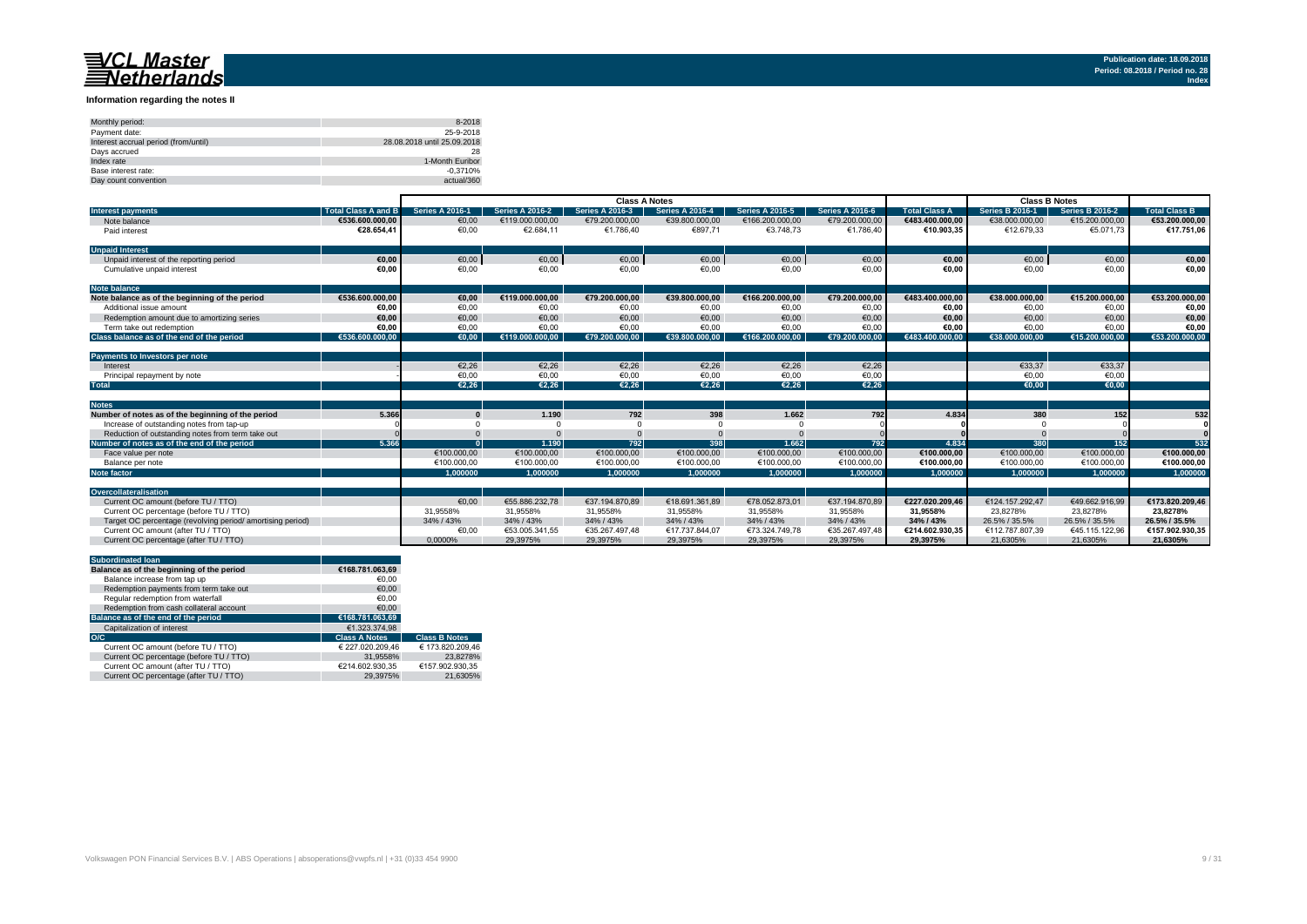

# **Credit enhancement**

| <b>Cash collateral account (CCA)</b>                  | in EUR          |
|-------------------------------------------------------|-----------------|
| Initial balance at poolcut                            | €9.158.618,28   |
| Thereof general cash reserve                          | €2.288.400,00   |
| Thereof maintenance reserve                           | €6.870.218,28   |
| Targeted balance (floor after Top Up)                 | €48.972.976,98  |
| Thereof general cash reserve                          | €6.439.200,00   |
| Thereof maintenance reserve                           | €42.533.776,98  |
| Balance as of the beginning of the period             | €47.358.505,91  |
| Thereof general cash reserve                          | €6.439.200,00   |
| Thereof maintenance reserve                           | €40.919.305,91  |
| <b>Payments</b>                                       | €1.614.471,07   |
| General payment from CCA                              | € $0.00$        |
| General payment to CCA                                | €0,00           |
| Payment from CCA due to TTO                           | € $0,00$        |
| Payment to CCA due to tap-up                          | €0,00           |
| Payment from CCA due to maintenance reserve           | (€3.319.405,90) |
| Payment to CCA due to maintenance reserve             | €4.686.038,33   |
| Payment to CCA due to top-up                          | €247.838,64     |
| Balance as of the end of the period                   | €48.972.976,98  |
| Thereof general cash reserve                          | €6.439.200,00   |
| Thereof maintenance reserve                           | €42.533.776,98  |
| General cash reserve in percent of total current note | 1,200%          |
| balance                                               |                 |
| Specified general cash collateral amount              | €6.439.200,00   |
| <b>Accrued interest</b>                               | €0,00           |

## **Set off risk**

There is no set off risk applicable.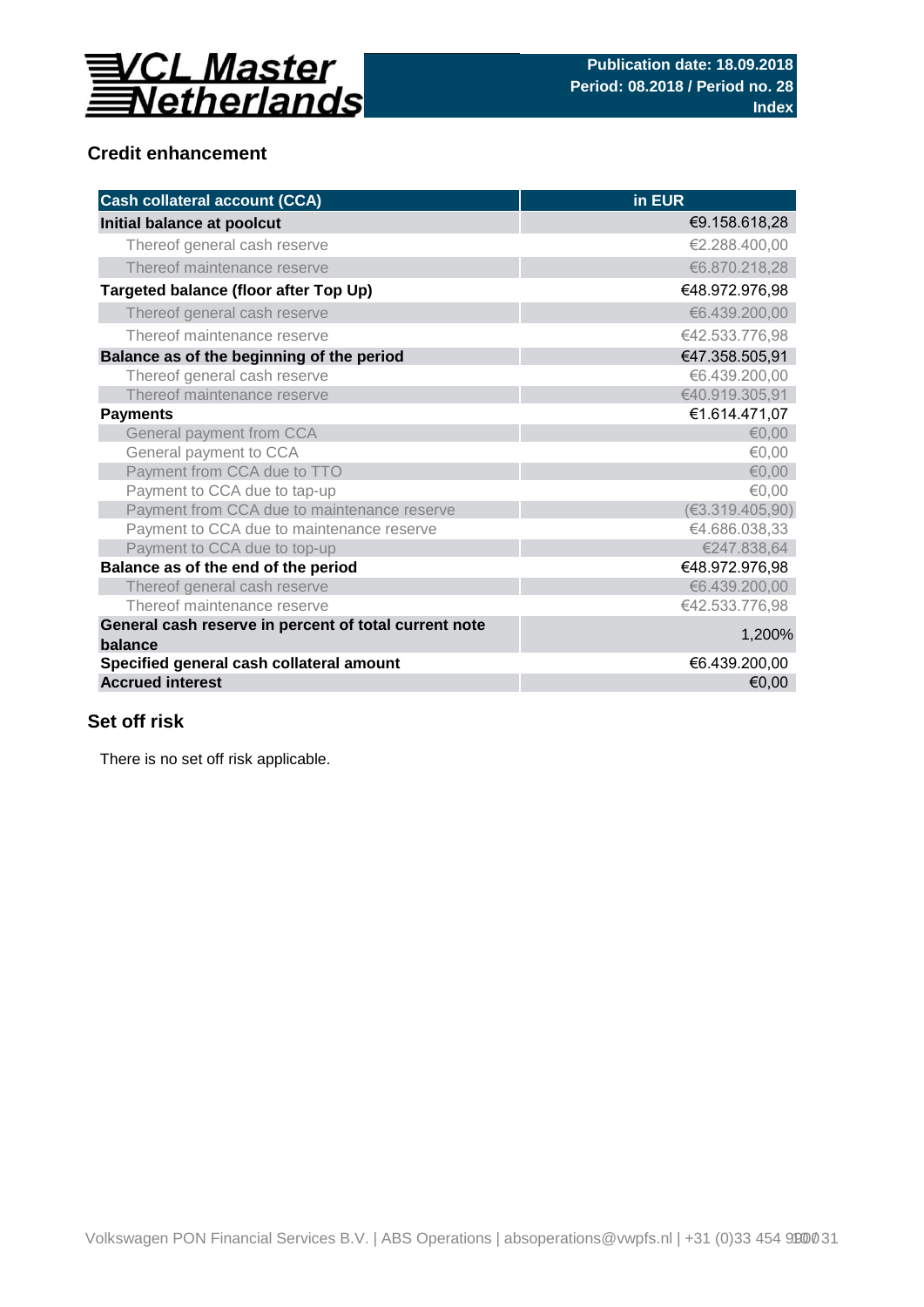

### **Swap fixing / Waterfall**

| Amortising interest rate swap                                                               | <b>Class A</b>                       | <b>Class B</b>          |
|---------------------------------------------------------------------------------------------|--------------------------------------|-------------------------|
| Underlying principal for reporting period                                                   | €483.400.000,00                      | €53.200.000,00          |
| Paying leg                                                                                  | Fix interest rate                    | Fix interest rate       |
|                                                                                             |                                      |                         |
| Receiving leg                                                                               | Floating interest rate               | Floating interest rate  |
| Net swap payments / receipts                                                                | (€134.116,65)                        | (€17.937,28)            |
|                                                                                             |                                      |                         |
| Available distribution amount calculation                                                   | <b>Payment to waterfall position</b> | <b>Remaining amount</b> |
| (i) Lease Collections, minus (A) amounts credited to the Maintenance Surplus Reserve Ledger | €25.732.839,95                       | €25.732.839.95          |
| and (B) amounts of any Issuer Increase Advance                                              |                                      |                         |
| (ii) amounts of interest paid or principal repaid under the Issuer Facility Agreement       | €0,00                                | €25.732.839,95          |
| (iii) Vehicle Realisation Proceeds                                                          | €7.094.978,80                        | €32.827.818,75          |
| (iv) Lease Incidental Shortfall payments                                                    | €0.00                                | €32.827.818,75          |
| (vi) payments from the CCA                                                                  | €0.00                                | €32.827.818,75          |
|                                                                                             | €3.319.405,90                        | €36.147.224,65          |
| (vii) amounts debited from the Maintenance Reserve Ledger                                   |                                      |                         |
| (viii) Maintenance Surplus debited from the Maintenance Reserve Ledger                      | €0,00                                | €36.147.224,65          |
| (ix) Net Swap Receipts                                                                      | €0.00                                | €36.147.224.65          |
| (x) transfers from the Accumulation Account to the Distribution Account                     | €0,00                                | €36.147.224,65          |
| (xi) the Buffer Release Amount                                                              | (E1.626.938,00)                      | €34.520.286,65          |
|                                                                                             |                                      |                         |
| Waterfall                                                                                   | Payment to waterfall position        | <b>Remaining amount</b> |
| Available distribution amount                                                               |                                      | €34.520.286,65          |
| 1) Taxes and Issuer Profit Amount                                                           | €0,00                                | €34.520.286,65          |
| 1.i) Taxes                                                                                  | €0.00                                | €34.520.286,65          |
|                                                                                             | €0,00                                |                         |
| 1.ii) Issuer Profit Amount                                                                  |                                      | €34.520.286,65          |
| 2) Senior Maintenance Coordinator Fee                                                       | (E14.670.854,09)                     | €19.849.432,56          |
| 3) Payments in respect of fees I                                                            | (6552.118,70)                        | €19.197.313,85          |
| 3.i) Payment to directors of the issuer                                                     | €0,00                                | €19.849.432,56          |
| 3.ii) Servicer Fee - Volkswagen Leasing B.V.                                                | (6519.300, 21)                       | €19.330.132,35          |
| Servicer Fee - DutchLease B.V.                                                              | (688.602, 66)                        | €19.241.529.68          |
| 3.iii) Payment to Maintenance Coordinator - Volkswagen Leasing B.V.                         | € $0,00$                             | €19.241.529,68          |
| Payment to Maintenance Coordinator - DutchLease B.V.                                        | €0,00                                | €19.241.529,68          |
|                                                                                             |                                      |                         |
| 3.iv) Payment to Rating Agencies                                                            | €0.00                                | €19.241.529,68          |
| 3.v) Payment to Process Agent                                                               | €0,00                                | €19.241.529,68          |
| 3.vi) Payment to Account Bank                                                               | (€32.015,83)                         | €19.209.513,85          |
| 3. vii) Payment to Agents                                                                   | €0,00                                | €19,209,513,85          |
| 3. viii) Payment in respect of listing of the notes                                         | (€4.200,00)                          | €19.205.313,85          |
| 3.ix) Payment in respect of auditors' fees and legal counsel fees                           | € $0,00$                             | €19.205.313,85          |
| 3.x) Payment in respect administration costs and expenses                                   | €0,00                                | €19.205.313,85          |
|                                                                                             | (68.000, 00)                         | €19.197.313,85          |
| 3.xi) Payment to other third parties providing services                                     |                                      |                         |
| 4) Net Swap Payments or Swap Termination Payments - Series A and B                          | (€152.053,93)                        | €19.045.259,92          |
| - Net swap payments on series A 2016-1                                                      | €0,00                                | €19.197.313,85          |
| - Net swap payments on series A 2016-2                                                      | (E33.015, 89)                        | €19.164.297,96          |
| - Net swap payments on series A 2016-3                                                      | (E21.973,60)                         | €19.142.324,36          |
| - Net swap payments on series A 2016-4                                                      | (€11.042,29)                         | €19.131.282,07          |
| - Net swap payments on series A 2016-5                                                      | (646.111,27)                         | €19.085.170,80          |
| - Net swap payments on series A 2016-6                                                      | (E21.973,60)                         | €19.063.197,20          |
|                                                                                             |                                      |                         |
| - Net swap payments on series B 2016-1                                                      | (E12.812.34)                         | €19.050.384,86          |
| - Net swap payments on series B 2016-2                                                      | (65.124, 94)                         | €19.045.259,92          |
| 5) Interest payment class A                                                                 | (E10.903, 35)                        | €19.034.356,57          |
| (a) Accrued interest & (b) interest shortfalls on series A 2016-1                           | €0,00                                | €19.045.259,92          |
| (a) Accrued interest & (b) interest shortfalls on series A 2016-2                           | (E2.684, 11)                         | €19.042.575,81          |
| (a) Accrued interest & (b) interest shortfalls on series A 2016-3                           | (€1.786,40)                          | €19.040.789,41          |
| (a) Accrued interest & (b) interest shortfalls on series A 2016-4                           | (E897,71)                            | €19.039.891,70          |
| (a) Accrued interest & (b) interest shortfalls on series A 2016-5                           | (63.748, 73)                         | €19.036.142.97          |
|                                                                                             |                                      |                         |
| (a) Accrued interest & (b) interest shortfalls on series A 2016-6                           | (€1.786,40)                          | €19.034.356.57          |
| 6) Interest payment class B                                                                 | (E17.751,06)                         | €19.016.605.51          |
| (a) Accrued interest & (b) interest shortfalls on series B 2016-1                           | (E12.679, 33)                        | €19.021.677,24          |
| (a) Accrued interest & (b) interest shortfalls on series B 2016-2                           | (65.071, 73)                         | €19.016.605,51          |
| 7) Payment to cash collateral account until the general CCA equals specified general CCA    | €0,00                                | €19.016.605,51          |
| 8) Redemption amount class A                                                                | €0,00                                | €19.016.605,51          |
| (a) Redemption on series A 2016-1                                                           | €0,00                                | €19.016.605,51          |
| (a) Redemption on series A 2016-2                                                           | €0,00                                | €19.016.605,51          |
|                                                                                             |                                      |                         |
| (a) Redemption on series A 2016-3                                                           | €0,00                                | €19.016.605,51          |
| (a) Redemption on series A 2016-4                                                           | €0,00                                | €19.016.605,51          |
| (a) Redemption on series A 2016-5                                                           | €0,00                                | €19.016.605,51          |
| (a) Redemption on series A 2016-6                                                           | €0,00                                | €19.016.605,51          |
| Class A accumulation account                                                                | (E19.016.605, 51)                    | €0,00                   |
| 9) Redemption amount class B                                                                | €0,00                                | €0,00                   |
| (a) Redemption on series B 2014-1                                                           | €0,00                                | €0,00                   |
| (a) Redemption on series B 2014-2                                                           | €0,00                                | €0,00                   |
|                                                                                             |                                      |                         |
| Class B accumulation account                                                                | €0,00                                | €0,00                   |
| 10) Payments to swap counterparties, other than those made under item 4                     |                                      | €0,00                   |
| 11) Accrued and unpaid interest on the subordinated loan                                    | €0,00                                | €0,00                   |
| (a) Interest subordinated loan                                                              | €0,00                                | €0,00                   |
| (b) Unpaid interest subordinated loan                                                       | €0,00                                | €0,00                   |
| 12) Redemption subordinated loan                                                            | €0,00                                | €0,00                   |
| 13) Final success fee                                                                       | €0,00                                | €0,00                   |
|                                                                                             |                                      |                         |
|                                                                                             |                                      |                         |
| Distribution of cash collateral account surplus                                             | Payment to waterfall position        | <b>Remaining amount</b> |
| Payment in respect of accrued and unpaid interest on the Subordinated Loan                  | €0,00                                | €0,00                   |
| Payment in respect of reduction of outstanding principal amount of Subordinated Loan        | €0,00                                | €0,00                   |
| Payment in respect of Sellers final success fee                                             | €0,00                                | €0,00                   |
|                                                                                             |                                      |                         |
| Payments due to term take out - not part of the waterfall                                   | <b>Payment</b>                       | <b>Remaining amount</b> |
| Purchase price from term take out                                                           | €0,00                                | €0,00                   |
| Redemption class A                                                                          | €0,00                                | €0,00                   |
| Redemption class B                                                                          | €0,00                                | €0,00                   |
|                                                                                             |                                      |                         |
| Redemption subordinated loan                                                                | €0,00                                | €0,00                   |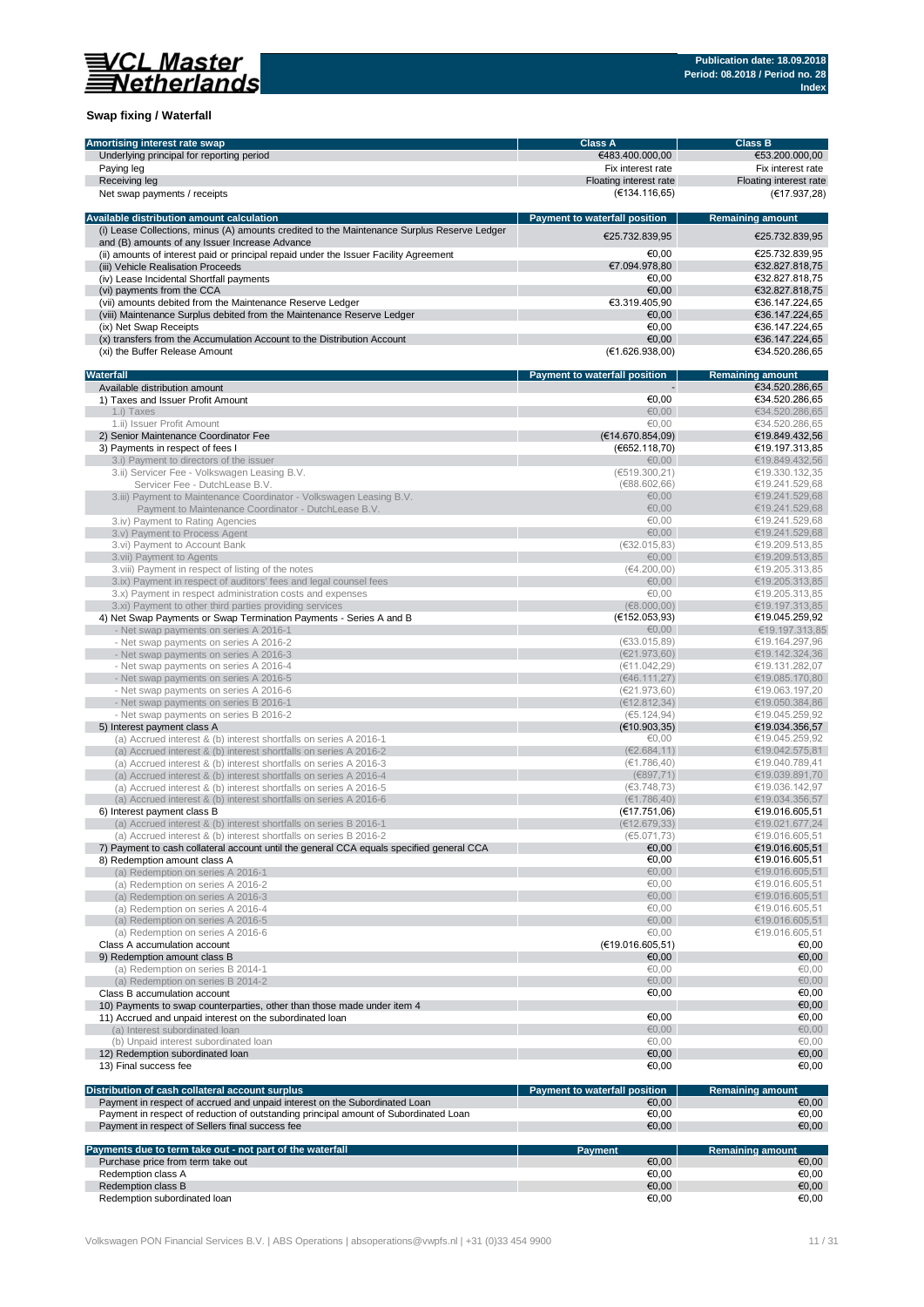

### **Retention of net economic interest**

### **Retention amount at poolcut**

| <b>Type of asset</b>     | Number of<br><b>contracts</b> | Percentage of<br><b>contracts</b> | <b>Outstanding</b><br>nominal balance | Percentage of<br>nominal balance |
|--------------------------|-------------------------------|-----------------------------------|---------------------------------------|----------------------------------|
| Portfolio sold to SPV    | 13.854                        | 95,05%                            | €280.729.495,18                       | 95,00%                           |
| Retention of VWL/DLN     | 722                           | 4.95%                             | €14.783.720,00                        | 5,00%                            |
| <b>Total</b>             | 14.576                        | 100,00%                           | €295.513.215,18                       | 100,00%                          |
|                          |                               |                                   |                                       |                                  |
| <b>Retention amounts</b> |                               |                                   |                                       |                                  |
| Minimum retention        | €14.775.660,76                | 5,00%                             |                                       |                                  |
| Actual retention         | €14.783.720,00                | 5.00%                             |                                       |                                  |

### **Retention amount end of reporting period**

| Type of asset         | Number of<br><b>contracts</b> | Percentage of<br><b>contracts</b> | <b>Outstanding</b><br>nominal balance | Percentage of<br>nominal balance |
|-----------------------|-------------------------------|-----------------------------------|---------------------------------------|----------------------------------|
| Portfolio sold to SPV | 44.110                        | 95.02%                            | €786.891.196,16                       | 94,96%                           |
| Retention of VWL/DLN  | 2.314                         | 4.98%                             | €41.751.304,65                        | 5.04%                            |
| <b>Total</b>          | 46.424                        | 100,00%                           | €828.642.500,81                       | 100,00%                          |

| <b>Retention amounts</b> |                |       |
|--------------------------|----------------|-------|
| Minimum retention        | €41.415.326.11 | 5.00% |
| Actual retention         | €41.751.304.65 | 5.04% |

article 405 Abs. 1 c CRR. In its capacity as originator and original lender, Volkswagen Leasing B.V. and DutchLease B.V. comply with the retention requirements of a material net economic interest in accordance with

By adhering to option c) of the direction, Volkwagen Leasing B.V. and DutchLease B.V. keep the exposure designated for retention on its balance sheet on an ongoing basis.

The latest end of month level of retention will be published on a monthly basis within the investor report.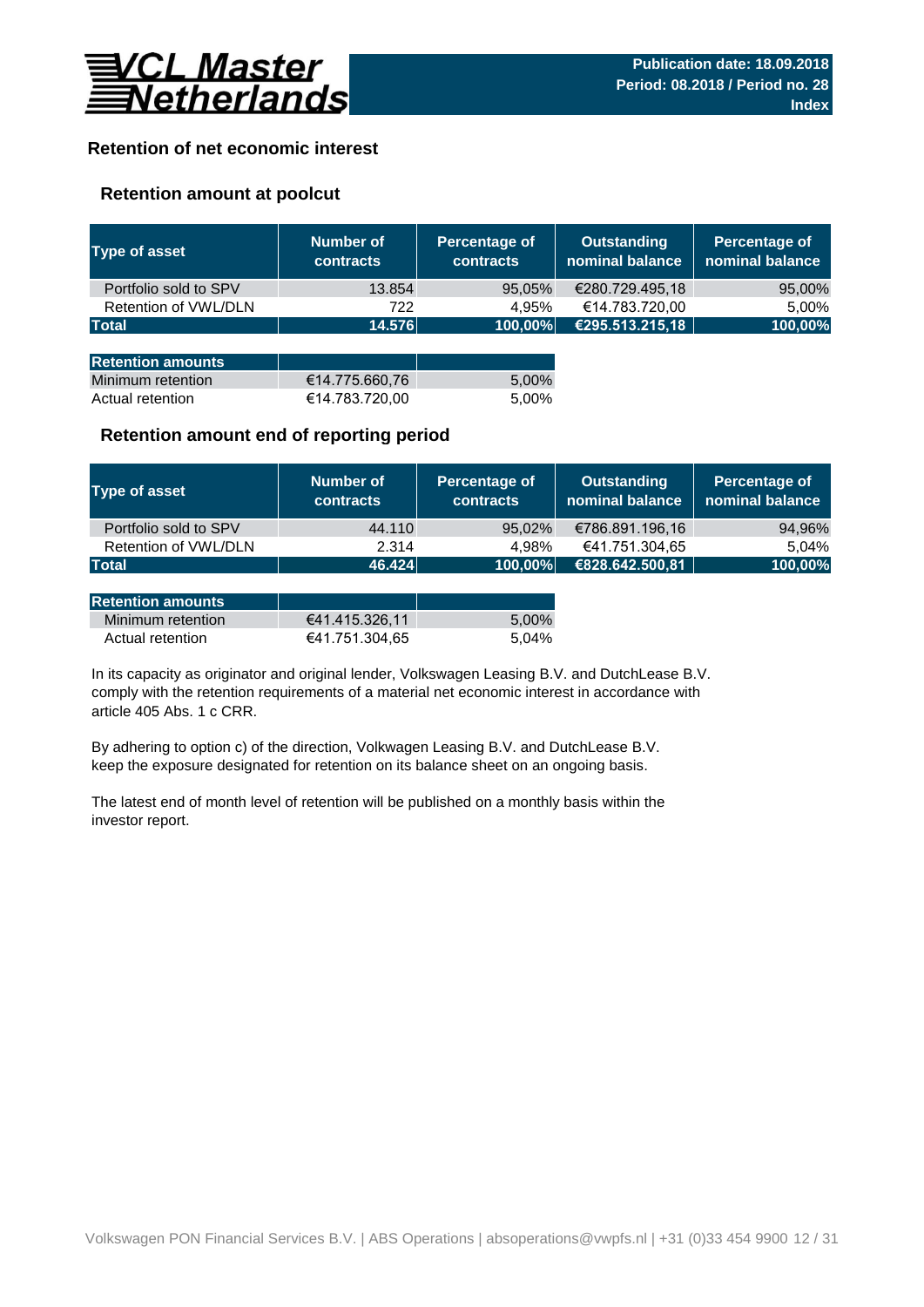**Amortisation profile I**

#### **Class A Class B Class B Class B Class B Class B Class B Class B Class B Class B Eq. 1 Note class** T. **Payment date and the Sale of the Case of the Sale of the Sale of the Sale of the Sale of the Sale of the Sale of the Sale of the Sale of the Sale of the Sale of the Sale of the Sale of the Sale of the Sale of the Sale of** Poolcut ∈19.000.000,00 ∈171.700.000,00 ∈171.700.000,00 ∈19.000.000,00 ∈19.000.000,00 ∈19.000.000,00 ∈19.000.000,00 ∈19.000.000,00 ∈19.000.000,00 ∈19.000.000,00 ∈19.000.000,00 ∈19.000.000,00 ∈19.000.000,00 ∈19.000.000,00 ∈ r  $\begin{array}{cccccccc} \textbf{06-2016} & & & & & & \in 171.700.000,00 & & & & & & & \in 19.000.000,00 \\ \textbf{07-2016} & & & & & & \in 233.200.000,00 & & & & & & \in 235.00000,00 \\ \textbf{08-2016} & & & & & & & \in 233.200.000,00 & & & & & & \in 235.00000,00 \\ \textbf{09-2016} & & & & & & & \in 235.00000,000 & &$ 07-2016 €233.200.000,00 €25.800.000,00 08-2016 €233.200.000,00 €25.800.000,00 09-2016 €275.000.000,00 €30.400.000,00 Ì. 10-2016 €275.000.000,00 €30.400.000,00 11-2016 €296.600.000,00 €32.800.000,00 11-2016<br>  $(2.2016$ <br>  $(2.2017)$ <br>  $(2.2017)$ <br>  $(2.2017)$ <br>  $(2.2017)$ <br>  $(2.2017)$ <br>  $(2.2017)$ <br>  $(2.2010,000,00)$ <br>  $(2.2010,000,00)$ <br>  $(2.2010,000,00)$ <br>  $(2.2010,000,00)$ <br>  $(2.2010,000,00)$ <br>  $(2.2010,000,00)$ <br>  $(2.2010,000,0$ 12-2016 €296.600.000,00 €32.800.000,00 01-2017 €296.600.000,00 €32.800.000,00  $6346.700.000,00$  ∈38.300.000,00 ∈38.300.000,00 × 0**4-2017** €38.300.000,00 €346.700.000,00 €346.700.000,00 €38.300.000,00 €38.300.000,00 €38.300.000,00 €38.300.000,00<br>05-2017 €38.300.000,00 €346.700.000,00 €346.700.000,00 €346.700.000,00 €346.700 €38.300.000,00 €38.300.0 Ì. 06-2017 €375.300.000,00 €41.400.000,00  $\epsilon$ 375.300.000,00  $\epsilon$  (and the set of  $\epsilon$ 41.400.000,00  $\epsilon$ 0**8-2017 ∈**41.400.000,00 ∈375.300.000,00 ∈375.300.000,00 ∈41.400.000,00 ∈41.400.000,00 ∈41.400.000,00 ∈41.400.000,00 ∈41.400.000,00 ∈41.400.000,00 ∈41.400.000,00 ∈41.400.000,00 ∈41.400.000,00 ∈41.400.000,00 ∈41.400.000,00 п 10-2017 €404.500.000,00 €44.600.000,00 11-2017 €404.500.000,00 €404.500.000,00 €404.500.000,00 €404.500.000,00 €404.500.000,00 €44.600.000,00 €44.600.000,00 Ì. 12-2017 €404.500.000,00 €404.500.000,00 €404.500.000,00 €404.500.000,00 €44.600.000,00 €44.600.000,00  $01-2018$  ∈404.500.000,00 ∈404.500.000,00 ∈404.500.000,00 ∈404.600.000,00 × 02-2018 €404.500.000,00 **€44.600.000,00** 03-2018 €451.400.000,00 €49.700.000,00 п 04-2018 €451.400.000,00 €49.700.000,00  $65-2018$  ∈451.400.000,00 ∈451.400.000,00 ∈451.400.000,00 ∈49.700.000,00 × 06-2018 €49.700.000,00 €451.400.000,00 € 451.400.000,00 € 5451.400.000,00 € 5451.400.000,00 € 549.700.000,00 0**7-2018 €451.400.000,00 €451.400.000,00**<br>**08-2018 €53.200.000,00 €6483.400.000,00** € €483.400.000,00 € €53.200.000,00 € €53.200.000,00 Ė  $09-2018$  ∈53.200.000,00 ∈ €53.200.000,00 ∈ €483.400.000,00 ∈ €53.200.000,00 ∈ €53.200.000,00 10-2018 ∈53.200.000,00 ∈53.200.000,00 ∈53.200.000,00 ∈53.200.000,00 ∈53.200.000,00 ∈53.200.000,00 11-2018 ∈53.200.000,00 ∈53.200.000,00 ∈ €483.400.000,00 ∈ €483.400.000,00 ∈ €53.200.000,00 12-2018 €464.076.894,52 €53.200.000,00  $6444.515.411,20$  ∈53.200.000,00 ∈ €53.200.000,00 п 02-2019 €53.200.000,00 €53.200.000,00 €624.251.960,07 € 6424.251.960,07 € 6424.251.960,07 € 653.200.000,00  $03-2019$  ∈53.200.000,00 i. 04-2019 €383.260.732,18 €53.200.000,00  $0.2019$  ∈53.200.000,000,000 ∈53.200.000,000 ∈53.200.000,000 ∈53.200.000,000 ∈53.200.000,000 ∈53.200.000,000 ∈53.200.000,00 ×. 06-2019 €344.006.907,58 €53.200.000,00  $07$ -2019 ∈44.925.492,05 ∈44.925.492,05 × 08-2019 €319.973.327,73 €41.735.651,44  $09-2019$  ∈40.274.024,82 i. 10-2019 €297.300.788,38 €38.778.363,70 11-2019 ∈37.244.140,51 ∈ €37.244.140,51 ∈ €37.244.140,51 ∈ €37.244.140,51 ∈ €37.244.140,51 ∈ €37.244.140,51 ∈ €37.244.140,51 ∈ ∈ 57.244.140,51 ∈ 57.244.140,51 ∈ 57.244.140,51 ∈ 57.244.140,51 ∈ 57.244.140,51 ∈ 57.244.140, ÷ 12-2019 €273.166.124,85 €35.630.364,11 01-2020 ∈34.041.257,05 €34.041.257,05 €34.041.257,05 €34.041.257,05 €34.041.257,05 €34.041.257,05 €34.041.257,05 n. 02-2020 €32.308.390,09 €32.308.390,09 €32.308.390,09 €347.697.657,39  $\blacksquare$  $03-2020$  €30.364.197,87 €30.364.197,87 Ì. 04-2020 €28.885.198,45 €28.885.198,45 €28.885.198,45 €28.885.198,45 €28.885.198,45 €28.885.198,45 €28.885.198,45 05-2020 €205.120.496,71 €26.754.847,40 × 06-2020 €25.482.556,49  $\in$  5.56,49  $\in$  5.56,49  $\in$  5.366.266,45  $\in$  5.366.266,45  $\in$  5.366.265,45  $\in$  5.56,49  $\in$  5.56,49  $\in$  5.56,49  $\in$  5.56,49  $\in$  5.56,49  $\in$  5.56,49  $\in$  5.56,49  $\in$  5.56,49  $\in$  5.56,49  $07$ -2020 ∈24.093.552,24 r. 08-2020 €22.887.804,38 € 20.887.804,38 € 20.887.804,38 € 30.94 € 30.94 € 30.94 € 30.94 € 30.94 € 30.94 € 30.94 € 30.94 € 30.94 € 30.94 € 30.94 € 30.94 € 30.94 € 30.95 € 30.94 € 30.95 € 30.95 € 30.95 € 30.95 € 30.95 € 30.  $09-2020$  ∈21.684.382,70 п 10-2020 €155.958.062,19 €20.342.355,94 11-2020 €146.515.906,81 €19.110.770,45 × 12-2020 €138.283.160,30 €18.036.933,95 01-2021 ∈129.520.080,36 ∈129.520.080,36 ∈129.520.080,36 ∈129.520.080,36 ∈129.520.080,36 ∈16.893.923,52 02-2021 €15.676.769,08 €120.188.562,95 €120.188.562,95 €120.188.562,95 €120.188.562,95 €15.676.769,08  $03-2021$  ∈ 14.404.180,62 04-2021 €102.222.686,83 €13.333.393,93  $05$ - $2021$  ∈91.123.200,96 ∈91.123.200,96 ∈91.123.200,96 ∈91.123.200,96 ∈91.123.200,96 ∈91.123.200,96 ∈91.123.200,96 ∈91.123.200,96 ∈91.123.200,96 ∈91.123.200,96 ∈91.123.200,96 ∈91.123.200,96 ∈91.123.200,96 ∈91.123.200,9 06-2021 ∈11.010.682,17 ∈11.010.682,17 ∈11.010.682,17 ∈11.010.682,17  $07-2021$  ∈10.056.090,80 ∈ €77.096.696,13 08-2021  $\epsilon$ 71.141.405,46  $\epsilon$ 71.141.405,46  $\epsilon$ 71.141.405,46  $\epsilon$ 9.279.313,76  $\epsilon$ 9.279.313,76  $09-2021$  ∈65.079.031,38  $\epsilon$ 65.079.031,38 ∈8.488.569,31 ∈8.488.569,31 ∈8.488.569,31 ∈8.488.569,31 ∈8.488.569,31 ∈8.488.569,31 ∈8.488.569,31 ∈8.488.569,31 ∈8.488.569,31 ∈8.488.569,31 ∈8.488.569,31 ∈8.488.569,31 ∈8.488.56 10-2021 €7.769.099,96 €7.769.099,96 €7.769.099,96 €7.769.099,96 €89.563.099,70 € 7.769.099,96 € 7.769.099,96 € 11-2021 €7.017.216,32 12-2021 €6.380.673,47 €6.380.673,47 €6.380.673,47 €6.390.673,47 €6.390.673,47 €6.390.673,47 01-2022 ∈5.771.762,88 02-2022 €35.508.072,52 €5.771.762,88  $03$ -2022 ∈5.771.762,88 I. 04-2022 €21.461.722,72 €5.771.762,88  $65.2022$  ∈9.006.915,49  $\epsilon$ 9.006.915,49  $\epsilon$ 9.006.915,49  $\epsilon$ 9.006.915,49  $\epsilon$ 5.771.762,88 ÷ 06-2022  $\epsilon$ 2.796.000,26  $\epsilon$ 2.796.000,26  $\epsilon$ 2.796.000,26  $\epsilon$ 2.796.000,26  $\epsilon$

 $07-2022$  ∈1.897.536,92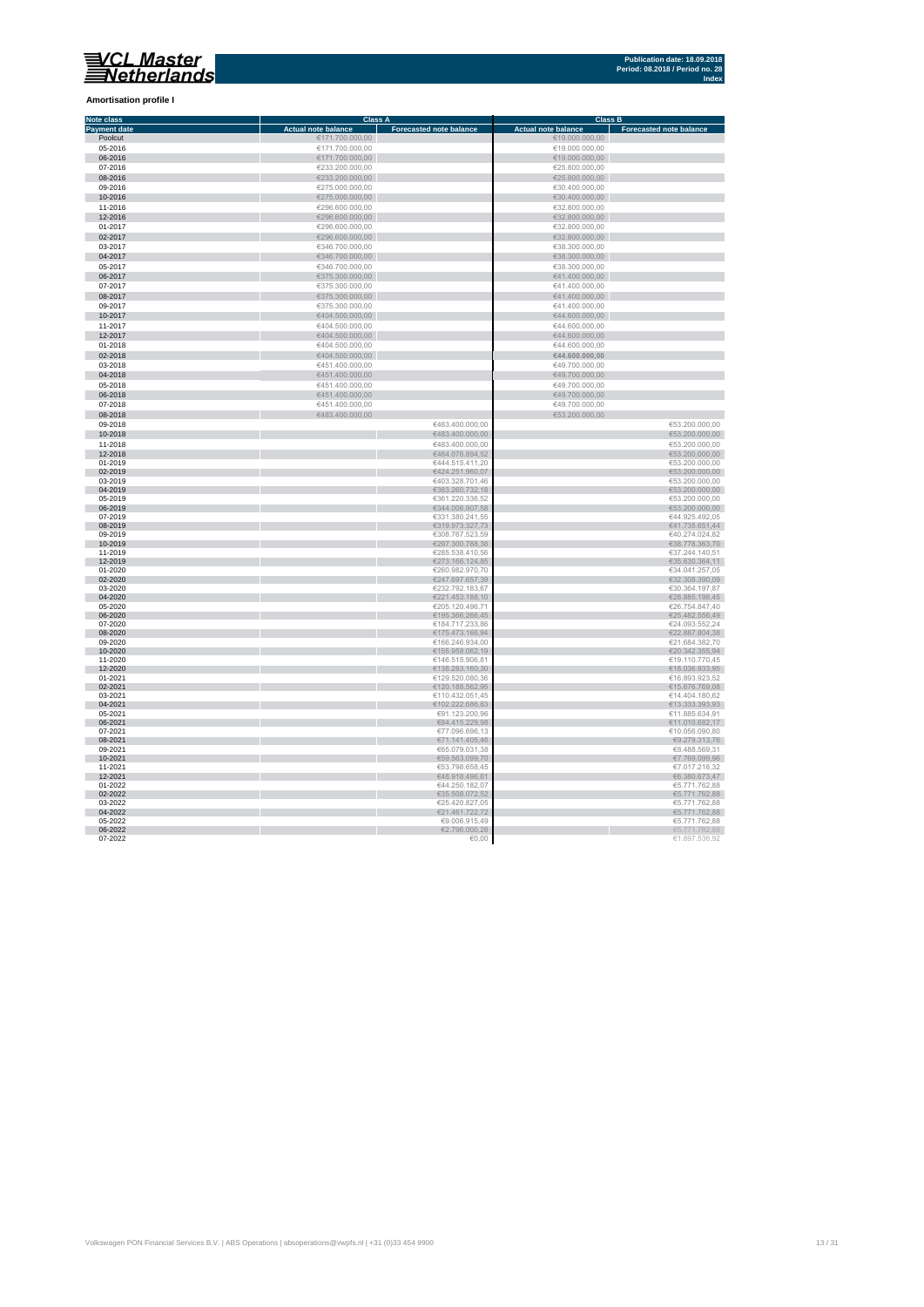

**Amortisation profile I**

**Note class Payment date Actual note balance Forecasted note balance Actual note balance2 Forecasted note balance3 Class A Class B**

Volkswagen PON Financial Services B.V. | ABS Operations | absoperations@vwpfs.nl | +31 (0)33 454 9900 14 / 31 (9) 14 / 31 (9) 14 / 31 (9) 14 / 31 (9) 14 / 31 (9) 14 / 31 (9) 14 / 31 (9) 14 / 31 (9) 14 / 31 (9) 14 / 31 (9)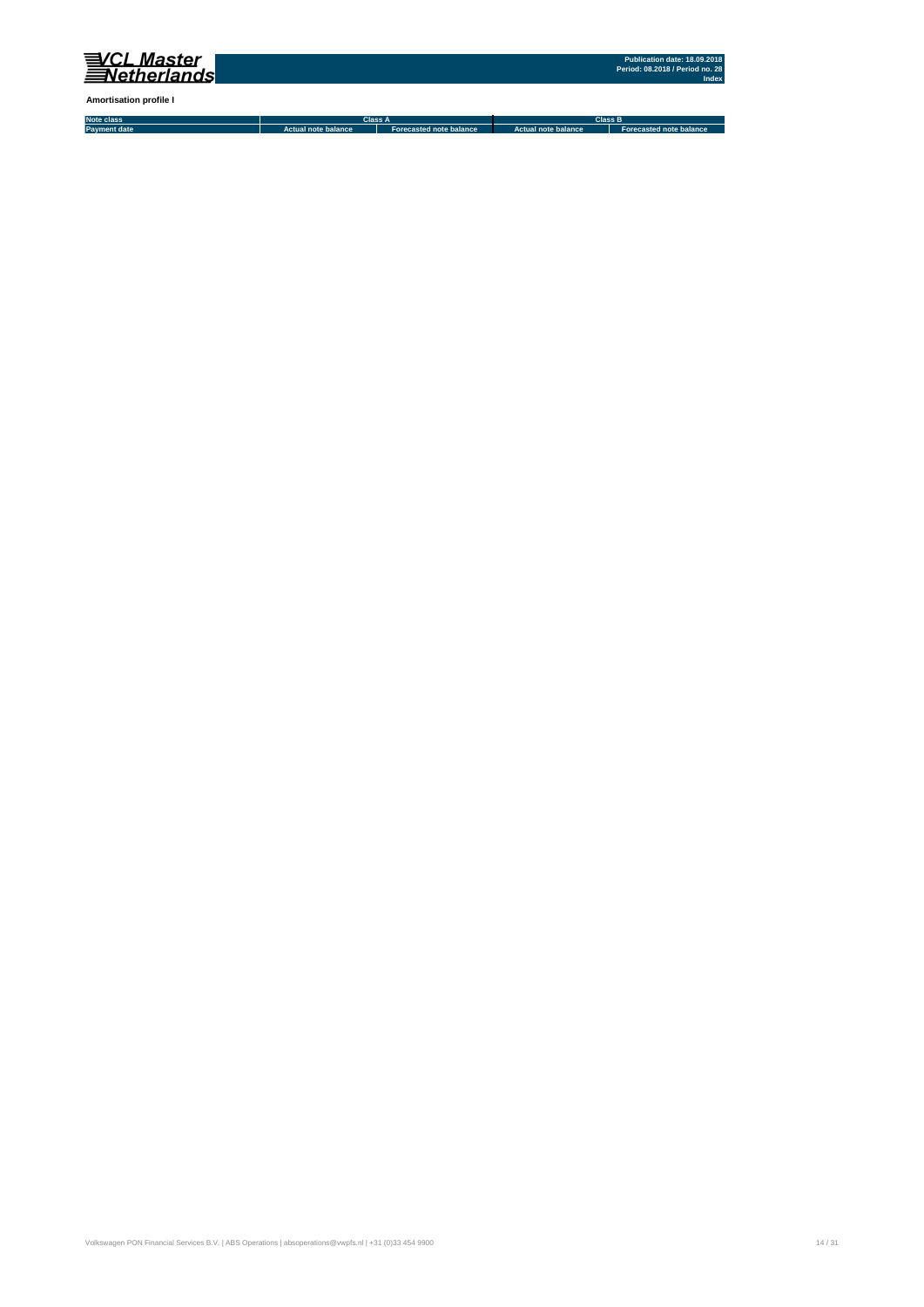# *VCL Master*<br>TNetherlands

#### **Amortisation profile II**

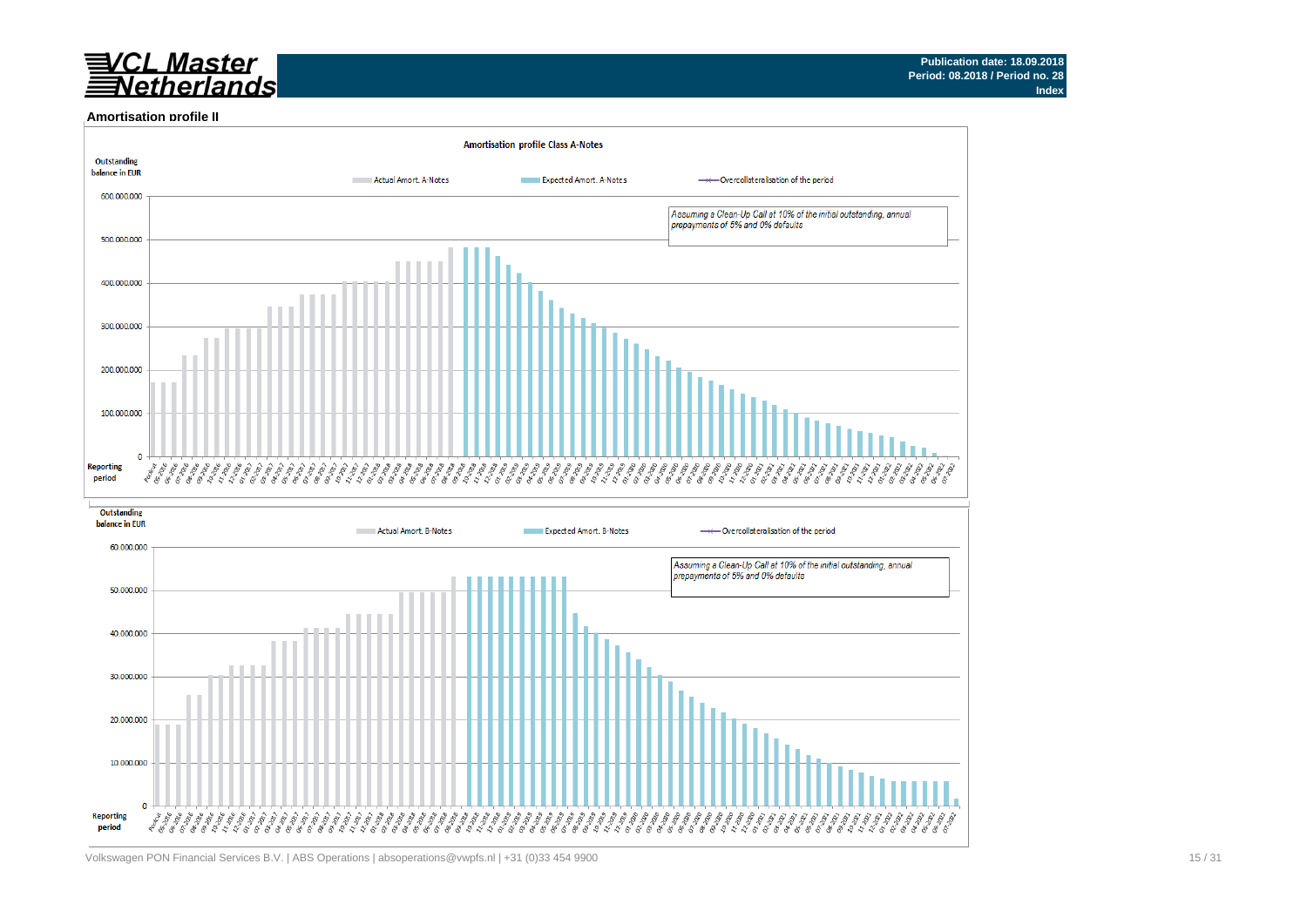

### **Run out schedule I**

| <b>Reporting period</b> | <b>Principal</b>                 | <b>Interest</b>                | <b>Instalment</b>                |
|-------------------------|----------------------------------|--------------------------------|----------------------------------|
| arrears                 | €1.388.590,20                    | €312.776,50                    | €1.701.366,70                    |
| 09-2018<br>10-2018      | €16.261.290,26                   | €2.684.153,73                  | €18.945.443,99                   |
| 11-2018                 | €17.071.080,63<br>€17.985.476,24 | €2.624.249,57<br>€2.561.361,04 | €19.695.330,20<br>€20.546.837,28 |
| 12-2018                 | €17.284.529,00                   | €2.495.103,73                  | €19.779.632,73                   |
| 01-2019                 | €19.450.944,34                   | €2.431.428,58                  | €21.882.372,92                   |
| 02-2019                 | €15.074.247,86                   | €2.112.066.66                  | €17.186.314,52                   |
| 03-2019                 | €18.515.260,00                   | €2.552.858,48                  | €21.068.118,48                   |
| 04-2019                 | €18.104.864,91                   | €2.227.149,75                  | €20.332.014,66                   |
| 05-2019                 | €17.937.216,45                   | €2.178.250,90                  | €20.115.467,35                   |
| 06-2019                 | €18.619.746,91                   | €2.103.256,66                  | €20.723.003.57                   |
| 07-2019                 | €19.207.414,09                   | €2.034.664,14                  | €21.242.078,23                   |
| 08-2019                 | €20.614.912,74                   | €1.963.904,13                  | €22.578.816,87                   |
| 09-2019                 | €20.333.643,32                   | €1.887.960,54                  | €22.221.603,86                   |
| 10-2019                 | €22.586.210,94                   | €1.813.053,72                  | €24.399.264,66                   |
| 11-2019<br>12-2019      | €25.805.369,13<br>€19.492.355,06 | €1.729.846,62<br>€1.634.783,40 | €27.535.215,75<br>€21.127.138,46 |
| 01-2020                 | €28.896.057,22                   | €1.562.973,97                  | €30.459.031,19                   |
| 02-2020                 | €16.970.429,73                   | €1.362.247,61                  | €18.332.677,34                   |
| 03-2020                 | €18.697.412,92                   | €1.488.629,38                  | €20.186.042,30                   |
| 04-2020                 | €16.258.162,25                   | €1.325.125,64                  | €17.583.287,89                   |
| 05-2020                 | €16.388.175,59                   | €1.265.233,81                  | €17.653.409,40                   |
| 06-2020                 | €18.594.788,50                   | €1.204.860,60                  | €19.799.649,10                   |
| 07-2020                 | €17.113.169,75                   | €1.136.357,53                  | €18.249.527,28                   |
| 08-2020                 | €14.787.424,00                   | €1.073.314,99                  | €15.860.738,99                   |
| 09-2020                 | €16.033.540,22                   | €1.018.839,71                  | €17.052.379,93                   |
| 10-2020                 | €17.152.056,00                   | €959.772,31                    | €18.111.828,31                   |
| 11-2020                 | €18.271.097,98                   | €896.585,75                    | €19.167.683,73                   |
| 12-2020                 | €15.348.413,76                   | €829.276,26                    | €16.177.690.02                   |
| 01-2021<br>02-2021      | €21.265.613,12<br>€12.825.751,53 | €772.734,73<br>€631.238,80     | €22.038.347,85<br>€13.456.990,33 |
| 03-2021                 | €14.186.462,82                   | €710.534,34                    | €14.896.997,16                   |
| 04-2021                 | €11.559.494,66                   | €592.404,45                    | €12.151.899,11                   |
| 05-2021                 | €12.082.505,02                   | €554.786,39                    | €12.637.291,41                   |
| 06-2021                 | €11.237.253,00                   | €507.788,31                    | €11.745.041,31                   |
| 07-2021                 | €11.473.793,93                   | €466.391,19                    | €11.940.185,12                   |
| 08-2021                 | €9.568.214,56                    | €424.122,66                    | €9.992.337,22                    |
| 09-2021                 | €9.154.268,61                    | €388.874,31                    | €9.543.142,92                    |
| 10-2021                 | €10.064.482,70                   | €355.150,44                    | €10.419.633,14                   |
| 11-2021                 | €11.816.387,57                   | €318.073,42                    | €12.134.460,99                   |
| 12-2021                 | €4.618.424,47                    | €274.543,08                    | €4.892.967,55                    |
| 01-2022                 | €15.149.019,10                   | €257.529,54                    | €15.406.548,64                   |
| 02-2022                 | €7.607.024,00                    | €187.682,84                    | €7.794.706,84<br>€8.451.657,51   |
| 03-2022<br>04-2022      | €8.263.869,24<br>€6.641.974,23   | €187.788,27<br>€143.049,79     | €6.785.024,02                    |
| 05-2022                 | €6.819.305,75                    | €118.991,56                    | €6.938.297,31                    |
| 06-2022                 | €4.489.928,58                    | €93.664,11                     | €4.583.592,69                    |
| 07-2022                 | €2.711.699,63                    | €77.124,09                     | €2.788.823,72                    |
| 08-2022                 | €2.172.058,56                    | €67.134,45                     | €2.239.193,01                    |
| 09-2022                 | €2.104.888,29                    | €59.132,19                     | €2.164.020,48                    |
| 10-2022                 | €2.061.882,04                    | €51.378,20                     | €2.113.260,24                    |
| 11-2022                 | €2.336.937,26                    | €43.782,38                     | €2.380.719,64                    |
| 12-2022                 | €441.847,41                      | €35.173,19                     | €477.020,60                      |
| 01-2023                 | €2.667.602,48                    | €33.545,58                     | €2.701.148,06                    |
| 02-2023                 | €1.647.144,60                    | €21.983,16                     | €1.669.127,76                    |
| 03-2023                 | €1.457.978,66                    | €19.392,05                     | €1.477.370,71                    |
| 04-2023                 | €1.278.508,49                    | €12.276,93                     | €1.290.785,42                    |
| 05-2023<br>06-2023      | €1.169.091,89<br>€694.033,12     | €7.571,96<br>€3.262,62         | €1.176.663,85<br>€697.295,74     |
| 07-2023                 | €181.135,70                      | €705,85                        | €181.841,55                      |
| 08-2023                 | €268,66                          | €38,57                         | €307,23                          |
| 09-2023                 | €269,65                          | €37,58                         | €307,23                          |
| 10-2023                 | €270,64                          | €36,59                         | €307,23                          |
| 11-2023                 | €271,64                          | €35,59                         | €307,23                          |
| 12-2023                 | €272,64                          | €34,59                         | €307,23                          |
| 01-2024                 | €273,65                          | €33,58                         | €307,23                          |
| 02-2024                 | €274,66                          | €32,57                         | €307,23                          |
| 03-2024                 | €275,67                          | €31,56                         | €307,23                          |
| 04-2024                 | €276,68                          | €30,55                         | €307,23                          |
| 05-2024                 | €277,70                          | €29,53                         | €307,23                          |
| 06-2024                 | €7.737,74                        | €28,51<br>56.888.265,81 €      | €7.766,25<br>786.698.516,06      |
| <b>Total</b>            | €<br>730.002.930,35   €          |                                |                                  |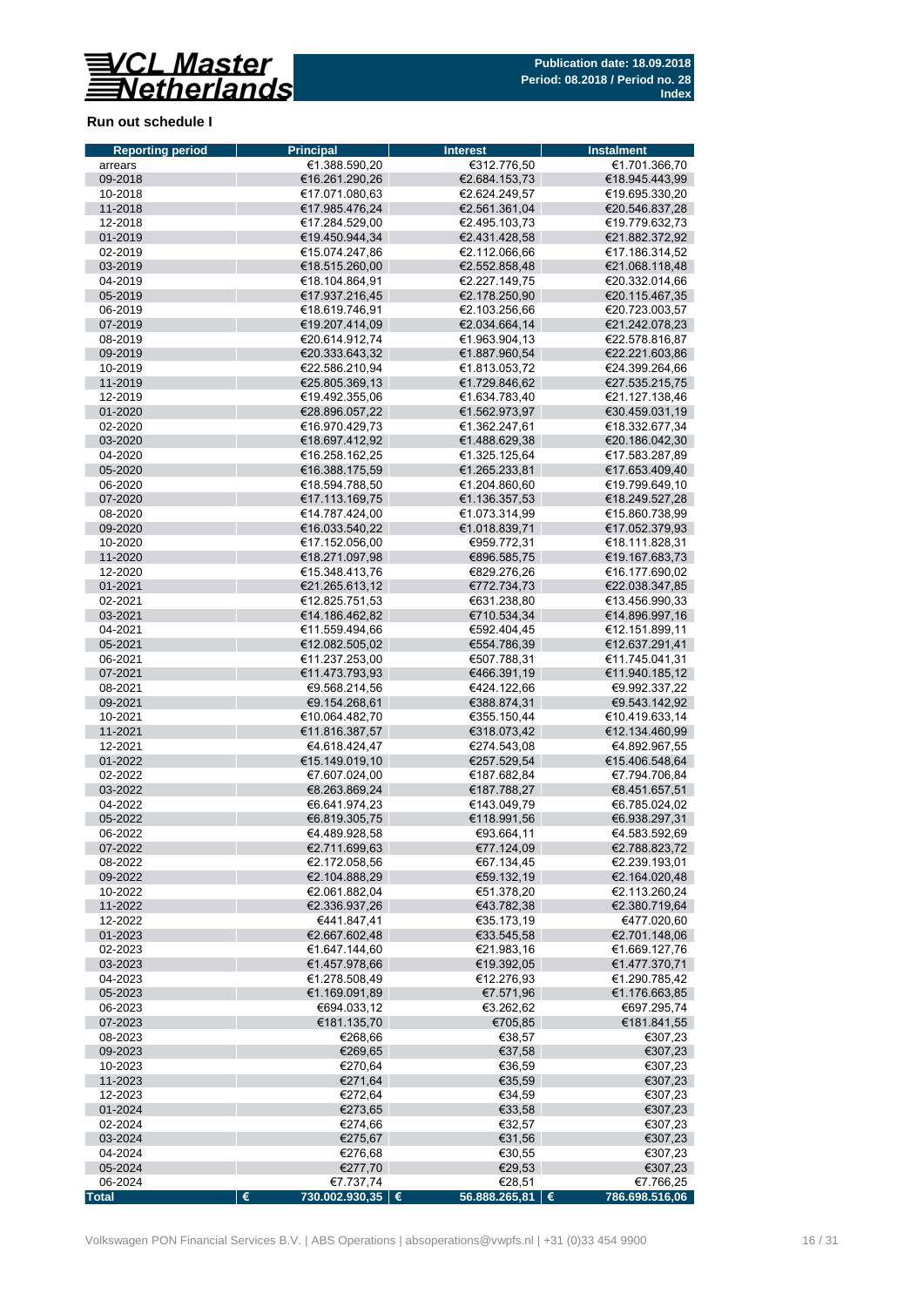

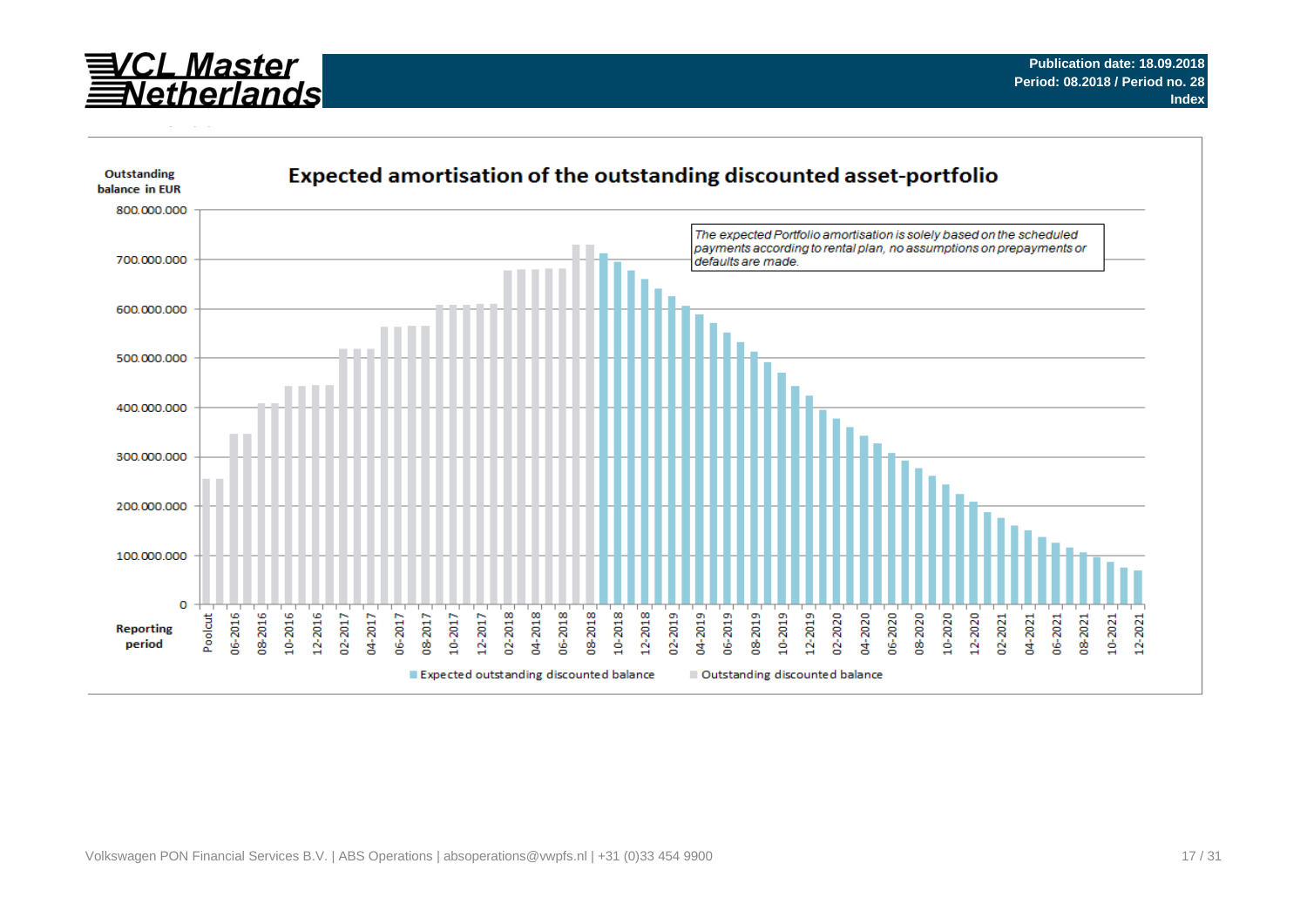# <u>WCL Master</u><br>ENetherlands

#### **Outstanding contracts**

| <b>Collections by source</b>                | <b>Collections</b> |
|---------------------------------------------|--------------------|
| Paid instalments of monthly period          | €13.296.644.90     |
| therof capital                              | €10.490.258.00     |
| therof interest                             | €2.806.386.90      |
| Paid instalments of previous periods        | €1.053.291.25      |
| Payment due from early settlement           | €298.903.00        |
| Compensation Payments from contract changes | (€54.778.22)       |
| thereof payments from the Issuer to VWL/DLN | (€162.528.28)      |
| therof payments from VWL/DLN to the Issuer  | €107.750.06        |
| Servicing collections                       | €10.998.132.45     |
| VAT collections                             | €4.826.684.90      |
| <b>Total Lease Collections</b>              | €30.418.878.28     |

| <b>Collections by status</b> | <b>Number of</b><br>contracts | <b>Collections</b> |
|------------------------------|-------------------------------|--------------------|
| Current                      | 41.334                        | €29.084.356.25     |
| Delinguent                   | 1.811                         | €525.479.91        |
| Early settlement             | 251                           | €297.882.15        |
| Default                      | 66                            | €11.522.21         |
| End of term                  | 289                           | €454.914.53        |
| Write Off                    | 43                            | €44.723.23         |
| <b>Total</b>                 | 43.794                        | €30,418,878,28     |

| Evolution of outstanding pool during the reporting<br>period | <b>Number of active</b><br>contracts | Outstanding<br>discounted<br>balance | Outstanding<br>nominal balance |
|--------------------------------------------------------------|--------------------------------------|--------------------------------------|--------------------------------|
| Balance as of the begin of the period                        | 43.794                               | €729.483.449.68                      | €787.105.994.87                |
| Balance at the end of the period - before top/tap-up         | 43.216                               | €710.420.209.46                      | €765.147.364.22                |
| Top/tap-up of the period                                     | 894                                  | €19.582.720.89                       | €21.743.831.94                 |
| Term take out                                                | $\overline{\phantom{a}}$             | ٠                                    |                                |
| Balance as of the end of the period                          | 44.110                               | €730.002.930.35                      | €786.891.196.16                |

| Total portfolio as of pool cut date  |           | <b>Type of car</b>     |                  |                     | <b>Customer type</b> |                |                   |                 |                  |                    |
|--------------------------------------|-----------|------------------------|------------------|---------------------|----------------------|----------------|-------------------|-----------------|------------------|--------------------|
|                                      |           | <b>New vehicle</b>     |                  | <b>Used vehicle</b> |                      |                | <b>Commercial</b> | <b>Private</b>  |                  |                    |
|                                      | Number of | Outstanding            | <b>Number of</b> | Outstanding         | <b>Number of</b>     | Outstanding    | <b>Number of</b>  | Outstanding     | <b>Number of</b> | <b>Outstanding</b> |
| <b>Contract status development I</b> | contracts | discounted             | contracts        | discounted balance  | contracts            | discounted     | contracts         | discounted      | contracts        | discounted         |
|                                      |           | balance                |                  |                     |                      | halance        |                   | halance         |                  | balance            |
| Current                              | 13.854    | €254.509.899.87        | 13.108           | €244.342.851.74     | 746                  | €10.167.048.13 | 7.789             | €178.013.878.55 | 6.065            | €76.496.021.32     |
| Delinquent                           |           | €0,00                  |                  | €0,00               |                      | €0,00          |                   | €0,00           |                  | €0,00              |
| Early settlement                     |           | €0,00                  |                  | €0,00               |                      | €0,00          |                   | €0,00           |                  | €0,00              |
| Default                              |           | €0,00                  |                  | €0,00               |                      | €0,00          |                   | €0,00           |                  | €0,00              |
| End of term                          |           | €0.00                  |                  | €0.00               |                      | €0.00          |                   | €0.00           |                  | €0,00              |
| Write Off                            |           | €0.00                  |                  | €0.00               |                      | €0.00          |                   | €0.00           |                  | €0.00              |
| <b>Total</b>                         |           | 13.854 €254.509.899.87 | 13.1081          | €244.342.851.74     | 746                  | €10.167.048.13 | 7.789             | €178.013.878.55 | 6.065            | €76.496.021,32     |

| Total portfolio as of current reporting period |                        | <b>Type of car</b>                   |                               |                                          | <b>Customer type</b>                 |                                      |                               |                                      |                               |                                             |
|------------------------------------------------|------------------------|--------------------------------------|-------------------------------|------------------------------------------|--------------------------------------|--------------------------------------|-------------------------------|--------------------------------------|-------------------------------|---------------------------------------------|
|                                                |                        |                                      | <b>New vehicle</b>            |                                          | <b>Used vehicle</b>                  |                                      |                               | <b>Commercial</b>                    | <b>Private</b>                |                                             |
| <b>Contract status development II</b>          | Number of<br>contracts | Outstanding<br>discounted<br>balance | <b>Number of</b><br>contracts | <b>Outstanding</b><br>discounted balance | <b>Number of</b><br><b>contracts</b> | Outstanding<br>discounted<br>balance | <b>Number of</b><br>contracts | Outstanding<br>discounted<br>halance | <b>Number of</b><br>contracts | <b>Outstanding</b><br>discounted<br>balance |
| Current                                        | 42.476                 | €696.044.470.05                      | 39.574                        | €651.105.128.90                          | 2.902                                | €44.939.341.15                       | 24.463                        | €483.499.828.46                      | 18,013                        | €212.544.641.59                             |
| Delinquent                                     | 1.823                  | €33.069.458.48                       | 1.713                         | €31.297.976.17                           | 110                                  | €1.771.482.31                        | 1.552                         | €29.770.146.34                       | 271                           | €3.299.312.14                               |
| Early settlement                               | 4.687                  | €227.306.51                          | 4.136                         | €195.298.02                              | 551                                  | €32.008,49                           | 2.749                         | €137.192.89                          | 1.938                         | €90.113,62                                  |
| Default                                        | 146                    | €440.588.31                          | 136                           | €425.429.30                              | 10                                   | €15.159.01                           | 145                           | €440.588.31                          |                               | €0.00                                       |
| End of term                                    | 4.014                  | €34.413.17                           | 3.272                         | €32.693.89                               | 742                                  | €1.719.28                            | 2.731                         | €26.544.14                           | 1.283                         | €7.869.03                                   |
| Write Off                                      | 231                    | €186.693.83                          | 212                           | €149.463.69                              | 19                                   | €37.230.14                           | 195                           | €0.00                                | 36                            | €186.693.83                                 |
| <b>Total</b>                                   | 53.377                 | €730.002.930.35                      | 49.043 €                      | 683.205.989.97                           | $1.334 \in$                          | 46.796.940.38                        | 31.835                        | 513.874.300.14                       | 21.542                        | €216.128.630.21                             |

| Contract status development III               |                               |                                      |                               |                                   |                        |                                      | Contract status as of the end of the current period |                                      |                        |                                      |                        |                                   |
|-----------------------------------------------|-------------------------------|--------------------------------------|-------------------------------|-----------------------------------|------------------------|--------------------------------------|-----------------------------------------------------|--------------------------------------|------------------------|--------------------------------------|------------------------|-----------------------------------|
|                                               |                               | Current                              |                               | <b>Delinguent</b>                 |                        | <b>Early settlement</b>              |                                                     | <b>Default</b>                       |                        | End of term                          | <b>Write Off</b>       |                                   |
| Contract status as of the begin of the period | <b>Number of</b><br>contracts | Outstanding<br>discounted<br>balance | <b>Number of</b><br>contracts | Outstanding<br>discounted balance | Number of<br>contracts | Outstanding<br>discounted<br>balance | Number of<br>contracts                              | Outstanding<br>discounted<br>balance | Number of<br>contracts | Outstanding<br>discounted<br>balance | Number of<br>contracts | Outstanding<br>discounted balance |
| Top-/Tap-Up contracts                         | 894                           | €19.582.720.89                       |                               | €0.00                             |                        | €0.00                                |                                                     | €0.00                                |                        | €0.00                                |                        | €0,00                             |
| Current                                       | 41.020                        | €666.016.740.22                      | 1.348                         | €25.424.845.17                    | 220                    | €67.155.55                           |                                                     | €0,00                                | 271                    | €1.162.37                            | 10                     | €179.703,78                       |
| Delinquent                                    | 538                           | €10.445.008.94                       | 464                           | €7.642.239.28                     | 25                     | €12.957.38                           |                                                     | €0.00                                | 13                     | €1.719.28                            | 26                     | €0,00                             |
| Early settlement                              |                               | €0,00                                |                               | €0,00                             | 4.440                  | €147.193,58                          |                                                     | €0,00                                |                        | €0,00                                |                        | €0,00                             |
| Default                                       |                               | €0.00                                |                               | €0.00                             |                        | €0,00                                | 146                                                 | €440.588.31                          |                        | €0.00                                | 42                     | €0,00                             |
| End of term                                   |                               | €0,00                                |                               | €2.374.03                         |                        | €0,00                                |                                                     | €0,00                                | 3.730                  | €31.531.52                           |                        | €0,00                             |
| Write Off                                     |                               | €0.00                                |                               | €0,00                             |                        | €0,00                                |                                                     | €0,00                                |                        | €0,00                                | 152                    | €6.990,05                         |
| <b>Total</b>                                  | 42.476                        | €696.044.470.05                      | 1.823                         | €33.069.458,48                    | 4.687                  | €227.306.51                          | 146                                                 | €440.588.31                          | 4.014                  | €34.413.17                           | 231                    | €186.693,83                       |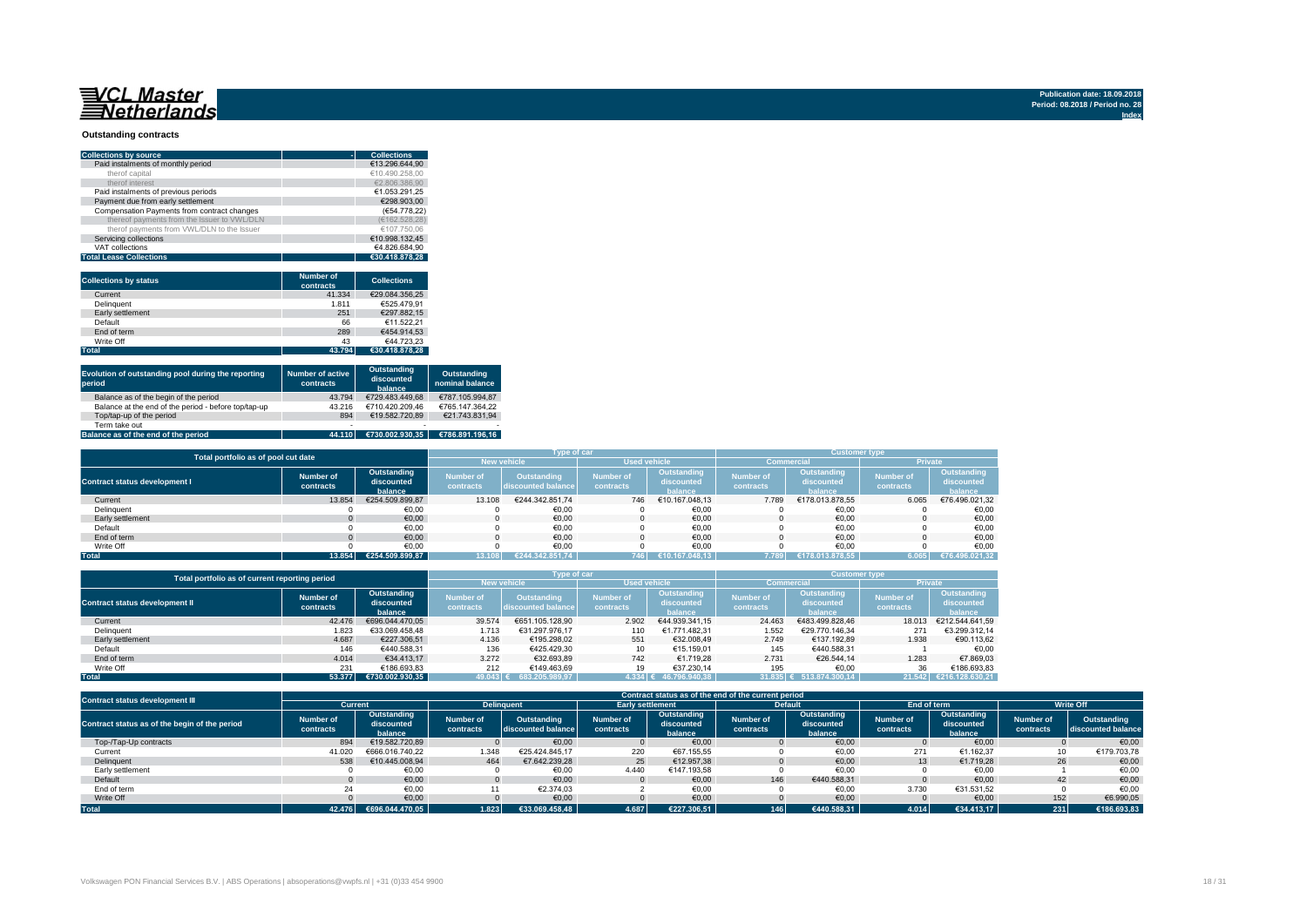

|                        | <b>Delinquent contracts</b> |                            |                                   |                                                    |                               | Type of car |                                      |                               |                     |                                      |                               | <b>Customer type</b> |                                      |                               |         |                                             |
|------------------------|-----------------------------|----------------------------|-----------------------------------|----------------------------------------------------|-------------------------------|-------------|--------------------------------------|-------------------------------|---------------------|--------------------------------------|-------------------------------|----------------------|--------------------------------------|-------------------------------|---------|---------------------------------------------|
|                        |                             |                            |                                   |                                                    | <b>New vehicle</b>            |             |                                      |                               | <b>Used vehicle</b> |                                      | <b>Commercial</b>             |                      |                                      | Private                       |         |                                             |
| Days in arrears        | Number of<br>contracts      | Percentage of<br>contracts | Outstanding<br>discounted balance | Percentage of<br>outstanding<br>discounted balance | <b>Number of</b><br>contracts |             | Outstanding<br>discounted<br>balance | <b>Number of</b><br>contracts |                     | Outstanding<br>discounted<br>balance | <b>Number of</b><br>contracts |                      | Outstanding<br>discounted<br>balance | <b>Number of</b><br>contracts |         | <b>Outstanding</b><br>discounted<br>balance |
| < 1 month delinguent   | 1.791                       | 4,06%                      | €32.489.983,72                    | 4,45%                                              | 1.683                         |             | 30.736.639.26                        | 108                           |                     | 1.753.344,46                         | 1.534                         | €                    | 29.312.100.35                        |                               | 257     | 3.177.883,37                                |
| 1 month delinguent     | 32                          | 0,07%                      | €579.474.76                       | 0,08%                                              | 30                            |             | 561.336,91                           |                               |                     | 18.137,85                            | 18 €                          |                      | 458.045,99                           |                               | 14 €    | 121.428,77                                  |
| 2 months delinguent    |                             | 0.00%                      | €0.00                             | 0,00%                                              | 0 €                           |             | $\overline{\phantom{a}}$             | $0 \in$                       |                     | $\overline{\phantom{a}}$             | 0 <sup>1</sup>                |                      |                                      |                               | $0 \in$ |                                             |
| 3 months delinquent    |                             | 0,00%                      | €0,00                             | 0,00%                                              | 0 €                           |             |                                      |                               |                     |                                      | 0                             |                      |                                      |                               | $0 \in$ |                                             |
| 4 months delinquent    |                             | 0.00%                      | €0.00                             | 0,00%                                              | $0 \in$                       |             | $\overline{\phantom{0}}$             | $0 \in$                       |                     | $\overline{\phantom{a}}$             | $\Omega$                      |                      | $\overline{\phantom{a}}$             |                               | $0 \in$ |                                             |
| 5 months delinquent    |                             | 0,00%                      | €0,00                             | 0,00%                                              | $0 \in$                       |             |                                      | $0 \in$                       |                     | $\overline{\phantom{a}}$             | $0 \in$                       |                      |                                      |                               | $0 \in$ |                                             |
| 6 months delinquent    |                             | 0.00%                      | €0.00                             | 0.00%                                              | $0 \in$                       |             |                                      | $0 \in$                       |                     | $\overline{\phantom{a}}$             | $\Omega$                      |                      |                                      |                               | $0 \in$ | $\overline{\phantom{a}}$                    |
| 7 months delinquent    |                             | 0,00%                      | €0,00                             | 0,00%                                              | $0 \in$                       |             |                                      |                               | €                   | $\overline{\phantom{a}}$             | $0 \in$                       |                      |                                      |                               | $0 \in$ |                                             |
| 8 months delinguent    |                             | 0.00%                      | €0.00                             | 0.00%                                              | $0 \in$                       |             |                                      | $0 \in$                       |                     | $\overline{\phantom{a}}$             | $\Omega$                      |                      |                                      |                               | $0 \in$ |                                             |
| 9 months delinguent    |                             | 0,00%                      | €0.00                             | 0,00%                                              | $0 \in$                       |             |                                      | $\Omega$                      |                     | $\overline{\phantom{a}}$             | $0 \in$                       |                      |                                      |                               | $0 \in$ |                                             |
| 10 months delinquent   |                             | 0.00%                      | €0.00                             | 0.00%                                              | $0 \in$                       |             | $\overline{\phantom{0}}$             | $0 \in$                       |                     | $\overline{\phantom{a}}$             | $\Omega$                      |                      | $\sim$                               |                               | $0 \in$ | $\overline{\phantom{a}}$                    |
| > 10 months delinquent |                             | 0,00%                      | €0.00                             | 0,00%                                              | $0 \in$                       |             |                                      |                               |                     |                                      | $\Omega$                      |                      |                                      |                               | $0 \in$ |                                             |
| <b>Total</b>           | 1.823                       | 4.13%                      | €33.069.458.48                    | 4,53%                                              | 1.713                         |             | €31.297.976.17                       | 110 <sup>1</sup>              |                     | €1.771.482.31                        | 1.552                         |                      | €29.770.146.34                       |                               | 271     | €3.299.312.14                               |



**Index**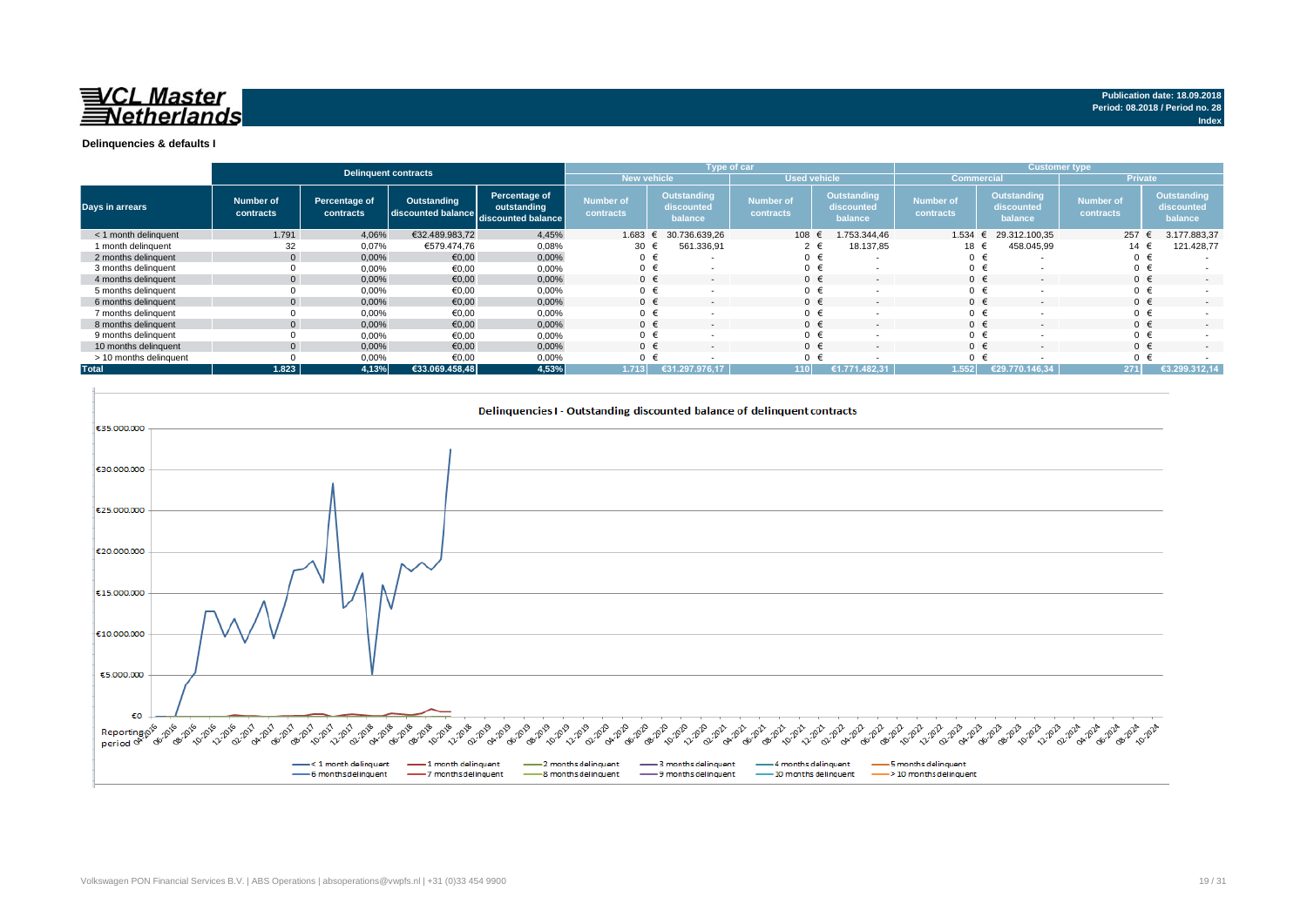

**Index**

**Delinquencies & Defaults II**

|                        |                        |                            |                                   |                                                                      |                                           |                               |                                      | Type of car                   |                                      |                               |                                      | <b>Customer type</b>          |                                      |
|------------------------|------------------------|----------------------------|-----------------------------------|----------------------------------------------------------------------|-------------------------------------------|-------------------------------|--------------------------------------|-------------------------------|--------------------------------------|-------------------------------|--------------------------------------|-------------------------------|--------------------------------------|
|                        |                        |                            | <b>Defaulted contracts</b>        |                                                                      | <b>New vehicle</b><br><b>Used vehicle</b> |                               |                                      |                               | <b>Commercial</b>                    |                               |                                      | <b>Private</b>                |                                      |
| Days in arrears        | Number of<br>contracts | Percentage of<br>contracts | Outstanding<br>discounted balance | Percentage of<br>outstanding<br>discounted balance at day of default | Outstanding<br>discounted balance         | <b>Number of</b><br>contracts | Outstanding<br>discounted<br>balance | <b>Number of</b><br>contracts | Outstanding<br>discounted<br>balance | <b>Number of</b><br>contracts | Outstanding<br>discounted<br>balance | <b>Number of</b><br>contracts | Outstanding<br>discounted<br>balance |
| < 1 month delinquent   | 120                    | 0.27%                      | €440.588.31                       | 0,06%                                                                | €440.588.31                               | 113                           | €425.429,30                          |                               | €15.159,01                           | 120                           | €440.588,31                          |                               | €0,00                                |
| 1 month delinquent     |                        | 0.00%                      | €0.00                             | 0,00%                                                                | €0,00                                     |                               | €0,00                                |                               | €0,00                                |                               | €0,00                                |                               | €0,00                                |
| 2 months delinguent    | $\Omega$               | 0,00%                      | €0,00                             | 0,00%                                                                | €0,00                                     |                               | €0.00                                | $\Omega$                      | €0,00                                |                               | €0,00                                |                               | €0,00                                |
| 3 months delinquent    |                        | 0,00%                      | €0,00                             | 0,00%                                                                | €0,00                                     |                               | €0,00                                |                               | €0,00                                |                               | €0,00                                |                               | €0,00                                |
| 4 months delinquent    | $\mathbf{0}$           | 0,00%                      | €0,00                             | 0,00%                                                                | €0,00                                     |                               | €0,00                                |                               | €0,00                                |                               | €0,00                                |                               | €0,00                                |
| 5 months delinguent    |                        | 0,00%                      | €0,00                             | 0,00%                                                                | €0,00                                     |                               | €0,00                                |                               | €0,00                                |                               | €0,00                                |                               | €0,00                                |
| 6 months delinguent    | $\Omega$               | 0,00%                      | €0,00                             | 0,00%                                                                | €0,00                                     |                               | €0.00                                |                               | €0,00                                |                               | €0,00                                |                               | €0,00                                |
| 7 months delinquent    |                        | 0,00%                      | €0,00                             | 0,00%                                                                | €0,00                                     |                               | €0,00                                |                               | €0,00                                |                               | €0,00                                |                               | €0,00                                |
| 8 months delinquent    | $\mathbf{0}$           | 0,00%                      | €0,00                             | 0,00%                                                                | €0,00                                     |                               | €0.00                                |                               | €0.00                                |                               | €0.00                                |                               | €0.00                                |
| 9 months delinquent    |                        | 0,00%                      | €0,00                             | 0,00%                                                                | €0,00                                     |                               | €0,00                                |                               | €0,00                                |                               | €0,00                                |                               | €0,00                                |
| 10 months delinquent   | $\Omega$               | 0.00%                      | €0.00                             | 0.00%                                                                | €0,00                                     |                               | €0.00                                |                               | €0.00                                |                               | €0.00                                |                               | €0,00                                |
| > 10 months delinquent |                        | 0,00%                      | €0,00                             | 0,00%                                                                | €0,00                                     |                               | €0,00                                |                               | €0,00                                |                               | €0,00                                |                               | €0,00                                |
| <b>Total</b>           | 120                    | 0.27%                      | €440.588.31                       | 0.06%                                                                | €440.588.31                               | 113                           | £425.429.30                          |                               | €15.159.01                           | 120 <sub>1</sub>              | €440.588.31                          |                               | €0,00                                |

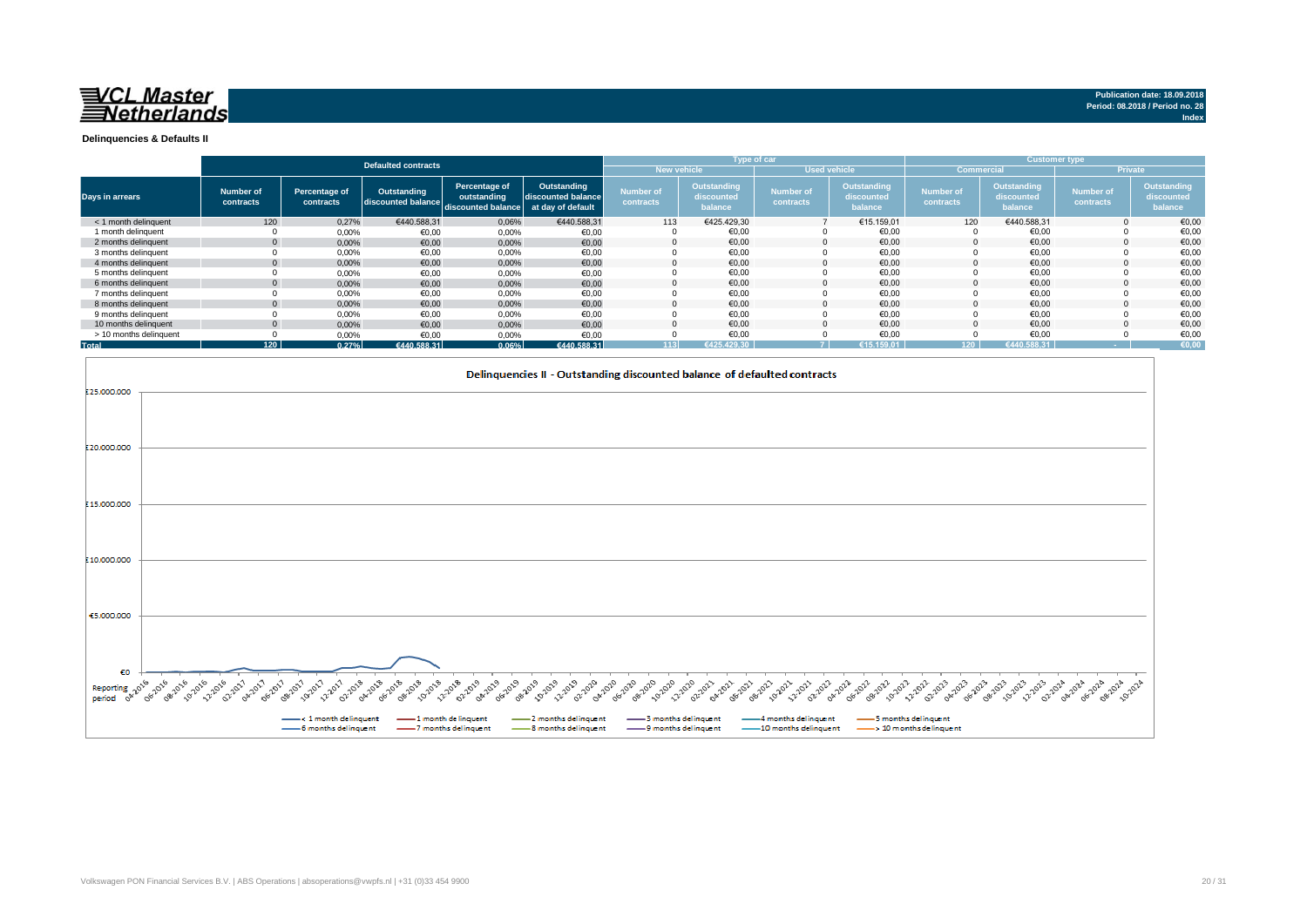# **NOL Master**<br>*Netherlands*

#### **Delinquencies & defaults III**

|                        | Delinguent and defaulted contracts |                            |                                      |                                                       |                                      | Type of car                          |                               |                                             | <b>Customer type</b>   |                                          |                               |                                      |  |
|------------------------|------------------------------------|----------------------------|--------------------------------------|-------------------------------------------------------|--------------------------------------|--------------------------------------|-------------------------------|---------------------------------------------|------------------------|------------------------------------------|-------------------------------|--------------------------------------|--|
|                        |                                    |                            |                                      |                                                       | <b>New vehicle</b>                   |                                      | <b>Used vehicle</b>           |                                             |                        | <b>Commercia</b>                         | <b>Private</b>                |                                      |  |
| <b>Days in arrears</b> | Number of<br>contracts             | Percentage of<br>contracts | Outstanding<br>discounted<br>balance | Percentage of<br>outstanding<br>discounted<br>balance | <b>Number of</b><br><b>contracts</b> | Outstanding<br>discounted<br>balance | <b>Number of</b><br>contracts | <b>Outstanding</b><br>discounted<br>balance | Number of<br>contracts | <b>Outstanding</b><br>discounted balance | <b>Number of</b><br>contracts | Outstanding<br>discounted<br>balance |  |
| < 1 month delinguent   | 1.911                              | 4,33%                      | €32.930.572.03                       | 4,51%                                                 | 1.796                                | 31.162.068.56                        | 115 €                         | .768.503.47                                 | 1.654                  | 29.752.688.66                            | 257                           | 3.177.883,37                         |  |
| 1 month delinguent     | 32                                 | 0,07%                      | €579.474.76                          | 0,08%                                                 | 30                                   | 561.336,91                           |                               | 18.137,85                                   | 18 <sub>t</sub>        | 458.045,99                               | 14                            | 121.428,77                           |  |
| 2 months delinguent    |                                    | 0.00%                      | €0,00                                | 0,00%                                                 | $0 \in$                              | $\sim$                               | $0 \in$                       | $\overline{\phantom{a}}$                    | $0 \in$                | $\overline{\phantom{a}}$                 |                               | $\sim$                               |  |
| 3 months delinguent    |                                    | 0,00%                      | €0,00                                | 0,00%                                                 | $\mathbf{0}$                         |                                      | $0 \in$                       |                                             | $0 \in$                |                                          |                               |                                      |  |
| 4 months delinquent    |                                    | 0.00%                      | €0,00                                | 0,00%                                                 | $0 \in$                              | $\sim$                               | $0 \in$                       |                                             | $0 \in$                |                                          | $0 \in$                       | $\sim$                               |  |
| 5 months delinguent    |                                    | 0,00%                      | €0,00                                | 0,00%                                                 | 0                                    |                                      | $0 \in$                       |                                             | $0 \in$                |                                          |                               |                                      |  |
| 6 months delinguent    |                                    | 0,00%                      | €0,00                                | 0,00%                                                 | 0 <sup>1</sup>                       |                                      | $0 \in$                       |                                             | $0 \in$                |                                          |                               | $\sim$                               |  |
| 7 months delinquent    |                                    | 0,00%                      | €0,00                                | 0,00%                                                 | $\Omega$                             |                                      |                               |                                             | $0 \in$                |                                          |                               |                                      |  |
| 8 months delinguent    |                                    | 0,00%                      | €0,00                                | 0,00%                                                 | $\Omega$                             |                                      |                               |                                             | $0 \in$                |                                          |                               | $\overline{\phantom{a}}$             |  |
| 9 months delinquent    |                                    | 0,00%                      | €0,00                                | 0,00%                                                 | $\Omega$                             |                                      | $0 \in$                       |                                             | $0 \in$                |                                          |                               |                                      |  |
| 10 months delinguent   |                                    | 0,00%                      | €0,00                                | 0,00%                                                 | $\Omega$                             |                                      | $0 \in$                       |                                             | $0 \in$                |                                          |                               | $\overline{a}$                       |  |
| > 10 months delinquent |                                    | 0,00%                      | €0,00                                | 0,00%                                                 | $\Omega$                             |                                      | ∩ €                           |                                             |                        |                                          |                               |                                      |  |
| <b>Total</b>           | 1.943                              | 4.40%                      | €33.510.046.79                       | 4,59%                                                 | $1.826$ $\leftrightarrow$            | 405.47<br>31.723.4                   | 117 €                         | 1.786.641.32                                | 1.6721                 | 30.210.7<br>734.65.                      | $271$ €                       | 3.299.312.14                         |  |

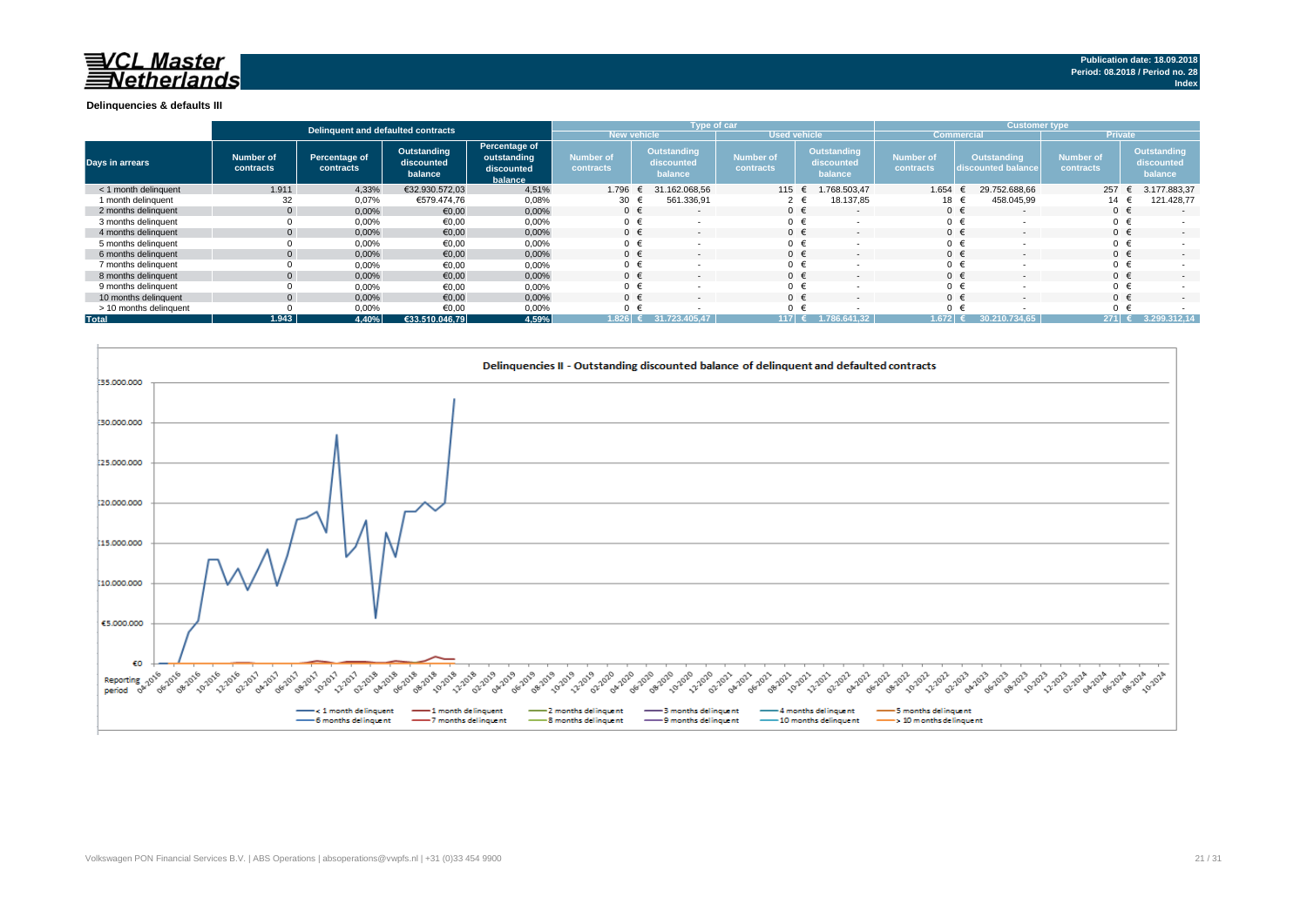

### **Write-Offs**

| Write-Offs of the monthly<br>period | <b>Number of contracts</b> | Amount     |
|-------------------------------------|----------------------------|------------|
| $31 - 8 - 2018$                     | 43                         | €29.609.22 |
|                                     |                            |            |

**Cumulative Write-Offs as of the end of the monthly period Discounted balance of all initial and additional assets Cumulative net loss ratio**

€47.117,55 €1.079.322.448,24 0,00437%

|                       | <b>Current period</b>      |                   | <b>Cumulative Write-Offs</b> |                   |
|-----------------------|----------------------------|-------------------|------------------------------|-------------------|
| <b>Monthly period</b> | <b>Number of contracts</b> | <b>Write-Offs</b> | <b>Number of contracts</b>   | <b>Write-Offs</b> |
| 30-4-2016             | $\mathbf 0$                | €0,00             | $\mathbf 0$                  | €0,00             |
| 31-5-2016             | $\mathbf 0$                | €0,00             | 0                            | €0,00             |
| 30-6-2016             | $\mathbf{0}$               | €0.00             | $\mathbf{0}$                 | €0,00             |
| 31-7-2016             | $\mathbf 0$                | €0,00             | 0                            | €0,00             |
| 31-8-2016             | $\mathbf 0$                | €0.00             | $\mathbf 0$                  | €0,00             |
| 30-9-2016             |                            | €467,06           |                              | €467,06           |
| 31-10-2016            | $\overline{0}$             | €0,00             | $\mathbf{1}$                 | €467,06           |
| 30-11-2016            |                            | €0,00             | $\overline{2}$               | €467,06           |
| 31-12-2016            | 3                          | €2.508.91         | 5                            | €2.975,97         |
| 31-1-2017             | $\mathbf 0$                | €0.00             | 5                            | €2.975,97         |
| 28-2-2017             | $\mathbf 0$                | €0,00             | 5                            | €2.975,97         |
| 31-3-2017             |                            | €311.30           | 6                            | €3.287,27         |
| 30-4-2017             | $\mathbf 0$                | €0,00             | 6                            | €3.287,27         |
| 31-5-2017             | $\mathbf 0$                | €0,00             | 6                            | €3.287,27         |
| 30-6-2017             | $\mathbf 0$                | €0,00             | 6                            | €3.287,27         |
| 31-7-2017             | 0                          | €0.00             | 6                            | €3.287.27         |
| 31-8-2017             | $\mathbf 0$                | €0,00             | 6                            | €3.287,27         |
| 30-9-2017             | $\mathbf 0$                | €0,00             | 6                            | €3.287,27         |
| 31-10-2017            | $\mathbf 0$                | €0.00             | 6                            | €3.287,27         |
| 30-11-2017            | $\mathbf 0$                | €0.00             | 6                            | €3.287,27         |
| 31-12-2017            | 22                         | €13.371,69        | 28                           | €16.658,96        |
| 31-1-2018             | $\mathbf 0$                | €0,00             | 28                           | €16.658,96        |
| 28-2-2018             | $\mathbf 0$                | €0.00             | 28                           | €16.658,96        |
| 31-3-2018             | $\mathbf 0$                | €0,00             | 28                           | €16.658,96        |
| 30-4-2018             | $\mathbf 0$                | €0.00             | 28                           | €16.658,96        |
| 31-5-2018             |                            | €344,61           | 29                           | €17.003,57        |
| 30-6-2018             | $\overline{2}$             | €504,76           | 31                           | €17.508,33        |
| 31-7-2018             | $\Omega$                   | €0,00             | 31                           | €17.508,33        |
| 31-8-2018             | 43                         | €29.609.22        | 74                           | €47.117,55        |
| <b>Total</b>          | 74                         | €47.117,55        |                              |                   |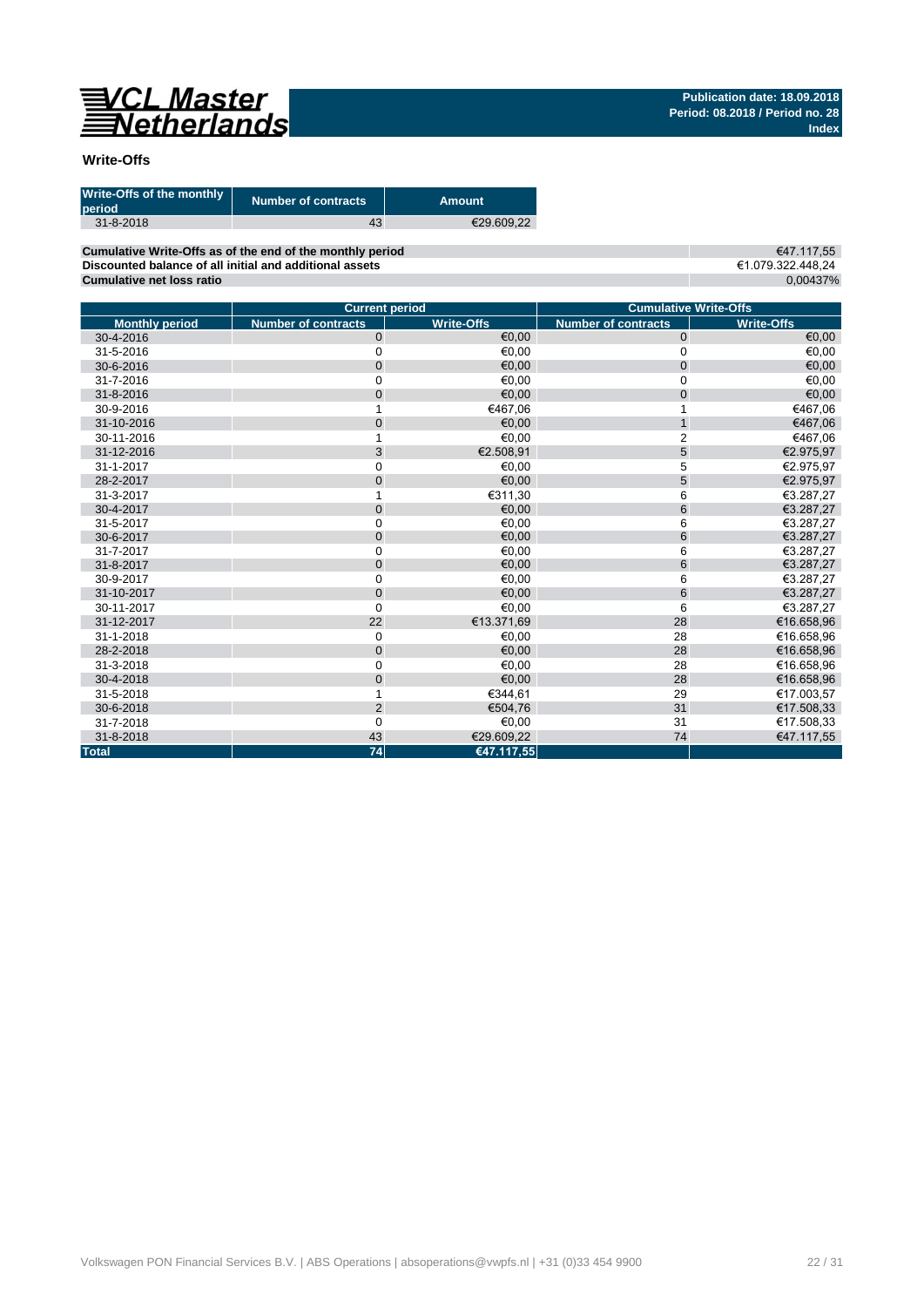# VCL Master<br>ENetherlands

**Pool data I**

|                               |                     |                            | <b>Total porfolio</b>             |                                                    |                                    | <b>Type of car</b>                   |                        |                                      | <b>Customer type</b>          |                                             |                               |                                             |
|-------------------------------|---------------------|----------------------------|-----------------------------------|----------------------------------------------------|------------------------------------|--------------------------------------|------------------------|--------------------------------------|-------------------------------|---------------------------------------------|-------------------------------|---------------------------------------------|
|                               |                     |                            |                                   |                                                    | <b>Used vehicle</b><br>New vehicle |                                      | <b>Commercial</b>      |                                      | <b>Private</b>                |                                             |                               |                                             |
| Distribution by payment type  | Number of contracts | Percentage of<br>contracts | Outstanding<br>discounted balance | Percentage of<br>outstanding<br>discounted balance | <b>Number of</b><br>contracts      | Outstanding<br>discounted<br>balance | Number of<br>contracts | Outstanding<br>discounted<br>balance | <b>Number of</b><br>contracts | <b>Outstanding</b><br>discounted<br>balance | <b>Number of</b><br>contracts | <b>Outstanding</b><br>discounted<br>balance |
| Direct borrower account debit | 38.363              | 86.97% €                   | 618.339.644.03                    | 84,70%                                             | 35.794                             | € 578.338.639,23                     |                        | 2.569 € 40.001.004,80                |                               | 20.177 € 402.727.457.27                     |                               | 18.186 € 215.612.186,76                     |
| Others                        | 5.747               | 13.03% €                   | 111.663.286.32                    | 15,30%                                             |                                    | 5.321 € 104.867.350.74               | 426                    | 6.795.935,58                         |                               | 5.692 € 111.146.842.87                      | 55                            | 516.443,45                                  |
| <b>Total</b>                  | 44.110              | 100,00%                    | €730.002.930.35                   | 100,00%                                            |                                    | 41.115 € 683.205.989,97              | $2.995$ €              | 46.796.940.38                        | 25.869                        | $\epsilon$ 513.874.300.14                   | 18.241                        | €216.128.630,21                             |

|                                                  |                     | <b>Total porfolio</b>      |                                   |                                                    |                               | <b>Type of car</b>                   |                               |                                      | <b>Customer type</b>          |                                      |                               |                                      |
|--------------------------------------------------|---------------------|----------------------------|-----------------------------------|----------------------------------------------------|-------------------------------|--------------------------------------|-------------------------------|--------------------------------------|-------------------------------|--------------------------------------|-------------------------------|--------------------------------------|
|                                                  |                     |                            |                                   |                                                    | <b>New vehicle</b>            |                                      |                               | <b>Used vehicle</b>                  |                               | Commercial                           |                               | <b>Private</b>                       |
| <b>Distribution by contract</b><br>concentration | Number of contracts | Percentage of<br>contracts | Outstanding<br>discounted balance | Percentage of<br>outstanding<br>discounted balance | <b>Number of</b><br>contracts | Outstanding<br>discounted<br>balance | <b>Number of</b><br>contracts | Outstanding<br>discounted<br>balance | <b>Number of</b><br>contracts | Outstanding<br>discounted<br>balance | <b>Number of</b><br>contracts | Outstanding<br>discounted<br>balance |
|                                                  | 22.169              | 50.26%                     | 307.802.035.30                    | 42,16%                                             |                               | 20.925 € 289.449.007.38              | 1.244                         | € 18.353.027.92                      |                               | 4.052 € 93.108.455.43                |                               | 18.117 € 214.693.579,87              |
| $2 - 10$                                         | 9.879               | 22.40%                     | 203.715.371.96                    | 27,91%                                             |                               | 8.884 € 186.952.242.98               | 995 €                         | 16.763.128.98                        |                               | 9.755 € 202.280.321.62               | 124 €                         | 1.435.050,34                         |
| $11 - 20$                                        | 4.165               | 9.44% $\in$                | 80.179.108.26                     | 10,98%                                             |                               | 3.843 € 75.056.382.01                | 322 $\epsilon$                | 5.122.726.25                         |                               | 4.165 € 80.179.108.26                | $0 \in$                       |                                      |
| $21 - 50$                                        | 5.260               | 11.92% €                   | 100.793.496.22                    | 13,81%                                             |                               | 4.956 € 95.932.561.65                | 304 €                         | 4.860.934.57                         |                               | 5.260 € 100.793.496.22               | $0 \in$                       |                                      |
| > 50                                             | 2.637               | 5,98%                      | 37.512.918.61                     | 5,14%                                              |                               | 2.507 € 35.815.795,95                | $130 \epsilon$                | 1.697.122,66                         |                               | 2.637 € 37.512.918,61                | $0 \in$                       |                                      |
| <b>Total</b>                                     | 44.110              | 100.00%                    | €730.002.930.35                   | 100,00%                                            | 41.115                        | €683.205.989.97                      | 2.995                         | 646.796.940.38                       |                               |                                      | 18.241                        | €216.128.630,21                      |

|                                       | <b>Total porfolio</b>      |                            |                                   |                                                    |                               |                                             | Type of car                   |                                             | <b>Customer type</b>          |                                             |                               |                                             |
|---------------------------------------|----------------------------|----------------------------|-----------------------------------|----------------------------------------------------|-------------------------------|---------------------------------------------|-------------------------------|---------------------------------------------|-------------------------------|---------------------------------------------|-------------------------------|---------------------------------------------|
|                                       |                            |                            |                                   |                                                    | <b>New vehicle</b>            |                                             |                               | <b>Used vehicle</b>                         | <b>Commercial</b>             |                                             | Private                       |                                             |
| <b>Distribution by largest lessee</b> | <b>Number of contracts</b> | Percentage of<br>contracts | Outstanding<br>discounted balance | Percentage of<br>outstanding<br>discounted balance | <b>Number of</b><br>contracts | <b>Outstanding</b><br>discounted<br>balance | <b>Number of</b><br>contracts | <b>Outstanding</b><br>discounted<br>balance | <b>Number of</b><br>contracts | <b>Outstanding</b><br>discounted<br>balance | <b>Number of</b><br>contracts | <b>Outstanding</b><br>discounted<br>balance |
|                                       | 47                         | $0,11\%$ €                 | 1.012.626,33                      | 0,14%                                              | 33 $\epsilon$                 | 745.866,28                                  | 14 $\in$                      | 266.760,05                                  | 47 €                          | 1.012.626,33                                | $0 \in$                       | $\sim$                                      |
|                                       | 63                         | $0,14%$ €                  | 1.006.673,56                      | 0,14%                                              | 53 €                          | 806.927,25                                  | 10 €                          | 199.746,31                                  | 63 €                          | 1.006.673,56                                | $0 \in$                       |                                             |
| -3                                    | 82                         | $0,19%$ €                  | 999.762,06                        | 0,14%                                              | 76 €                          | 922.449,19                                  |                               | 6 €<br>77.312,87                            | 82 €                          | 999.762,06                                  | $0 \in$                       | $\sim$                                      |
|                                       | 59                         | $0,13%$ €                  | 999.152,68                        | 0,14%                                              | 59 €                          | 999.152,68                                  |                               | $0 \in$                                     | 59 €                          | 999.152,68                                  | $0 \in$                       |                                             |
|                                       | 45                         | $0,10%$ €                  | 998.668,00                        | 0,14%                                              | 45 €                          | 998.668,00                                  |                               | $0 \in$<br>$\overline{\phantom{a}}$         | 45 €                          | 998.668,00                                  | $0 \in$                       | $\sim$                                      |
|                                       | 62                         | $0.14\%$ €                 | 998.662,61                        | 0,14%                                              | 60 +                          | 974.331,60                                  |                               | 2 $\in$<br>24.331,01                        | 62 €                          | 998.662,61                                  | $0 \in$                       |                                             |
|                                       | 96                         | $0,22%$ €                  | 997.703,69                        | 0,14%                                              | 94 $\in$                      | 972.788,64                                  |                               | $2 \in$<br>24.915,05                        | 96 €                          | 997.703,69                                  | $0 \in$                       | $\overline{\phantom{a}}$                    |
|                                       | 50                         | $0,11\%$ €                 | 997.101,86                        | 0,14%                                              | 50 €                          | 997.101,86                                  |                               | $0 \in$                                     | 50 $\epsilon$                 | 997.101,86                                  | $0 \in$                       |                                             |
| 9                                     | 46                         | $0,10%$ €                  | 996.268,05                        | 0,14%                                              | 44 €                          | 952.912,31                                  |                               | $2 \in$<br>43.355,74                        | 46 €                          | 996.268,05                                  | $0 \in$                       | $\sim$                                      |
|                                       | 45                         | $0,10%$ €                  | 996.243,94                        | 0,14%                                              | 45 €                          | 996.243,94                                  |                               | $0 \in$                                     | 45 €                          | 996.243,94                                  | $0 \in$                       |                                             |
| 11                                    | 63                         | $0,14%$ €                  | 996.203,81                        | 0,14%                                              | 62 €                          | 972.780,29                                  |                               | $1 \in$<br>23.423,52                        | 63 €                          | 996.203,81                                  | $0 \in$                       | $\overline{\phantom{a}}$                    |
| 12                                    | 38                         | $0.09%$ €                  | 995.825,58                        | 0,14%                                              | 33 $\epsilon$                 | 913.549,46                                  |                               | $5 \in$<br>82.276,12                        | 38 €                          | 995.825,58                                  | $0 \in$                       |                                             |
| 13                                    | 63                         | $0,14%$ €                  | 995.555,58                        | 0,14%                                              | 63 €                          | 995.555,58                                  |                               | $0 \in$<br>$\sim$                           | 63 €                          | 995.555,58                                  | $0 \in$                       | $\overline{\phantom{a}}$                    |
| 14                                    | 67                         | $0,15%$ €                  | 993.954,83                        | 0,14%                                              | 67                            | 993.954,83                                  |                               | $0 \in$<br>$\overline{a}$                   | 67 €                          | 993.954,83                                  | $0 \in$                       |                                             |
| 15                                    | 101                        | $0,23%$ €                  | 993.381,00                        | 0,14%                                              | 92 €                          | 925.582,53                                  |                               | $9 \in$<br>67.798,47                        | 101 €                         | 993.381,00                                  | $0 \in$                       | $\sim$                                      |
| 16                                    | 34                         | $0.08%$ €                  | 991.051,43                        | 0,14%                                              | 34 $\epsilon$                 | 991.051,43                                  |                               | $0 \in$                                     | 34 $\in$                      | 991.051,43                                  | $0 \in$                       |                                             |
| 17                                    | 47                         | $0,11\%$ €                 | 991.024,94                        | 0,14%                                              | 47 €                          | 991.024,94                                  |                               | $0 \in$<br>$\sim$                           | 47 €                          | 991.024,94                                  | $0 \in$                       | $\sim$                                      |
| 18                                    | 65                         | $0,15%$ €                  | 990.771.27                        | 0,14%                                              | 65 €                          | 990.771,27                                  |                               | $0 \in$<br>$\overline{a}$                   | 65 €                          | 990.771.27                                  | $0 \in$                       |                                             |
| 19                                    | 55                         | $0,12%$ €                  | 990.640,28                        | 0,14%                                              | 54 €                          | 977.042,03                                  |                               | $1 \in$<br>13.598,25                        | 55 €                          | 990.640,28                                  | $0 \in$                       | $\overline{\phantom{a}}$                    |
| 20                                    | 36                         | $0,08%$ €                  | 989.302,12                        | 0,14%                                              | 34                            | 966.016,59                                  |                               | $2 \in$<br>23.285,53                        | 36 $\epsilon$                 | 989.302,12                                  | $0 \in$                       |                                             |
| <b>Total 1 - 20</b>                   | 1.164                      | 2,64%                      | €19.930.573,62                    | 2,73%                                              |                               | $1.110$ € 19.083.770,70                     | $54 \in$                      | 846.802,92                                  | 1.164 €                       | 19.930.573,62                               | $0 \in$                       | <b>Contract</b>                             |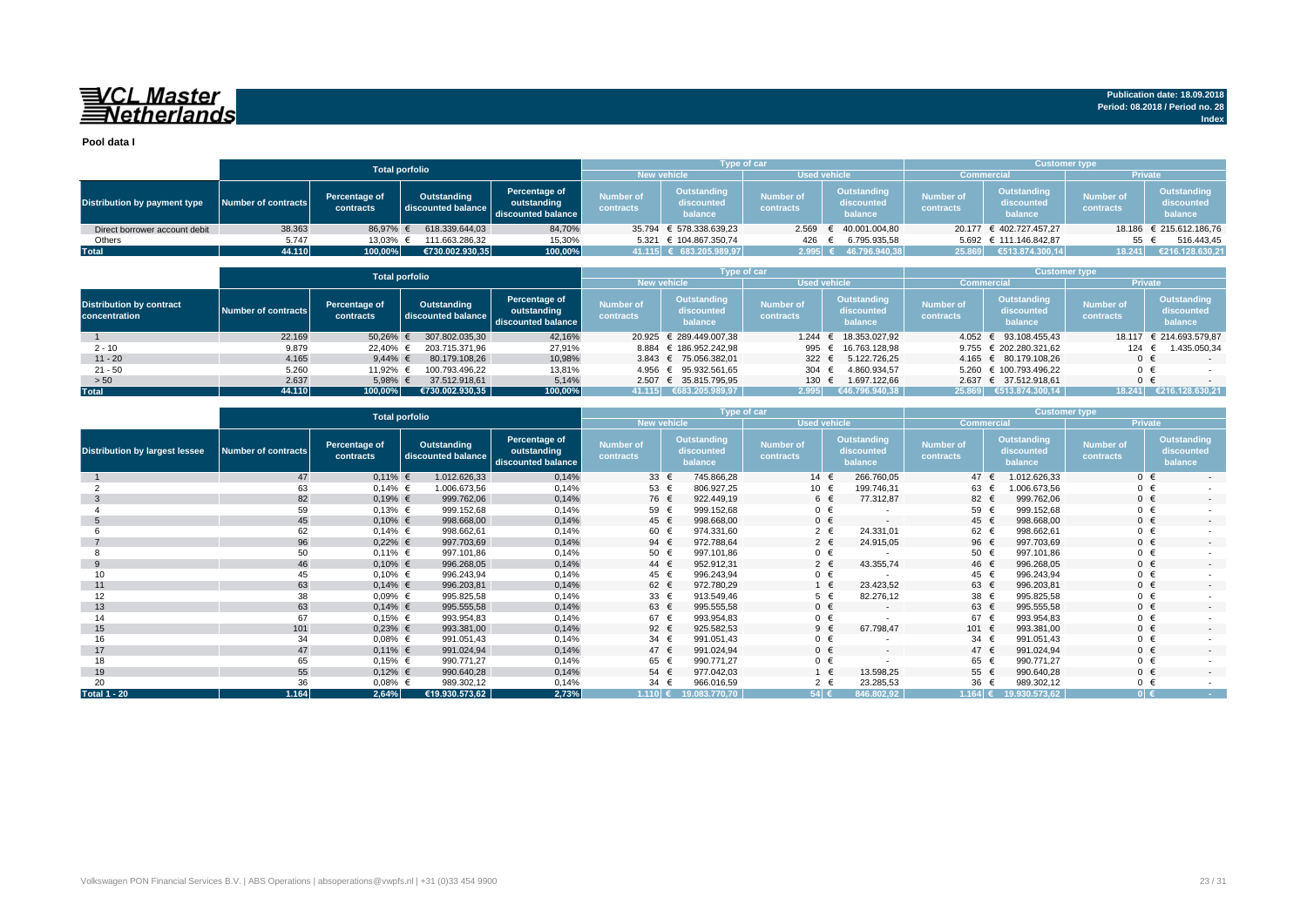#### **Pool data II**

|                                                             |                        |                            |                                   |                                                       |                               |                                      | <b>Type of car</b>            |                                      | <b>Customer type</b>   |                                      |                               |                                      |
|-------------------------------------------------------------|------------------------|----------------------------|-----------------------------------|-------------------------------------------------------|-------------------------------|--------------------------------------|-------------------------------|--------------------------------------|------------------------|--------------------------------------|-------------------------------|--------------------------------------|
|                                                             |                        |                            | <b>Total porfolio</b>             |                                                       |                               | <b>New vehicle</b>                   | <b>Used vehicle</b>           |                                      | <b>Commercial</b>      |                                      | <b>Private</b>                |                                      |
| <b>Distribution by</b><br>outstanding discounted<br>balance | Number of<br>contracts | Percentage of<br>contracts | Outstanding<br>discounted balance | Percentage of<br>outstanding<br>discounted<br>balance | <b>Number of</b><br>contracts | Outstanding<br>discounted<br>balance | <b>Number of</b><br>contracts | Outstanding<br>discounted<br>balance | Number of<br>contracts | Outstanding<br>discounted<br>balance | <b>Number of</b><br>contracts | Outstanding<br>discounted<br>balance |
| $0.01 - 5.000.00$                                           | 444                    | $1.01\%$ €                 | 1.692.660.10                      | 0,23%                                                 | 394 €                         | 1.512.153.21                         | 50 $\epsilon$                 | 180.506.89                           | 182 €                  | 523.593.49                           | 262                           | .169.066,61                          |
| $5.000,01 - 10.000,00$                                      | 10.834                 | 24,56% €                   | 87.181.488.72                     | 11,94%                                                |                               | 10.148 € 81.713.725.02               | 686                           | 5.467.763.70                         | $2.906 \text{ } \in$   | 23.774.065.70                        | 7.928                         | 63.407.423.02                        |
| 10.000.01 - 15.000.00                                       | 12.196                 | 27.65% €                   | 151.506.105.59                    | 20,75%                                                |                               | 11.295 € 140.431.943.52              | 901 €                         | 11.074.162.07                        |                        | 5.617 € 71.048.241.62                | 6.579                         | 80.457.863.97                        |
| 15.000,01 - 20.000,00                                       | 7.906                  | 17,92% €                   | 136.720.785.33                    | 18,73%                                                |                               | 7.304 € 126.425.848.85               | $602 \text{ }$                | 10.294.936.48                        |                        | 5.990 € 104.190.603.14               | 1.916                         | 32.530.182.19                        |
| 20.000.01 - 25.000.00                                       | 5.955                  | 13,50% €                   | 133.297.797.05                    | 18,26%                                                |                               | 5.570 € 124.665.980.15               | 385 €                         | 8.631.816.90                         |                        | 4.967 € 111.376.463.35               | 988 €                         | 21.921.333.70                        |
| 25.000.01 - 30.000.00                                       | 3.687                  | $8,36%$ €                  | 100.465.317.16                    | 13,76%                                                |                               | 3.427 € 93.416.431.21                | $260$ $*$                     | 7.048.885.95                         |                        | 3.308 € 90.200.809.61                | 379                           | 10.264.507.55                        |
| >30.000,00                                                  | 3.088                  | 7.00% €                    | 119.138.776.40                    | 16,32%                                                |                               | 2.977 € 115.039.908.01               | 111 €                         | 4.098.868.39                         | 2.899                  | € 112.760.523.23                     | 189 €                         | 6.378.253.17                         |
| <b>Total</b>                                                | 44.110                 | 100,00%                    | €730.002.930.35                   | 100,00%                                               |                               | $ 41.115 $ €683.205.989,97           | 2.995                         | (€46.796.940.38)                     |                        | 25.869 € 513.874.300,14              |                               | 18.241 € 216.128.630,21              |
|                                                             |                        |                            |                                   |                                                       |                               |                                      |                               |                                      |                        |                                      |                               |                                      |

| <b>Statistics</b>                      |            |
|----------------------------------------|------------|
| Minimum outstanding discounted balance | 8.83       |
| Maximum outstanding discounted balance | 172.777.76 |
| Average outstanding discounted balance | 16.549.60  |

|                                                          | <b>Total porfolio</b>         |                            |                                   |                                                              |                               | <b>Type of car</b>                   |                               |                                      | <b>Customer type</b>          |                                      |                               |                                      |
|----------------------------------------------------------|-------------------------------|----------------------------|-----------------------------------|--------------------------------------------------------------|-------------------------------|--------------------------------------|-------------------------------|--------------------------------------|-------------------------------|--------------------------------------|-------------------------------|--------------------------------------|
|                                                          |                               |                            |                                   |                                                              | <b>New vehicle</b>            |                                      |                               | Used vehicle                         | <b>Commercial</b>             |                                      | <b>Private</b>                |                                      |
| <b>Distribution by</b><br>outstanding nominal<br>balance | <b>Number of</b><br>contracts | Percentage of<br>contracts | Outstanding<br>discounted balance | <b>Percentage of</b><br>outstanding<br>discounted<br>balance | <b>Number of</b><br>contracts | Outstanding<br>discounted<br>balance | <b>Number of</b><br>contracts | Outstanding<br>discounted<br>balance | <b>Number of</b><br>contracts | Outstanding<br>discounted<br>balance | <b>Number of</b><br>contracts | Outstanding<br>discounted<br>balance |
| $0.01 - 5.000.00$                                        | 379                           | 0.86%                      | €1.370.595.94                     | 0,19%                                                        | 332 $\epsilon$                | 1.204.902.93                         | 47 $\epsilon$                 | 165.693.01                           | 174 €                         | 484.116.80                           | 205 $\epsilon$                | 886.479.14                           |
| $5.000,01 - 10.000,00$                                   | 9.264                         | 21,00%                     | €71.774.923.50                    | 9,83%                                                        | $8.659 \in$                   | 67.110.016.98                        | 605                           | 4.664.906.52                         | $2.363$ €                     | 18.492.518.66                        | 6.901                         | 53.282.404.84                        |
| 10.000.01 - 15.000.00                                    | 11.617                        | 26,34%                     | €135.363.790.75                   | 18.54%                                                       |                               | 10.754 € 125.255.274.10              | 863                           | 10.108.516.65                        | $5.044 \in$                   | 60.088.780.14                        | 6.573                         | 75.275.010.61                        |
| 15.000.01 - 20.000.00                                    | 8.224                         | 18.64%                     | €132.259.320.02                   | 18.12%                                                       |                               | 7.603 € 122.172.028.60               | 621                           | 10.087.291.42                        | $5.657 \in$                   | 92.502.382.00                        | 2.567                         | 39.756.938.02                        |
| 20.000.01 - 25.000.00                                    | 5.757                         | 13,05%                     | €119,620,866,88                   | 16,39%                                                       |                               | 5.382 € 111.717.268.26               | 375                           | 7.903.598.62                         | $4.650 \in$                   | 96.938.377.25                        | 1.107 €                       | 22.682.489.63                        |
| 25.000.01 - 30.000.00                                    | 4.253                         | 9,64%                      | €106.717.702.78                   | 14,62%                                                       | $3.960 \in$                   | 99.265.646.19                        | 293                           | 7.452.056.59                         |                               | 3.709 € 93.253.947.84                | 544                           | 13.463.754.94                        |
| >30.000,00                                               | 4.616                         | 10.46%                     | €162.895.730.48                   | 22,31%                                                       |                               | 4.425 € 156.480.852.91               | 191                           | 6.414.877.57                         |                               | 4.272 € 152.114.177.45               | 344 $\in$                     | 10.781.553.03                        |
| <b>Total</b>                                             | 44.110                        | 100.00%                    | €730.002.930.35                   | 100,00%                                                      | 41.115                        | €683.205.989.97                      | 2.995                         | €46.796.940.38                       | 25.869                        | €513.874.300,14                      | 18.241                        | €216.128.630.21                      |

| <b>Statistics</b>                   |            |
|-------------------------------------|------------|
| Minimum outstanding nominal balance | 10.30      |
| Maximum outstanding nominal balance | 189.790.92 |
| Average outstanding nominal balance | 17.839.29  |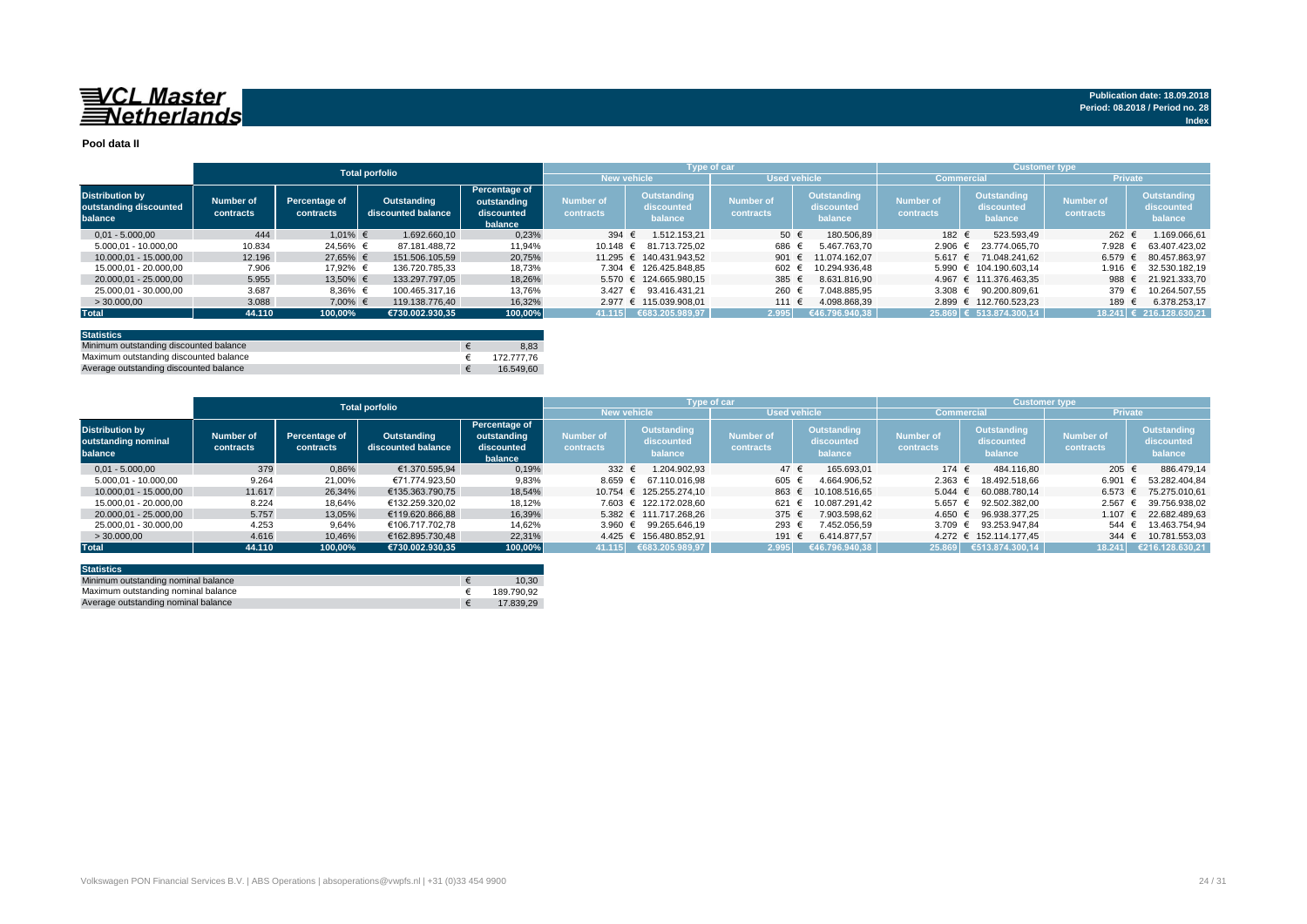

#### **Pool data III**

|                                          |                        |                            | <b>Total porfolio</b>                |                                                    |                               |                                      | Type of car                   |                                             |                               |                                       | <b>Customer type</b>          |                                      |
|------------------------------------------|------------------------|----------------------------|--------------------------------------|----------------------------------------------------|-------------------------------|--------------------------------------|-------------------------------|---------------------------------------------|-------------------------------|---------------------------------------|-------------------------------|--------------------------------------|
|                                          |                        |                            |                                      |                                                    |                               | <b>New vehicle</b>                   |                               | <b>Used vehicle</b>                         |                               | <b>Commercial</b>                     | <b>Private</b>                |                                      |
| <b>Distribution by</b><br>remaining term | Number of<br>contracts | Percentage of<br>contracts | Outstanding<br>discounted<br>balance | Percentage of<br>outstanding<br>discounted balance | <b>Number of</b><br>contracts | Outstanding<br>discounted<br>balance | <b>Number of</b><br>contracts | <b>Outstanding</b><br>discounted<br>balance | <b>Number of</b><br>contracts | Outstanding<br>discounted<br>balance  | <b>Number of</b><br>contracts | Outstanding<br>discounted<br>balance |
| $01 - 12$                                | 7.143                  | 16.19% €                   | 82.483.955.18                        | 11,30%                                             | 6.317                         | 73.000.985.94<br>€                   | 826                           | 9.482.969.24                                | 4.022                         | 54.798.376.21<br>$\ddot{\phantom{1}}$ | 3.121                         | 27.685.578.97                        |
| $13 - 24$                                | 14.504                 |                            | 32.88% € 207.966.528.67              | 28,49%                                             |                               | 13.301 € 189.655.037.26              | 1.203                         | 18.311.491.41<br>€                          |                               | 7.478 € 131.029.853.42                | 7.026                         | 76.936.675.25                        |
| 25-36                                    | 12.371                 |                            | 28.05% € 227.918.584.82              | 31,22%                                             |                               | 11.603 € 213.177.796.17              |                               | 768 € 14.740.788.65                         |                               | 7.808 € 168.577.267.25                | $4.563 \in$                   | 59.341.317.57                        |
| 37-48                                    | 8.291                  |                            | 18.80% € 170.508.293.42              | 23,36%                                             |                               | 8.109 € 166.575.378.03               | 182 €                         | 3.932.915.39                                |                               | 5.120 € 125.100.333.07                | 3.171                         | 45.407.960.35                        |
| 49-60                                    | 1.800                  |                            | 4.08% € 41.100.875.66                | 5,63%                                              |                               | 1.784 € 40.772.099.97                | 16 €                          | 328.775.69                                  |                               | 1.440 € 34.343.777.59                 | 360 $\epsilon$                | 6.757.098,07                         |
| 61-72                                    |                        | $0.00\%$ €                 | 24.692.60                            | 0,00%                                              |                               | 24.692.60                            | $0 \in$                       |                                             |                               | 24.692.60                             |                               |                                      |
| $>72$                                    |                        | $0.00\%$ €                 |                                      | 0,00%                                              |                               |                                      | $0 \in$                       |                                             |                               | $0 \in$                               |                               | $0 \in$                              |
| <b>Total</b>                             | 44.110                 |                            | 100,00% €730.002.930,35              | 100,00%                                            | 41.115                        | €683.205.989.97                      | 2.995                         | €46.796.940.38                              | 25.869                        | €513.874.300.14                       | 18.241                        | €216.128.630.21                      |

| <b>Statistics</b>               |       |
|---------------------------------|-------|
| Minimum Remaining Term          |       |
| Maximum Remaining Term          |       |
| Weighted Average Remaining Term | 28.46 |

|                        | <b>Total porfolio</b> |               |                 |                      | Type of car        |                         | <b>Customer type</b> |                          |                  |                          |                |                       |
|------------------------|-----------------------|---------------|-----------------|----------------------|--------------------|-------------------------|----------------------|--------------------------|------------------|--------------------------|----------------|-----------------------|
|                        |                       |               |                 |                      | <b>New vehicle</b> |                         | <b>Used vehicle</b>  |                          |                  | <b>Commercial</b>        | <b>Private</b> |                       |
|                        |                       |               | Outstanding     | <b>Percentage of</b> | Number of          | <b>Outstanding</b>      |                      | Outstanding              | <b>Number of</b> | <b>Outstanding</b>       | Number of      | Outstanding           |
| <b>Distribution by</b> | Number of             | Percentage of | discounted      | outstanding          |                    | discounted              | <b>Number of</b>     | discounted               |                  | discounted               |                | discounted            |
| seasoning              | contracts             | contracts     | balance         | discounted balance   | contracts          | balance                 | contracts            | balance                  | contracts        | balance                  | contracts      | balance               |
| $01 - 12$              | 12.989                | 29,45%        | €250.502.687,64 | 34,32%               | 12.087             | € 236.431.380.48        |                      | 902 € 14.071.307.16      |                  | 7.123 € 170.270.870.55   | 5.866          | € 80.231.817,09       |
| $13 - 24$              | 13.887                | 31.48%        | €243.571.422.62 | 33,37%               |                    | 12.588 € 223.334.115.35 | 1.299                | $\epsilon$ 20.237.307.27 |                  | 8.532 € 176.233.592.58   |                | 5.355 € 67.337.830.04 |
| $25 - 36$              | 13.268                | 30,08%        | €195.762.858.44 | 26,82%               |                    | 12.545 € 183.971.275.44 |                      | 723 € 11.791.583.00      |                  | 8.296 € 143.340.414.68   |                | 4.972 € 52.422.443,76 |
| 37-48                  | 3.586                 | 8,13%         | €37.022.360.53  | 5,07%                |                    | 3.522 € 36.392.426.49   | 64 €                 | 629.934.04               | 1.631            | $\epsilon$ 21.551.003.11 |                | 1.955 € 15.471.357,42 |
| 49-60                  | 371                   | 0,84%         | €3.077.276.37   | 0,42%                | 364 $\in$          | 3.010.467.46            | 7 €                  | 66.808.91                | 278 €            | 2.412.094.47             | 93 $\epsilon$  | 665.181,90            |
| 61-72                  |                       | 0,02%         | €66.324,75      | 0,01%                | $9 \in$            | 66.324.75               | $0 \in$              |                          |                  | 66.324.75                |                |                       |
| $>72$                  |                       | 0,00%         | €0,00           | 0,00%                | $0 \in$            |                         | $0 \in$              |                          |                  | ∩ €                      | $0 \in$        |                       |
| <b>Total</b>           | 44.110                | 100.00%       | €730.002.930.35 | 100,00%              | 41.115             | €683.205.989.97         | 2.995                | €46.796.940.38           | 25.869           | (513.874.300.14⊎         | 18.241         | €216.128.630.21       |

| <b>Statistics</b>          |       |
|----------------------------|-------|
| Minimum seasoning          |       |
| Maximum seasoning          | 68    |
| Weighted average seasoning | 19.13 |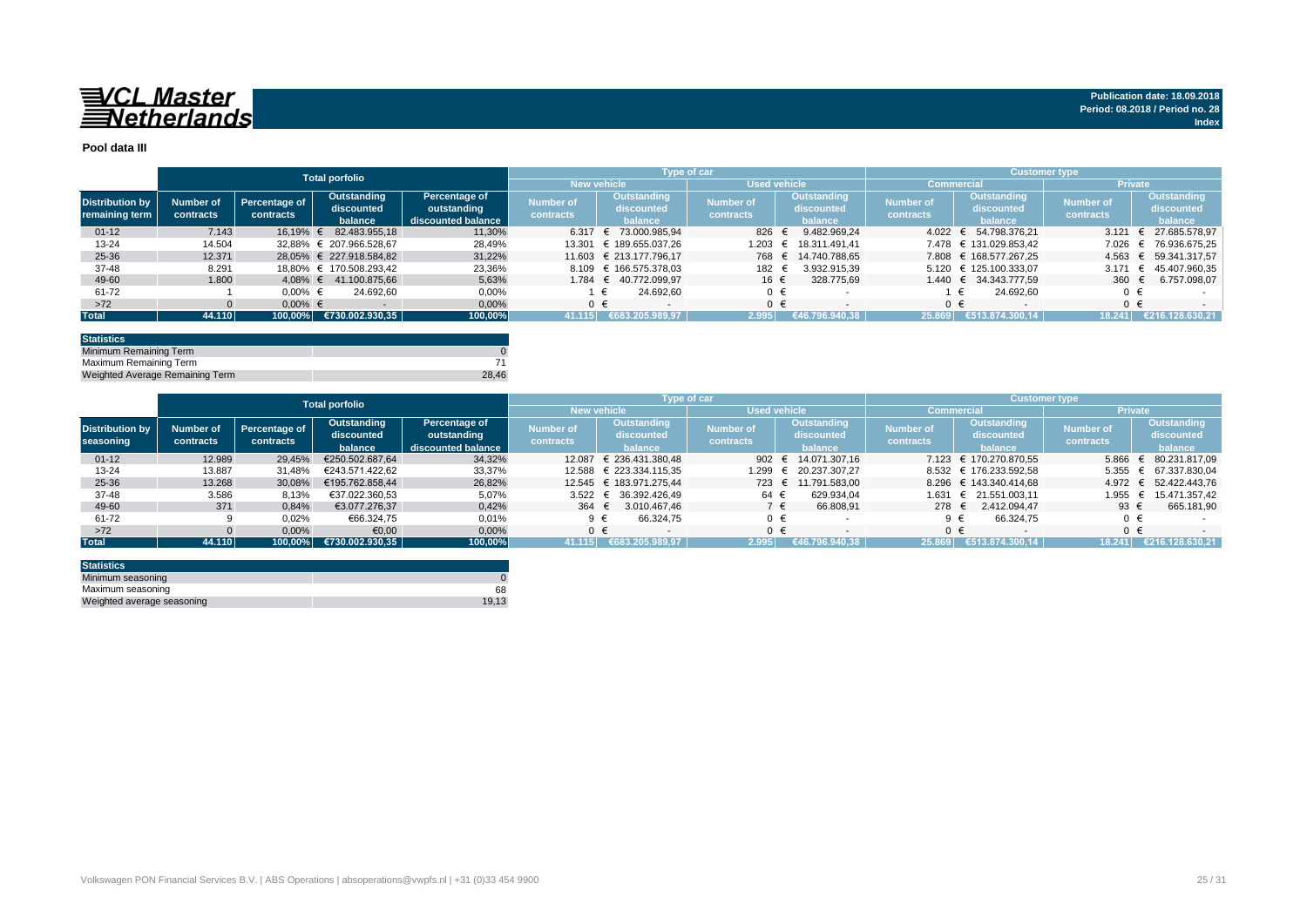**Pool data IV**

|                              |           |               | <b>Total porfolio</b>   |                    |                  | <b>Type of car</b>        |                     |                 | <b>Customer type</b> |                                       |                  |                       |  |  |  |
|------------------------------|-----------|---------------|-------------------------|--------------------|------------------|---------------------------|---------------------|-----------------|----------------------|---------------------------------------|------------------|-----------------------|--|--|--|
|                              |           |               |                         |                    |                  | <b>New vehicle</b>        | <b>Used vehicle</b> |                 |                      | <b>Commercial</b>                     | <b>Private</b>   |                       |  |  |  |
|                              | Number of | Percentage of | Outstanding             | Percentage of      | <b>Number of</b> | Outstanding               | <b>Number of</b>    | Outstanding     | <b>Number of</b>     | Outstanding                           | <b>Number of</b> | Outstanding           |  |  |  |
| <b>Distribution by brand</b> |           | contracts     | discounted              | outstanding        | contracts        | discounted                | contracts           | discounted      |                      | discounted                            |                  | discounted            |  |  |  |
|                              | contracts |               | balance                 | discounted balance |                  |                           |                     | halance         | contracts            | <b>palance</b>                        | contracts        | balance               |  |  |  |
| <b>VW</b>                    | 15.217    | 34,50%        | €235.127.829.42         | 32,21%             |                  | 13.992 € 215.249.827.64   | 1.225               | € 19.878.001.78 |                      | 8.311 € 157.326.672.14                |                  | 6.906 € 77.801.157,28 |  |  |  |
| <b>VW LCV</b>                | 3.764     | 8,53%         | €66.347.187.56          | 9,09%              |                  | 3.637 € 64.677.219.12     | 127 €               | 1.669.968.44    |                      | 3.764 € 66.347.187.56                 | 0 €              |                       |  |  |  |
| Audi                         | 4.945     | 11.21%        | €120.410.196.97         | 16,49%             |                  | 4.653 € 113.685.320.98    | 292 $\epsilon$      | 6.724.875.99    |                      | 2.668 € 75.073.880.17                 | 2.277            | € 45.336.316,80       |  |  |  |
| Seat                         | 5.761     | 13.06%        | €66.629.807.15          | 9,13%              |                  | $5.439 \in 63.318.356.12$ | 322 $\epsilon$      | 3.311.451.03    |                      | 1.452 € 22.268.507.08                 |                  | 4.309 € 44.361.300,07 |  |  |  |
| Skoda                        | 7.832     | 17.76%        | €104.210.295.00         | 14.28%             |                  | 7.562 € 101.035.880.63    | 270 €               | 3.174.414.37    |                      | $3.084 \quad \in \quad 55.601.993.29$ |                  | 4.748 € 48.608.301.71 |  |  |  |
| Other brands                 | 6.591     | 14.94%        | €137.277.614.25         | 18.81%             |                  | 5.832 € 125.239.385.48    | 759 €               | 12.038.228.77   |                      | 6.590 € 137.256.059.90                |                  | 21.554.35             |  |  |  |
| <b>Total</b>                 | 44.110    |               | 100,00% €730.002.930,35 | 100,00%            | 41.115           | 6683, 205, 989, 97        | 2.995               | €46.796.940,38  |                      | 25.869 €513.874.300.14                | 18.241           | €216.128.630.21       |  |  |  |

|                                                   |                        |                            | <b>Total porfolio</b>                |                                                    |                               | <b>Type of car</b>                          |                               |                                                    | <b>Customer type</b>          |                                      |                               |                                             |  |  |  |
|---------------------------------------------------|------------------------|----------------------------|--------------------------------------|----------------------------------------------------|-------------------------------|---------------------------------------------|-------------------------------|----------------------------------------------------|-------------------------------|--------------------------------------|-------------------------------|---------------------------------------------|--|--|--|
|                                                   |                        |                            |                                      |                                                    |                               | <b>New vehicle</b>                          | <b>Used vehicle</b>           |                                                    |                               | Commercia                            | <b>Private</b>                |                                             |  |  |  |
| <b>Distribution by geographic</b><br>distribution | Number of<br>contracts | Percentage of<br>contracts | Outstanding<br>discounted<br>balance | Percentage of<br>outstanding<br>discounted balance | <b>Number of</b><br>contracts | <b>Outstanding</b><br>discounted<br>balance | <b>Number of</b><br>contracts | <b>Outstanding</b><br>discounted<br><b>balance</b> | <b>Number of</b><br>contracts | Outstanding<br>discounted<br>balance | <b>Number of</b><br>contracts | <b>Outstanding</b><br>discounted<br>balance |  |  |  |
| Noord-Holland                                     | 7.273                  | 16.49%                     | €129.761.019.43                      | 17,78%                                             |                               | 6.714 € 120.284.621.50                      | 559 €                         | 9.476.397.93                                       | $4.574 \text{ } \in$          | 96.121.465.74                        | 2.699                         | 33.639.553,69                               |  |  |  |
| Flevoland                                         | 1.107                  | 2.51%                      | €16.491.616.86                       | 2,26%                                              |                               | 1.047 € 15.722.457.67                       | 60 €                          | 769.159.19                                         | 414 €                         | 8.597.874.05                         | 693 €                         | 7.893.742.81                                |  |  |  |
| Utrecht                                           | 4.368                  | 9,90%                      | €73.596.074.39                       | 10,08%                                             |                               | 3.988 € 67.804.697.46                       | 380 €                         | 5.791.376.93                                       |                               | 2.728 € 54.912.500.25                | 1.640                         | 18.683.574.14                               |  |  |  |
| Zuid-Holland                                      | 11.212                 | 25.42%                     | €182.694.528.35                      | 25,03%                                             |                               | 10.479 € 171.208.883.16                     | 733 €                         | 11.485.645.19                                      |                               | 6.216 € 123.059.097.66               | 4.996                         | € 59.635.430.69                             |  |  |  |
| Gelderland                                        | 4.767                  | 10.81%                     | €76.736.183.24                       | 10,51%                                             |                               | 4.473 € 72.279.951.33                       | 294 $\in$                     | 4.456.231.91                                       |                               | 3.000 € 56.568.763.40                | 1.767                         | 20.167.419.84<br>$\epsilon$                 |  |  |  |
| Noord-Brabant                                     | 6.599                  | 14.96%                     | €108.341.960,40                      | 14,84%                                             |                               | 6.218 € 102.577.644.33                      | 381 €                         | 5.764.316.07                                       |                               | 3.740 € 74.452.603.65                | 2.859                         | 33.889.356,75<br>€                          |  |  |  |
| Zeeland                                           | 758                    | 1.72%                      | €12.193.385.36                       | 1,67%                                              |                               | 705 € 11.495.060.32                         | $53 \in$                      | 698.325.04                                         | 369 €                         | 7.405.605.60                         | 389 $\epsilon$                | 4.787.779.76                                |  |  |  |
| Limburg                                           | 2.405                  | 5,45%                      | €35.797.083.17                       | 4,90%                                              |                               | 2.268 € 33.682.525.57                       | 137 €                         | 2.114.557.60                                       | 1.210 $∈$                     | 21.653.006.06                        | 1.195                         | 14.144.077.11<br>€                          |  |  |  |
| Overijssel                                        | 3.098                  | 7.02%                      | €54,471,506,67                       | 7,46%                                              |                               | 2.857 € 50.695.066.99                       | 241 $\in$                     | 3.776.439.68                                       | $2.349$ €                     | 45.383.446.17                        | 749 €                         | 9.088.060.50                                |  |  |  |
| Drenthe                                           | 787                    | 1,78%                      | €12.817.435.37                       | 1,76%                                              | 736 €                         | 12.010.865.33                               | 51 €                          | 806.570.04                                         | 415 €                         | 8.571.461.69                         | 372 €                         | 4.245.973.68                                |  |  |  |
| Friesland                                         | 619                    | 1,40%                      | €8.647.693.58                        | 1,18%                                              | 592 €                         | 8.180.871.27                                | 27 $\in$                      | 466.822.31                                         | 181 €                         | 3.687.911.28                         | 438 €                         | 4.959.782,30                                |  |  |  |
| Groningen                                         | 1.117                  | 2,53%                      | €18.454.443.53                       | 2,53%                                              |                               | 1.038 € 17.263.345,04                       | 79 €                          | .191.098,49                                        | 673 €                         | 13.460.564.59                        | 444                           | 4.993.878,94                                |  |  |  |
| Total                                             | 44.110                 | 100.00%                    | €730.002.930.35                      | 100,00%                                            |                               | 41.115 €683.205.989.97                      | 2.995                         | €46.796.940.38                                     |                               | 25.869 €513.874.300.14               | 18.241                        | €216.128.630.21                             |  |  |  |

|                                                                   |                               | <b>Total porfolio</b>                                              |                 |                                     |                                      |                                             | Type of car                   |                                             | <b>Customer type</b>          |                                             |                        |                                             |  |  |  |
|-------------------------------------------------------------------|-------------------------------|--------------------------------------------------------------------|-----------------|-------------------------------------|--------------------------------------|---------------------------------------------|-------------------------------|---------------------------------------------|-------------------------------|---------------------------------------------|------------------------|---------------------------------------------|--|--|--|
|                                                                   |                               |                                                                    |                 |                                     |                                      | <b>New vehicle</b>                          | <b>Used vehicle</b>           |                                             | <b>Commercia</b>              |                                             | <b>Private</b>         |                                             |  |  |  |
| <b>Distribution by industry sector</b>                            | <b>Number of</b><br>contracts | Outstanding<br>Percentage of<br>discounted<br>contracts<br>balance |                 | Percentage of<br>discounted balance | <b>Number of</b><br><b>contracts</b> | <b>Outstanding</b><br>discounted<br>balance | <b>Number of</b><br>contracts | <b>Outstanding</b><br>discounted<br>balance | <b>Number of</b><br>contracts | <b>Outstanding</b><br>discounted<br>balance | Number of<br>contracts | <b>Outstanding</b><br>discounted<br>balance |  |  |  |
| Agriculture / Forestry                                            | 171                           | 0,39%                                                              | €3.530.537,86   | 0,48%                               | 162 €                                | 3.353.670.06                                | $9 \in$                       | 176.867.80                                  | 171 €                         | 3.530.537.86                                | $0 \in$                |                                             |  |  |  |
| Construction                                                      | 140                           | 0,32%                                                              | €2.658.626.04   | 0,36%                               | 138 €                                | 2.621.011.92                                | $2 \in$                       | 37.614.12                                   | 140 €                         | 2.658.626.04                                | $0 \in$                |                                             |  |  |  |
| Energy / Mining                                                   | 138                           | 0,31%                                                              | €3.332.827.45   | 0,46%                               | 127 $\epsilon$                       | 3.092.954.56                                | 11 €                          | 239.872.89                                  | 138 €                         | 3.332.827.45                                | $0 \in$                | $\sim$                                      |  |  |  |
| <b>Financial services</b>                                         | 1.672                         | 3,79%                                                              | €34.581.990.02  | 4,74%                               | 1.566 €                              | 32.551.413.33                               | 106 €                         | 2.030.576.69                                | 1.672 €                       | 34.581.990.02                               | $0 \in$                |                                             |  |  |  |
| Hotel and restaurant industry                                     | 121                           | 0,27%                                                              | €2.346.249.76   | 0,32%                               | 115 €                                | 2.243.033.61                                | 6 €                           | 103.216.15                                  | 121 €                         | 2.346.249.76                                | $0 \in$                | $\sim$                                      |  |  |  |
| Information technology                                            | 1.424                         | 3,23%                                                              | €27.819.002.89  | 3,81%                               | 1.337 €                              | 26.297.341.46                               | 87 €                          | .521.661.43                                 | 1.424 €                       | 27.819.002.89                               | $0 \in$                |                                             |  |  |  |
| Manufacturing industry                                            | 2.945                         | 6,68%                                                              | €63.127.067,46  | 8,65%                               |                                      | 2.729 € 59.420.123.99                       | 216 €                         | 3.706.943.47                                | $2.945 \in$                   | 63.127.067.46                               | $0 \in$                |                                             |  |  |  |
| Other                                                             | 6.346                         | 14,39%                                                             | €135.259.308.79 | 18,53%                              |                                      | 5.305 € 117.526.895.01                      | 1.041                         | 17.732.413.78                               |                               | 6.343 € 135.224.382,96                      | $0 \in$                |                                             |  |  |  |
| Other services                                                    | 6.081                         | 13,79%                                                             | €105.907.195.11 | 14.51%                              |                                      | 5.507 € 97.043.177.18                       | 574 €                         | 8.864.017.93                                |                               | 6.081 € 105.907.195.11                      | $0 \in$                |                                             |  |  |  |
| Private                                                           | 18.238                        | 41,35%                                                             | €216.093.704.38 | 29,60%                              |                                      | 17.705 € 210.488.413.33                     | 533 $\epsilon$                | 5.605.291.05                                | $0 \in$                       |                                             | 18.241                 | € 216.128.630.21                            |  |  |  |
| Public administration, education,<br>health care, public services | 564                           | 1,28%                                                              | €10.121.377.44  | 1,39%                               | 511                                  | € $9.229.043,36$                            | $53 \epsilon$                 | 892.334.08                                  | 564 €                         | 10.121.377.44                               | $0 \in$                |                                             |  |  |  |
| Real estate                                                       | 577                           | 1,31%                                                              | €12.058.766.41  | 1.65%                               |                                      | 526 € 11.142.205.04                         | $51 \text{ } \in$             | 916.561.37                                  | 577 €                         | 12.058.766.41                               | $0 \in$                |                                             |  |  |  |
| Retail / Wholesale                                                | 1.638                         | 3,71%                                                              | €28.826.960.91  | 3,95%                               |                                      | 1.548 € 27.510.477.15                       | 90 €                          | 1.316.483.76                                | 1.638 €                       | 28.826.960.91                               | $0 \in$                | $\sim$                                      |  |  |  |
| Transportation                                                    | 4.055                         | 9,19%                                                              | €84.339.315,83  | 11,55%                              |                                      | 3.839 € 80.686.229,97                       | 216 €                         | 3.653.085,86                                | $4.055 \in$                   | 84.339.315,83                               | $0 \in$                |                                             |  |  |  |
| <b>Total</b>                                                      | 44.110                        | 100.00%                                                            | €730.002.930,35 | 100,00%                             |                                      | 41.115 €683.205.989.97                      | 2.995                         | €46.796.940.38                              |                               | 25.869 €513.874.300.14                      | 18.241                 | €216.128.630.21                             |  |  |  |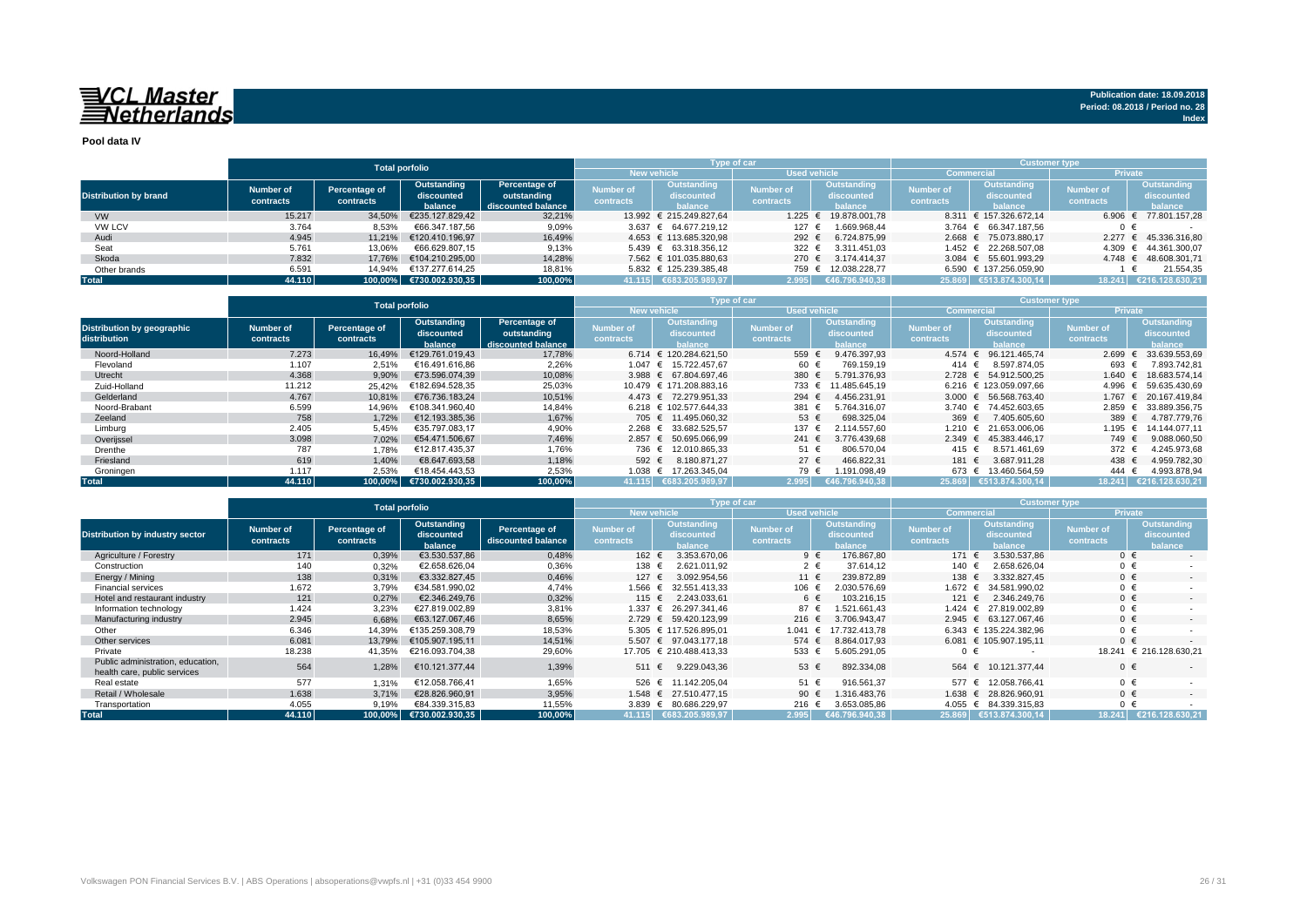# VCL Master<br>Netherlands

**Publication date: 18.09.2018 Period: 08.2018 / Period no. 28**

**Index**

**Pool data V**

|                               |                      |                |                      | <b>Total porfolio</b>                 |                    |                |                                        | Type of car         |                              | <b>Customer type</b>                |                                 |                      |                               |  |  |  |
|-------------------------------|----------------------|----------------|----------------------|---------------------------------------|--------------------|----------------|----------------------------------------|---------------------|------------------------------|-------------------------------------|---------------------------------|----------------------|-------------------------------|--|--|--|
|                               |                      |                |                      |                                       |                    |                | <b>New vehicle</b>                     | <b>Used vehicle</b> |                              | <b>Commercial</b><br><b>Private</b> |                                 |                      |                               |  |  |  |
|                               |                      | Number of      | <b>Percentage of</b> | <b>Outstanding</b>                    | Percentage of      | Number of      | Outstanding                            | Number of           | <b>Outstanding</b>           | <b>Number of</b>                    | <b>Outstanding</b>              | Number of            | <b>Outstanding</b>            |  |  |  |
| Distribution by brand & Model | <b>Model</b>         | contracts      | contracts            | discounted                            | outstanding        | contracts      | discounted                             | contracts           | discounted                   | contracts                           | discounted                      | contracts            | discounted                    |  |  |  |
|                               |                      |                |                      | balance                               | discounted balance |                | balance                                |                     |                              |                                     | balance                         |                      |                               |  |  |  |
| Volkswagen                    | Amarok               | $\overline{1}$ | $0.00\%$ €           | 20.844.11                             | 0.00%              |                | 20.844,11<br>1 €                       | $0 \in$             | $\sim$                       | 1 €                                 | 20.844,11                       |                      | $0 \in$                       |  |  |  |
|                               | Arteon               | 36             | $0,08%$ €            | 1.341.547,45                          | 0,18%              | 36 €           | 1.341.547,45                           | $0 \in$             |                              | 36 $\epsilon$                       | 1.341.547,45                    | $\mathbf 0$          | $\epsilon$                    |  |  |  |
|                               | Beetle               | 10             | $0,02%$ €            | 218.659,78                            | 0,03%              |                | $9 \in$<br>204.209,73                  | 1 €                 | 14.450,05                    | 7 €                                 | 151.565,50                      |                      | $3 \in$<br>67.094,28          |  |  |  |
|                               | Caddy                | 126            | $0,29%$ €            | 1.828.992,60                          | 0,25%              | 123 $∈$        | 1.793.209,70                           | $3 \in$             | 35.782,90                    | 121 $\in$                           | 1.740.297,15                    | $5 \in$              | 88.695.45                     |  |  |  |
|                               | Crafter              | 80             | $0,18%$ €            | 1.622.220,03                          | 0,22%              | 65 €           | 1.447.740,56                           | 15 €                | 174.479,47                   | 80 €                                | 1.622.220,03                    |                      | $0 \in$                       |  |  |  |
|                               | Golf                 | 4.705          |                      | 10,67% € 84.616.790,94                | 11,59%             | 4.143 $\in$    | 74.047.502,18                          | 562 €               | 10.569.288,76                |                                     | 2.920 € 57.663.594,82           | 1.785 $∈$            | 26.953.196,12                 |  |  |  |
|                               | Jetta                | $\overline{2}$ | $0,00%$ €            | 15.693,56                             | 0,00%              | $\overline{1}$ | 7.972,47<br>€                          | 1 €                 | 7.721,09                     | $2 \in$                             | 15.693,56                       | $\mathbf{0}$         |                               |  |  |  |
|                               | Passat               | 1.763          |                      | 4,00% € 45.275.271,78                 | 6,20%              | 1.584 $∈$      | 40.684.342,85                          | 179 €               | 4.590.928,93                 | 1.745 $∈$                           | 44.849.808,56                   | 18 €                 | 425.463,22                    |  |  |  |
|                               | Polo                 | 3.480          |                      | 7,89% € 40.785.233,87                 | 5,59%              | 3.229 $\in$    | 38.247.509,31                          | 251 €               | 2.537.724,56                 |                                     | 1.263 € 15.653.124,35           | 2.217 ∈              | 25.132.109,52                 |  |  |  |
|                               | Sharan               | 18             | $0,04\%$ €           | 517.114,30                            | 0,07%              | 16 €           | 461.313,20                             | $2 \in$             | 55.801,10                    | 16<br>€                             | 458.718,13                      | $\overline{2}$       | 58.396,17<br>€                |  |  |  |
|                               | Tiquan               | 534            |                      | 1,21% € 15.521.475,86                 | 2,13%              | 525 €          | 15.279.764,10                          | 9 €                 | 241.711,76                   | $\mathbf{3}$                        | 464 € 13.586.183,50             | 70 €                 | 1.935.292,36<br>$\epsilon$    |  |  |  |
|                               | Touareg              | $\mathbf{3}$   | $0,01\%$ €           | 176.852,63                            | 0,02%              | 2<br>164 €     | 145.854,14<br>€<br>3.829.153,86        | $1 \in$<br>7 €      | 30.998,49                    | €<br>156 €                          | 176.852,63                      | $\mathbf{0}$<br>15 € | 356.637,06                    |  |  |  |
|                               | Touran               | 171<br>350     | $0,39%$ €            | 3.958.424,37                          | 0,54%<br>0,83%     | 340 $\epsilon$ | 5.883.612,17                           | 10 €                | 129.270,51<br>141.524,21     | 350 $\epsilon$                      | 3.601.787,31<br>6.025.136,38    |                      | $0 \in$                       |  |  |  |
|                               | Transporter<br>T-roc | 90             | $0,79%$ €            | 6.025.136,38<br>0,20% € 2.205.051,35  | 0,30%              |                | 90 $\in$<br>2.205.051,35               | $0 \in$             | $\sim$                       | 43 $\in$                            | 1.085.241,90                    | 47 €                 | 1.119.809,45                  |  |  |  |
|                               | Up!                  | 3.848          |                      | 8,72% € 30.998.520,41                 | 4,25%              |                | 3.664 € 29.650.200,46                  | 184 €               | 1.348.319,95                 | 1.104 $∈$                           | 9.334.056,76                    |                      | 2.744 € 21.664.463,65         |  |  |  |
| <b>Sub-Total VW</b>           |                      | 15.217         |                      | 34,50% €235.127.829,42                | 32,21%             | 13.992         | <b>E215 249 827 64</b>                 | 225                 | 878 001 79                   | 8.311                               | €157.326.672.14                 |                      |                               |  |  |  |
| <b>VW LCV</b>                 | Amarok               | 16             | $0,04\%$ €           | 445.722,77                            | 0,06%              | 14 $\in$       | 390.899,64                             | $2 \in$             | 54.823,13                    | 16 €                                | 445.722,77                      | $\mathbf{0}$         | €                             |  |  |  |
|                               | Caddy                | 1.610          |                      | 3,65% € 20.396.057,64                 | 2,79%              |                | 1.569 € 20.032.041,33                  | 41 €                | 364.016,31                   |                                     | 1.610 € 20.396.057,64           |                      | $0 \in$                       |  |  |  |
|                               | Crafter              | 792            | 1,80% €              | 18.326.679,53                         | 2,51%              |                | 750 € 17.726.546,00                    | 42 €                | 600.133,53                   |                                     | 792 € 18.326.679,53             |                      | $0 \in$                       |  |  |  |
|                               | Tiguan               | $\overline{7}$ | $0,02%$ €            | 150.081,89                            | 0,02%              |                | 7 €<br>150.081,89                      | $0 \in$             |                              | 7 €                                 | 150.081,89                      |                      | $0 \in$                       |  |  |  |
|                               | Touran               | $\overline{4}$ | $0,01\%$ €           | 73.927,08                             | 0,01%              |                | $4 \in$<br>73.927,08                   | $0 \in$             |                              | $4 \in$                             | 73.927,08                       |                      | $0 \in$                       |  |  |  |
|                               | Transporter          | 1.331          |                      | 3,02% € 26.855.367,97                 | 3,68%              |                | 1.289 € 26.204.372,50                  | 42 €                | 650.995,47                   |                                     | 1.331 € 26.855.367,97           |                      | $0 \in$                       |  |  |  |
|                               | Sharan               | $\overline{4}$ | $0.01\%$ €           | 99.350,68                             | 0,01%              |                | $4 \in$<br>99.350,68                   | $0 \in$             |                              | $4 \in$                             | 99.350,68                       |                      | $0 \in$                       |  |  |  |
| <b>Sub-Total VW LCV</b>       |                      | 3.764          | 8.53%                | €66.347.187.56                        | 9.09%              | 3.637          | €64.677.219.12                         | 127                 | €1.669.968.44                | 3.764                               | €66.347.187,56                  |                      |                               |  |  |  |
| Audi                          | A <sub>1</sub>       | 1.032          |                      | 2,34% € 15.330.174,76                 | 2,10%              | 1.006 $€$      | 14.988.185,27                          | 26 €                | 341.989,49                   | 174 €                               | 2.815.083,65                    |                      | 858 € 12.515.091,11           |  |  |  |
|                               | A <sub>3</sub>       | 2.280          |                      | 5,17% € 50.370.104,83                 | 6,90%              | $2.071 \t∈$    | 45.743.455.19                          | 209 $\in$           | 4.626.649,64                 | 1.216<br>€                          | 27.775.380,39                   | 1.064                | 22.594.724,44<br>€            |  |  |  |
|                               | A4                   | 798            |                      | 1,81% € 23.416.644,38                 | 3,21%              |                | 778 € 22.949.601,40                    | 20 €                | 467.042,98                   | 600 €                               | 17.792.357,44                   | 198 €                | 5.624.286,94                  |  |  |  |
|                               | A <sub>5</sub>       | 167            | $0,38%$ €            | 6.199.620,98                          | 0,85%              | 161 €          | 6.045.690,69                           | 6 €                 | 153.930,29                   | 146 €                               | 5.384.638,45                    | 21 $\in$             | 814.982,53                    |  |  |  |
|                               | A <sub>6</sub>       | 237            | $0,54%$ €            | 8.462.632,45                          | 1,16%              | 222 €          | 8.105.866,43                           | 15 €                | 356.766,02                   | 233 €                               | 8.333.402,99                    |                      | 129.229,46<br>$4 \in$         |  |  |  |
|                               | A7                   | 14             | $0,03%$ €            | 637.236,10                            | 0,09%              | 14 €           | 637.236,10                             | $0 \in$             |                              | 13 $\epsilon$                       | 613.047,74                      | 1 €                  | 24.188,36                     |  |  |  |
|                               | A8                   | $\overline{7}$ | $0,02%$ €            | 487.292,69                            | 0,07%              | 7 €            | 487.292,69                             | $0 \in$             |                              | 7 €                                 | 487.292,69                      |                      | $0 \in$                       |  |  |  |
|                               | Q2                   | 186            | $0,42%$ €            | 5.202.813,26                          | 0,71%              | 181 €          | 5.056.412,04                           | $5 \in$             | 146.401,22                   | 104 €                               | 2.956.307,96                    | 82 €                 | 2.246.505,30                  |  |  |  |
|                               | Q3                   | 75             | $0,17%$ €            | 2.125.515,73                          | 0,29%              | 74 €           | 2.104.486,15                           | 1 €                 | 21.029,58                    | 32 €                                | 934.835,83                      | 43 €                 | 1.190.679,90                  |  |  |  |
|                               | Q <sub>5</sub>       | 67             | $0,15%$ €            | 3.085.794,93                          | 0,42%              |                | 67 $\epsilon$<br>3.085.794.93          | $0 \in$             |                              | 65<br>€                             | 3.014.881,56                    |                      | $2 \in$<br>70.913,37          |  |  |  |
|                               | Q7                   | 74             | $0,17%$ €            | 4.818.091,06                          | 0,66%              |                | 66 €<br>4.260.883,56                   | 8 €                 | 557.207,50                   | 74 €                                | 4.818.091,06                    | $\mathbf 0$          | €                             |  |  |  |
|                               | <b>TT</b>            | 8              | $0,02%$ €            | 274.275,80                            | 0,04%              |                | 220.416,53<br>6 €                      | $2 \in$             | 53.859,27                    | $4 \in$                             | 148.560,41                      |                      | 125.715,39<br>$4 \in$         |  |  |  |
| <b>Sub-Total Audi</b>         |                      | 4.945          |                      | 11,21% €120.410.196,97                | 16.49%             |                | .653 €113.685.320.98                   | 292                 | €6 724 875 9!                |                                     | 2.668 €75.073.880.17            | 2.277                | 336.316.80                    |  |  |  |
| Seat                          | Alhambra             | 17             | $0,04%$ €            | 488.889,83                            | 0,07%              | 17 €           | 488.889,83                             | $0 \in$             |                              | 16 €                                | 471.224,13                      |                      | 17.665,70<br>$1 \in$          |  |  |  |
|                               | Altea                | 3              | $0,01%$ €            | 32.966,74                             | 0,00%              |                | $3 \in$<br>32.966,74                   | $0 \in$             |                              | $0 \in$<br>18 €                     |                                 |                      | 32.966,74<br>$3 \in$          |  |  |  |
|                               | Arona                | 73             | $0,17%$ €            | 1.422.389,31                          | 0,19%              |                | 73 €<br>1.422.389,31                   | $0 \in$             |                              |                                     | 375.882,51                      | 55 $\epsilon$        | 1.046.506,80<br>22.912.365,42 |  |  |  |
|                               | Ibiza                | 2.606          |                      | 5,91% € 28.010.988,74                 | 3,84%              | $2.481 \in$    | 26.827.755,04<br>1.177 € 18.667.582,34 | 125 €<br>140 €      | 1.183.233,70<br>1.682.815,91 | 429 €<br>690                        | 5.098.623,32                    | $2.177$ €<br>627 €   | 9.057.432,20                  |  |  |  |
|                               | Leon<br>Mii          | 1.317          |                      | 2,99% € 20.350.398,25                 | 2,79%              | 1.463 $∈$      | 10.809.988,12                          | 51 €                | 337.949,13                   | 130 €                               | € 11.292.966,05<br>1.019.700,53 | 1.384                | 10.128.236,72<br>€            |  |  |  |
|                               | Ateca                | 1.514<br>195   | $0,44%$ €            | 3,43% € 11.147.937,25<br>4.731.984,17 | 1,53%<br>0,65%     | 191 €          | 4.644.063,83                           | $4 \in$             | 87.920,34                    | $152$ €                             | 3.743.786,83                    | 43 $\in$             | 988.197,34                    |  |  |  |
|                               |                      |                |                      |                                       |                    | 34 $\in$       | 424.720,91                             | $2 \in$             | 19.531,95                    | 17 €                                | 266.323,71                      | 19 €                 | 177.929,15                    |  |  |  |
| <b>Sub-Total Seat</b>         | Toledo               | 36<br>5.761    | $0,08%$ €<br>13,06%  | 444.252,86<br>€66.629.807,15          | 0,06%<br>9.13%     | 5.439          | 63.318.356.12                          | 322                 | €3.311.451.03                | 452                                 | €22.268.507.08                  |                      | .361.300.07                   |  |  |  |
| Skoda                         | Citigo               | 2.393          |                      | 5,43% € 18.575.668,01                 | 2,54%              |                | 2.343 € 18.258.325,65                  | 50 $\epsilon$       | 317.342,36                   | 199 €                               | 1.573.514,98                    |                      | 2.194 € 17.002.153,03         |  |  |  |
|                               | Fabia                | 2.302          |                      | 5,22% € 26.889.028,28                 | 3,68%              |                | 2.253 € 26.339.079,36                  | 49 €                | 549.948,92                   | 438<br>€                            | 5.279.361,15                    |                      | 1.864 € 21.609.667,13         |  |  |  |
|                               | Octavia              | 1.942          |                      | 4,40% € 35.138.657,09                 | 4,81%              | 1.796 €        | 33.230.391,10                          | 146 €               | 1.908.265,99                 | 1.717<br>€                          | 31.487.954,41                   | 225                  | 3.650.702,68<br>€             |  |  |  |
|                               | Rapid                | 518            | 1,17% €              | 6.437.922,60                          | 0,88%              | 509 €          | 6.353.113,42                           | $9 \in$             | 84.809,18                    | 106 €                               | 1.444.140,19                    | 412 €                | 4.993.782,41                  |  |  |  |
|                               | Roomster             | $\overline{1}$ | $0,00%$ €            | 6.670,51                              | 0,00%              | $\overline{1}$ | $\epsilon$<br>6.670,51                 | $0 \in$             |                              | €<br>$\overline{1}$                 | 6.670,51                        | $\mathbf{0}$         |                               |  |  |  |
|                               | Superb               | 448            |                      | 1,02% € 10.446.881,54                 | 1,43%              |                | 434 € 10.177.908,60                    | 14 €                | 268.972,94                   | 429 €                               | 9.933.142,60                    | 19 €                 | 513.738,94                    |  |  |  |
|                               | Kodiaq               | 148            | $0,34%$ €            | 4.680.968,75                          | 0,64%              | 147 €          | 4.645.041,06                           | $1 \in$             | 35.927,69                    | 138<br>€                            | 4.359.508,39                    | 10 €                 | 321.460,36                    |  |  |  |
|                               | Karog                | 56             | $0,13%$ €            | 1.628.289,58                          | 0,22%              | 56 €           | 1.628.289,58                           | $0 \in$             |                              | 48 €                                | 1.397.113,98                    | 8 €                  | 231.175,60                    |  |  |  |
|                               | Yeti                 | 24             | $0,05%$ €            | 406.208,64                            | 0,06%              | 23 $\epsilon$  | 397.061,35                             | 1 €                 | 9.147,29                     | 8 €                                 | 120.587,08                      | 16 €                 | 285.621,56                    |  |  |  |
| <b>Sub-Total Skoda</b>        |                      | 7.832          |                      | 17,76% €104.210.295,00                | 14,28%             | 7.562          | €101.035.880.63                        | 270                 | €3.174.414.37                | 3.084                               | €55,601,993.29                  | 4.748                | €48.608.301,71                |  |  |  |
| <b>Other brands</b>           |                      | 6.591          |                      | 14,94% €137.277.614,25                | 18.81%             |                | 5.832 €125.239.385.48                  | 759                 | €12.038.228.77               |                                     | 6.590 €137.256.059.90           |                      | €21.554.35                    |  |  |  |
| Total                         |                      | 44.110         |                      | 100,00% €730.002.930,35               | 100,00%            |                | 41.115 €683.205.989,97                 |                     | 2.995 €46.796.940,38         |                                     | 25.869 €513.874.300,14          |                      | 18.241 €216.128.630,21        |  |  |  |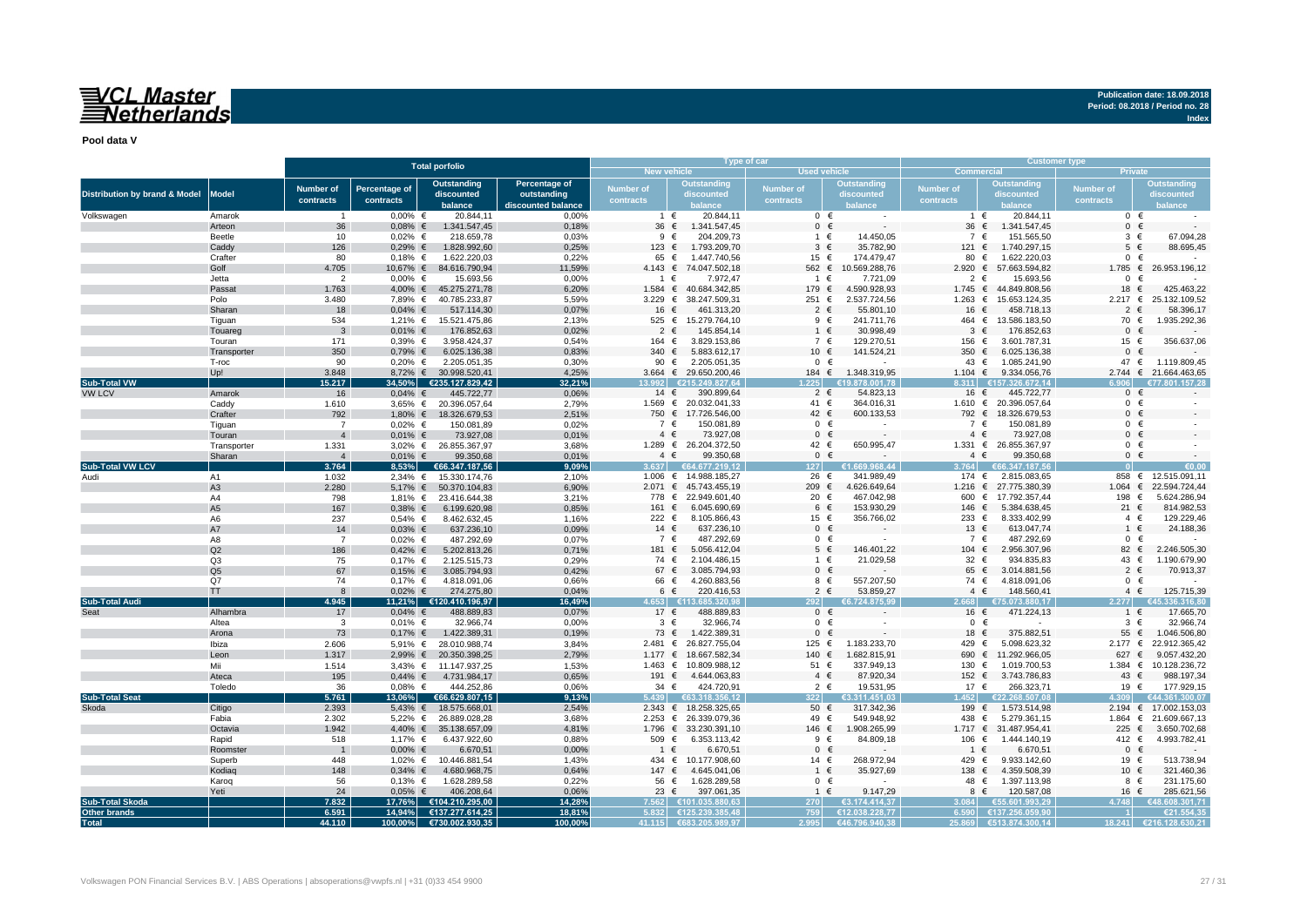

### **Pool data VI**

|               |                     | <b>Total portfolio</b>     | <b>Customer type</b>              |                                                    |                     |                                          |                     |                                   |  |  |  |  |
|---------------|---------------------|----------------------------|-----------------------------------|----------------------------------------------------|---------------------|------------------------------------------|---------------------|-----------------------------------|--|--|--|--|
|               |                     |                            |                                   | <b>Commercial</b>                                  |                     | <b>Private</b>                           |                     |                                   |  |  |  |  |
| Type of car   | Number of contracts | Percentage of<br>contracts | Outstanding<br>discounted balance | Percentage of<br>outstanding<br>discounted balance | Number of contracts | <b>Outstanding</b><br>discounted balance | Number of contracts | Outstanding<br>discounted balance |  |  |  |  |
| New vehicles  | 41.115              | 93,21% $\in$               | 683.205.989,97                    | 93,59%                                             | 23.409              | €472.705.361,12                          | 17.706              | €210.500.628,85                   |  |  |  |  |
| Used vehicles | 2.995               | 6.79% €                    | 46.796.940.38                     | 6.41%                                              | 2.460               | €41.168.939.02                           | 535                 | €5.628.001,36                     |  |  |  |  |
| <b>Total</b>  | 44.110              | 100,00%                    | €730.002.930,35                   | 100,00%                                            | 25.869              | €513.874.300,14                          | 18.241              | €216.128.630,21                   |  |  |  |  |

| <b>Total portfolio</b> |                     |                            |                                          |                                                    |  |  |  |  |  |  |  |  |
|------------------------|---------------------|----------------------------|------------------------------------------|----------------------------------------------------|--|--|--|--|--|--|--|--|
| <b>Customer type</b>   | Number of contracts | Percentage of<br>contracts | <b>Outstanding</b><br>discounted balance | Percentage of<br>outstanding<br>discounted balance |  |  |  |  |  |  |  |  |
| Commercial             | 25.869              | 58,65%                     | €513.874.300.14                          | 70,39%                                             |  |  |  |  |  |  |  |  |
| Private                | 18.241              | 41,35%                     | €216.128.630,21                          | 29.61%                                             |  |  |  |  |  |  |  |  |
| <b>Total</b>           | 44.110              | 100,00%                    | €730.002.930,35                          | 100,00%                                            |  |  |  |  |  |  |  |  |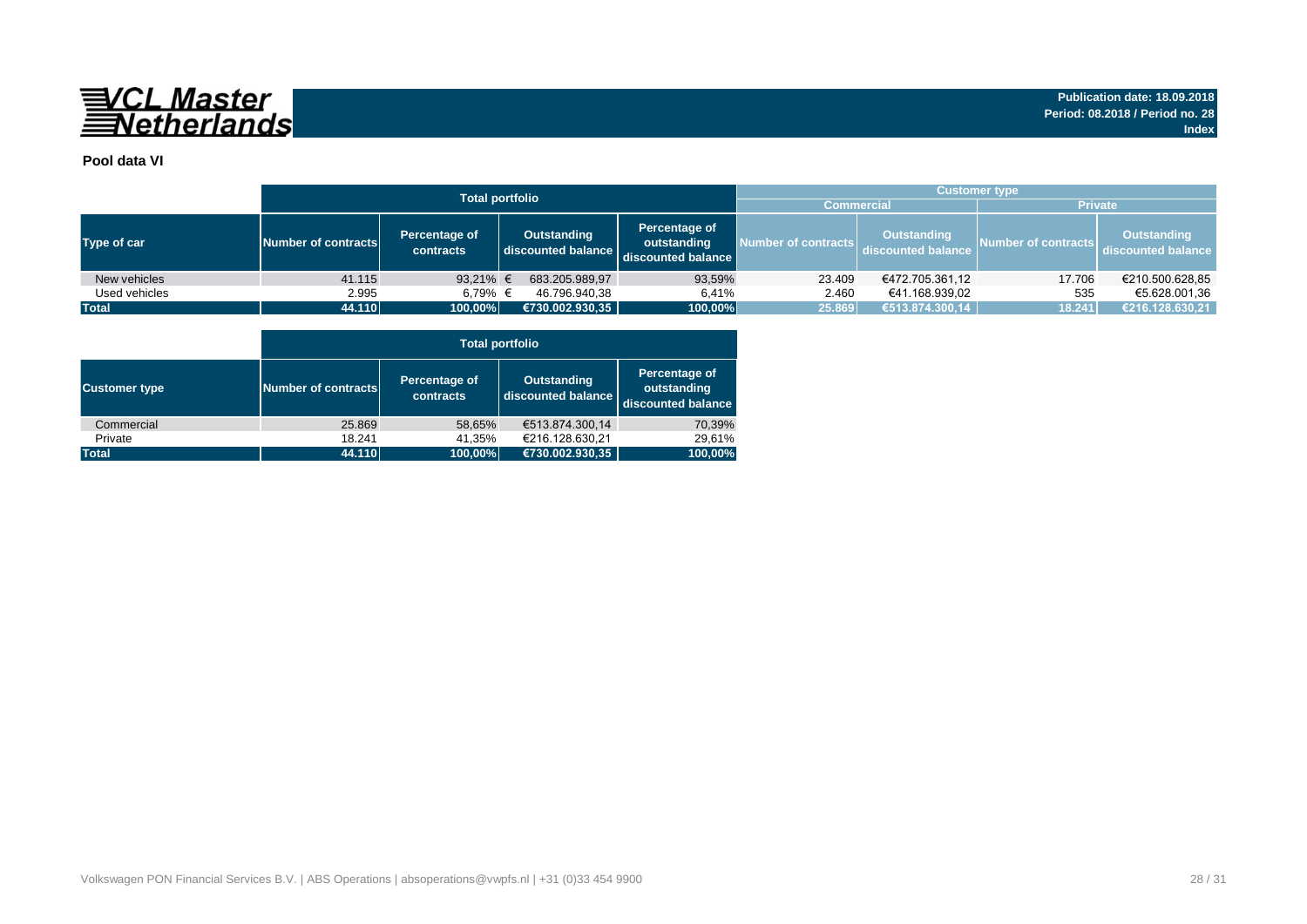| Pool data VII              |                        |                                                                    |                          |                                                              |                        |                                      |                               |                                      |                                                             |                                      |                               |                                      |  |  |  |
|----------------------------|------------------------|--------------------------------------------------------------------|--------------------------|--------------------------------------------------------------|------------------------|--------------------------------------|-------------------------------|--------------------------------------|-------------------------------------------------------------|--------------------------------------|-------------------------------|--------------------------------------|--|--|--|
|                            |                        |                                                                    | <b>Total porfolio</b>    |                                                              | <b>New vehicle</b>     | <b>Type of car</b>                   | <b>Used vehicle</b>           |                                      | <b>Customer type</b><br><b>Private</b><br><b>Commercial</b> |                                      |                               |                                      |  |  |  |
| Distribution by motor type | Number of<br>contracts | Outstanding<br>Percentage of<br>discounted<br>contracts<br>balance |                          | <b>Percentage of</b><br>outstanding<br>discounted<br>balance | Number of<br>contracts | Outstanding<br>discounted<br>balance | <b>Number of</b><br>contracts | Outstanding<br>discounted<br>balance | <b>Number of</b><br>contracts                               | Outstanding<br>discounted<br>balance | <b>Number of</b><br>contracts | Outstanding<br>discounted<br>balance |  |  |  |
| EA189 (unfixed)            | 347                    | 0.79%                                                              | 3.226.738.80             | 0,44%                                                        | 314                    | €2.967.657,73                        | 33                            | €259.081.07                          | 336                                                         | €3.107.775.24                        | 11                            | €118.963,56                          |  |  |  |
| Other                      | 43.763                 |                                                                    | 99.21% € 726.776.191,55  | 99,56%                                                       | 40.801                 | €680.238.332.24                      | 2.962                         | €46.537.859.31                       | 25.533                                                      | €510.766.524.90                      | 18.230                        | €216.009.666,65                      |  |  |  |
| <b>Total</b>               | 44.110                 |                                                                    | 100,00% € 730.002.930,35 | 100,00%                                                      |                        | $41.115$ € 683.205.989,97            | 2.995                         | 46.796.940.38                        |                                                             | 25.869 € 513.874.300.14              |                               | 18.241 € 216.128.630,21              |  |  |  |

**Publication date: 18.09.2018 Period: 08.2018 / Period no. 28**

**Index**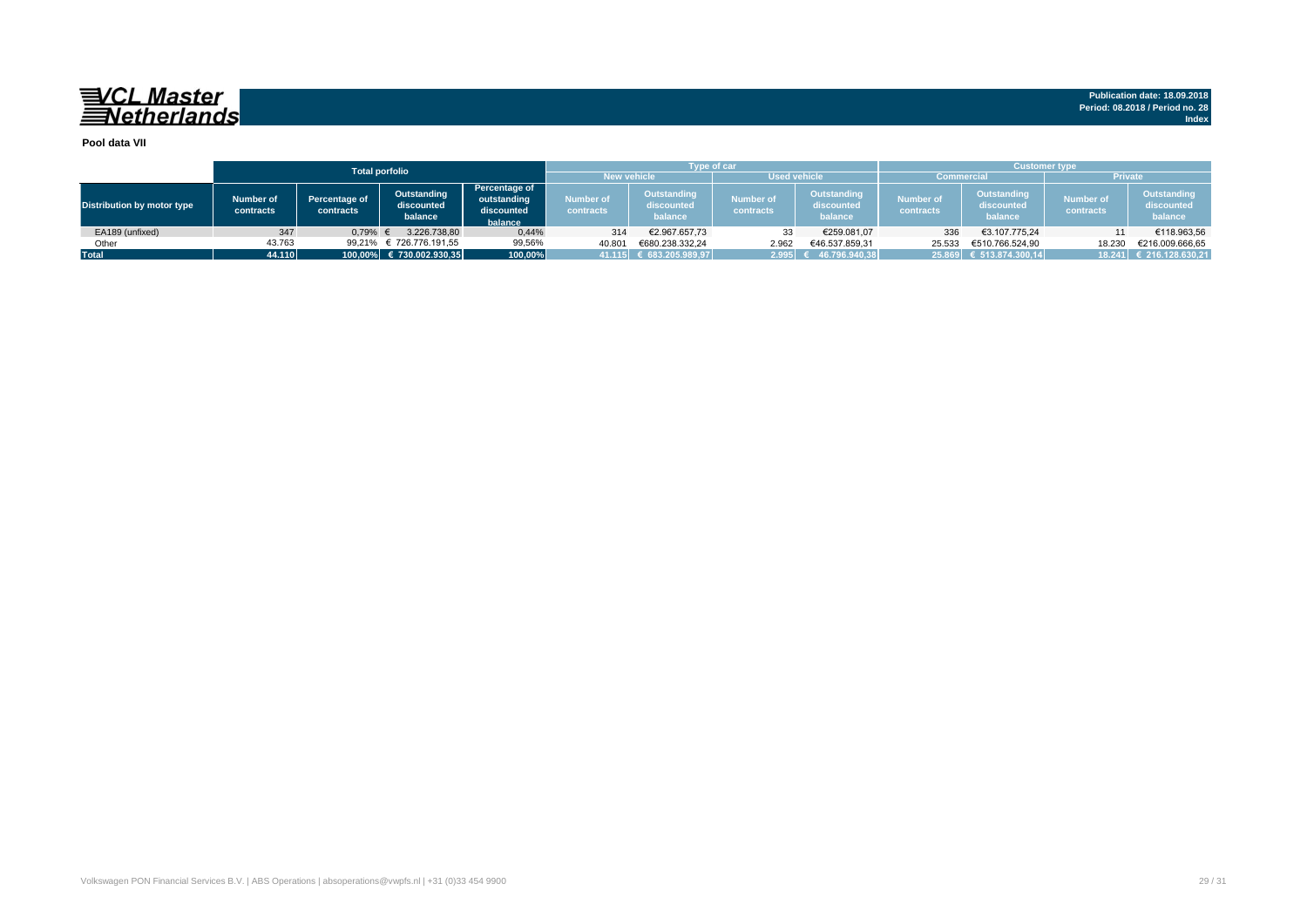#### **Publication date: 18.09.2018 Period: 08.2018 / Period no. 28 Index**

#### **Prepayments**

| <b>Reporting period</b>  | <b>Unscheduled payments</b> | <b>Discounted balance as of</b><br>previous period | <b>Periodic CPR</b> | <b>Annualised CPR</b> |
|--------------------------|-----------------------------|----------------------------------------------------|---------------------|-----------------------|
| Pool cut                 |                             |                                                    |                     |                       |
| 31-5-2016                | €498.994,73                 | €254.509.899,87                                    | 0,196%              | 2,328%                |
| 30-6-2016                | €90.546,38                  | €255.186.298,49                                    | 0,035%              | 0,425%                |
| 31-7-2016                | €630.907,72                 | €346.248.092,83                                    | 0,182%              | 2,165%                |
| 31-8-2016                | €149.257,83                 | €347.052.186,47                                    | 0,043%              | 0,515%                |
| 30-9-2016                | €118.674,28                 | €409.005.121,41                                    | 0,029%              | 0,348%                |
| 31-10-2016               | €200.293,91                 | €408.532.596,90                                    | 0,049%              | 0,587%                |
| 30-11-2016<br>31-12-2016 | €145.231,57<br>€149.774,20  | €443.219.201,18<br>€443.088.269,96                 | 0,033%              | 0,393%                |
| 31-1-2017                | €427.650,04                 | €444.454.906,82                                    | 0,034%<br>0,096%    | 0,405%<br>1,149%      |
| 28-2-2017                | €161.859,45                 | €444.520.828,63                                    | 0,036%              | 1,149%                |
| 31-3-2017                | €198.635,00                 | €518.870.496,20                                    | 0,038%              | 0,458%                |
| 30-4-2017                | €198.635,00                 | €519.662.281,03                                    | 0,044%              | 0,522%                |
| 31-5-2017                | €203.476,68                 | €519.617.330.16                                    | 0,039%              | 0,469%                |
| 30-6-2017                | €215.892,12                 | €563.390.649,12                                    | 0,038%              | 0,459%                |
| 31-7-2017                | €278.939,02                 | €563.447.253,24                                    | 0,050%              | 0,592%                |
| 31-8-2017                | €260.693,26                 | €564.451.015,23                                    | 0,046%              | 0,553%                |
| 30-9-2017                | €260.638,06                 | €564.886.419,96                                    | 0,046%              | 0,552%                |
| 31-10-2017               | €371.540,38                 | €607.195.061,29                                    | 0,061%              | 0,732%                |
| 30-11-2017               | €357.595,85                 | €608.264.526,13                                    | 0,059%              | 0,703%                |
| 31-12-2017               | €213.238,36                 | €607.738.186,77                                    | 0,035%              | 0,420%                |
| 31-1-2018                | €266.863,21                 | €610.261.221,40                                    | 0,044%              | 0,420%                |
| 28-2-2018                | €207.806,81                 | €609.188.553,59                                    | 0,034%              | 0,409%                |
| 31-3-2018<br>30-4-2018   | €258.848,87<br>€220.346,99  | €678.577.121,56<br>€679.633.121,94                 | 0,038%<br>0,032%    | 0,457%<br>0,388%      |
| 31-5-2018                | €317.533,76                 | €679.383.368,60                                    | 0,047%              | 0,559%                |
| 30-6-2018                | €332.395,70                 | €682.057.744,59                                    | 0,049%              | 0,583%                |
| 31-7-2018                | €428.306,84                 | €681.400.871,05                                    | 0,063%              | 0,752%                |
| 31-8-2018                | €298.903,00                 | €729.483.449,68                                    | 0,041%              | 0,491%                |
| 30-9-2018                |                             |                                                    |                     |                       |
| 31-10-2018               |                             |                                                    |                     |                       |
| 30-11-2018               |                             |                                                    |                     |                       |
| 31-12-2018               |                             |                                                    |                     |                       |
| 31-1-2019                |                             |                                                    |                     |                       |
| 28-2-2019                |                             |                                                    |                     |                       |
| 31-3-2019                |                             |                                                    |                     |                       |
| 30-4-2019                |                             |                                                    |                     |                       |
| 31-5-2019                |                             |                                                    |                     |                       |
| 30-6-2019<br>31-7-2019   |                             |                                                    |                     |                       |
| 31-8-2019                |                             |                                                    |                     |                       |
| 30-9-2019                |                             |                                                    |                     |                       |
| 31-10-2019               |                             |                                                    |                     |                       |
| 30-11-2019               |                             |                                                    |                     |                       |
| 31-12-2019               |                             |                                                    |                     |                       |
| 31-1-2020                |                             |                                                    |                     |                       |
| 29-2-2020                |                             |                                                    |                     |                       |
| 31-3-2020                |                             |                                                    |                     |                       |
| 30-4-2020                |                             |                                                    |                     |                       |
| 31-5-2020                |                             |                                                    |                     |                       |
| 30-6-2020                |                             |                                                    |                     |                       |
| 31-7-2020                |                             |                                                    |                     |                       |
| 31-8-2020<br>30-9-2020   |                             |                                                    |                     |                       |
| 31-10-2020               |                             |                                                    |                     |                       |
| 30-11-2020               |                             |                                                    |                     |                       |
| 31-12-2020               |                             |                                                    |                     |                       |
| 31-1-2021                |                             |                                                    |                     |                       |
| 28-2-2021                |                             |                                                    |                     |                       |
| 31-3-2021                |                             |                                                    |                     |                       |
| 30-4-2021                |                             |                                                    |                     |                       |
| 31-5-2021                |                             |                                                    |                     |                       |
| 30-6-2021                |                             |                                                    |                     |                       |
| 31-7-2021                |                             |                                                    |                     |                       |
| 31-8-2021                |                             |                                                    |                     |                       |
| 30-9-2021<br>31-10-2021  |                             |                                                    |                     |                       |
| 30-11-2021               |                             |                                                    |                     |                       |
| 31-12-2021               |                             |                                                    |                     |                       |
| 31-1-2022                |                             |                                                    |                     |                       |
| 28-2-2022                |                             |                                                    |                     |                       |
| 31-3-2022                |                             |                                                    |                     |                       |
| 30-4-2022                |                             |                                                    |                     |                       |

The annualised constant prepayment rate (CPR) of the underlying receivables based upon the most recent periodic CPR. Periodic CPR is equal to the total unscheduled principal received in the most recent period divided by the start of period principal balance. This is then annualised as follows:

1-((1-Periodic CPR)^number of periods in a year)